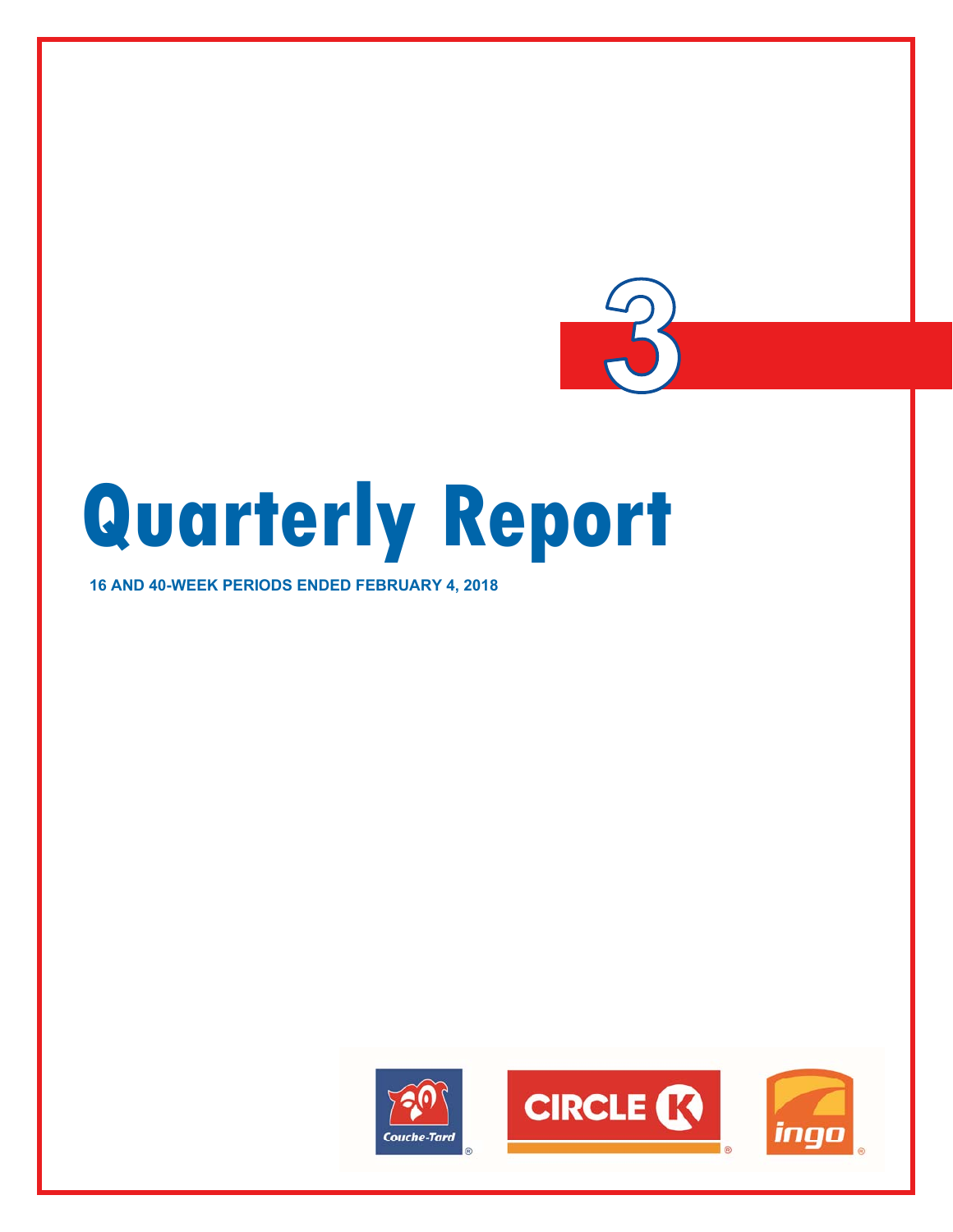# **Management Discussion and Analysis**

*The purpose of this Management Discussion and Analysis ("MD&A") is, as required by regulators, to explain management's point of view on the financial condition and results of the operations of Alimentation Couche-Tard Inc. ("Couche-Tard") as well as its performance during the third quarter of the fiscal year ending April 29, 2018. More specifically, it aims to let the reader better understand our development strategy, performance in relation to objectives, future expectations, and how we address risk and manage our financial resources. This MD&A also provides information to improve the reader's understanding of Couche-Tard's consolidated financial statements and related notes. It should therefore be read in conjunction with those documents. By "we", "our", "us" and "the Corporation", we refer collectively to Couche-Tard and its subsidiaries.* 

*Except where otherwise indicated, all financial information reflected herein is expressed in United States dollars ("US dollars") and determined on the basis of International Financial Reporting Standards ("IFRS") as issued by the International Accounting Standards Board ("IASB"). We also use measures in this MD&A that do not comply with IFRS. Where such measures are presented, they are defined and the reader is informed. This MD&A should be read in conjunction with the annual consolidated financial statements and related notes included in our 2017 Annual Report, which, along with additional information relating to Couche-Tard, including the most recent Annual Information Form, is available on SEDAR at http://www.sedar.com/ and on our website at http://corpo.couche-tard.com/.* 

# **Forward-Looking Statements**

This MD&A includes certain statements that are "forward-looking statements" within the meaning of the securities laws of Canada. Any statement in this MD&A that is not a statement of historical fact may be deemed to be a forward-looking statement. When used in this MD&A, the words "believe", "could", "should", "intend", "expect", "estimate", "assume" and other similar expressions are generally intended to identify forward-looking statements. It is important to know that the forward-looking statements in this MD&A describe our expectations as at March 20, 2018, which are not guarantees of the future performance of Couche-Tard or its industry, and involve known and unknown risks and uncertainties that may cause Couche-Tard's or the industry's outlook, actual results or performance to be materially different from any future results or performance expressed or implied by such statements. Our actual results could be materially different from our expectations if known or unknown risks affect our business, or if our estimates or assumptions turn out to be inaccurate. A change affecting an assumption can also have an impact on other interrelated assumptions, which could increase or diminish the effect of the change. As a result, we cannot guarantee that any forward-looking statement will materialize and, accordingly, the reader is cautioned not to place undue reliance on these forward-looking statements. Forward-looking statements do not take into account the effect that transactions or special items announced or occurring after the statements are made may have on our business. For example, they do not include the effect of sales of assets, monetization, mergers, acquisitions, other business combinations or transactions, asset write-downs or other charges announced or occurring after forward-looking statements are made.

Unless otherwise required by applicable securities laws, we disclaim any intention or obligation to update or revise the forward-looking statements, whether as a result of new information, future events or otherwise.

The foregoing risks and uncertainties include the risks set forth under "Business Risks" in our 2017 Annual Report as well as other risks detailed from time to time in reports filed by Couche-Tard with securities regulators in Canada.

# **Our Business**

We are the leader in the Canadian convenience store industry. In the United States, we are the largest independent convenience store operator in terms of the number of company-operated stores. In Europe, we are a leader in convenience store and road transportation fuel retail in the Scandinavian countries (Norway, Sweden and Denmark), in the Baltic countries (Estonia, Latvia and Lithuania), and in Ireland and we also have an important presence in Poland.

As of February 4, 2018, our network comprised 10,020 convenience stores throughout North America, including 8,698 stores with road transportation fuel dispensing. Our North American network consists of 19 business units, including 15 in the United States covering 48 states and 4 in Canada covering all 10 provinces. Approximately 100,000 people are employed throughout our network and at our service offices in North America. In addition, through CrossAmerica Partners LP, we supply road transportation fuel under various brands to more than 1,300 locations in the United States.

In Europe, we operate a broad retail network across Scandinavia, Ireland, Poland, the Baltics and Russia through ten business units. As of February 4, 2018, our network comprised 2,730 stores, the majority of which offer road transportation fuel and convenience products while the others are unmanned automated fuel stations which only offer road transportation fuel. We also offer other products, including stationary energy, marine fuel, aviation fuel and chemicals. Including employees at branded franchise stores, approximately 25,000 people work in our retail network, terminals and service offices across Europe.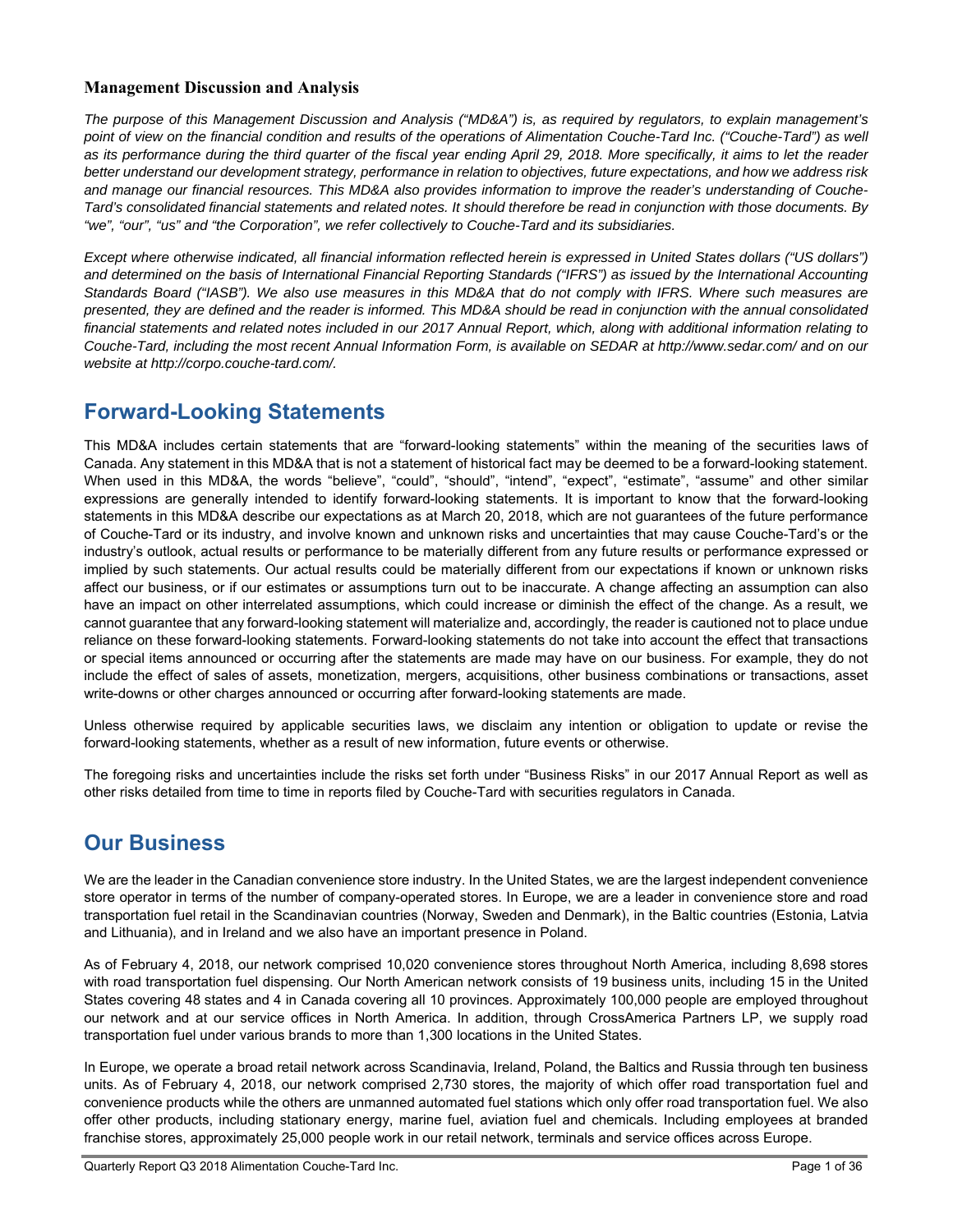In addition, under licensing agreements, more than 1,900 stores are operated under the Circle K banner in 14 other countries and territories (China, Costa Rica, Egypt, Guam, Honduras, Hong Kong, Indonesia, Macau, Malaysia, Mexico, the Philippines, Saudi Arabia, the United Arab Emirates and Vietnam), which brings our worldwide total network to more than 15,900 stores.

Our mission is to offer our customers fast and friendly service by developing a warm and customized relationship with them, while finding ways to pleasantly surprise them on a daily basis. To this end, we strive to meet the demands and needs of people on the go. We offer fresh food, hot and cold beverages, car wash services, road transportation fuel and other high quality products and services designed to meet or exceed customers' demands in a clean, welcoming and efficient environment. Our positioning in the industry stems primarily from the success of our business model, which is based on a decentralized management structure, an ongoing comparison of best practices and operational expertise enhanced by our experience in the various regions of our network. Our positioning is also a result of our focus on in-store merchandise and on our continued investment in our people and our stores.

# **Value Creation**

In the United States, the convenience store sector is fragmented and in a consolidation phase. We are participating in this process through our acquisitions, the market shares we gain when competitors close sites, and by improving our offering. In Europe and Canada, the convenience store sector is often dominated by a few major players, including integrated oil companies. Some of these integrated oil companies are in the process of selling, or are expected to sell, their retail assets. We intend to study investment opportunities that might come to us through this process.

No matter the context, to create value for our Corporation and its shareholders, acquisitions have to be concluded at reasonable conditions. Therefore, we do not necessarily favor store count growth to the detriment of profitability. In addition to acquisitions, the contribution from organic growth has played an important role in the recent growth of our net earnings. Highlights have included the on-going improvements we have made to our offer, including fresh products, to our supply terms and to our efficiency. All these elements, in addition to our strong balance sheet, have contributed to the growth in our net earnings and to value creation for our shareholders and other stakeholders. We intend to continue in this direction.

# **Exchange Rate Data**

We use the US dollar as our reporting currency, which provides more relevant information given the predominance of our operations in the United States.

The following table sets forth information about exchange rates based upon closing rates expressed as US dollars per comparative currency unit:

|                                   |                  | 16-week periods ended  |                      | 40-week periods ended |
|-----------------------------------|------------------|------------------------|----------------------|-----------------------|
|                                   | February 4, 2018 | January 29, 2017       | February 4, 2018     | January 29, 2017      |
| Average for period <sup>(1)</sup> |                  |                        |                      |                       |
| Canadian Dollar                   | 0.7912           | 0.7504                 | 0.7822               | 0.7624                |
| Norwegian Krone                   | 0.1235           | 0.1186                 | 0.1230               | 0.1198                |
| Swedish Krone                     | 0.1211           | 0.1104                 | 0.1202               | 0.1152                |
| Danish Krone                      | 0.1600           | 0.1440                 | 0.1568               | 0.1479                |
| Zloty                             | 0.2833           | 0.2445                 | 0.2761               | 0.2517                |
| Euro                              | 1.1913           | 1.0714                 | 1.1667               | 1.1000                |
| Ruble                             | 0.0173           | 0.0161                 | 0.0172               | 0.0157                |
|                                   |                  |                        |                      |                       |
|                                   |                  | As at February 4, 2018 | As at April 30, 2017 |                       |
| Period end                        | Canadian Dollar  | 0.8119                 | 0.7329               |                       |
|                                   |                  | - ----                 |                      |                       |

| Period end      |        |        |
|-----------------|--------|--------|
| Canadian Dollar | 0.8119 | 0.7329 |
| Norwegian krone | 0.1306 | 0.1172 |
| Swedish krone   | 0.1272 | 0.1135 |
| Danish krone    | 0.1678 | 0.1469 |
| Zloty           | 0.3007 | 0.2589 |
| Euro            | 1.2492 | 1.0930 |
| Ruble           | 0.0178 | 0.0176 |
|                 |        |        |

(1) Calculated by taking the average of the closing exchange rates of each day in the applicable period.

As we use the US dollar as our reporting currency in our consolidated financial statements and in this document, unless indicated otherwise, results from our Canadian, European and corporate operations are translated into US dollars using the average rate for the period. Unless otherwise indicated, variances and explanations regarding changes in the foreign exchange rate and the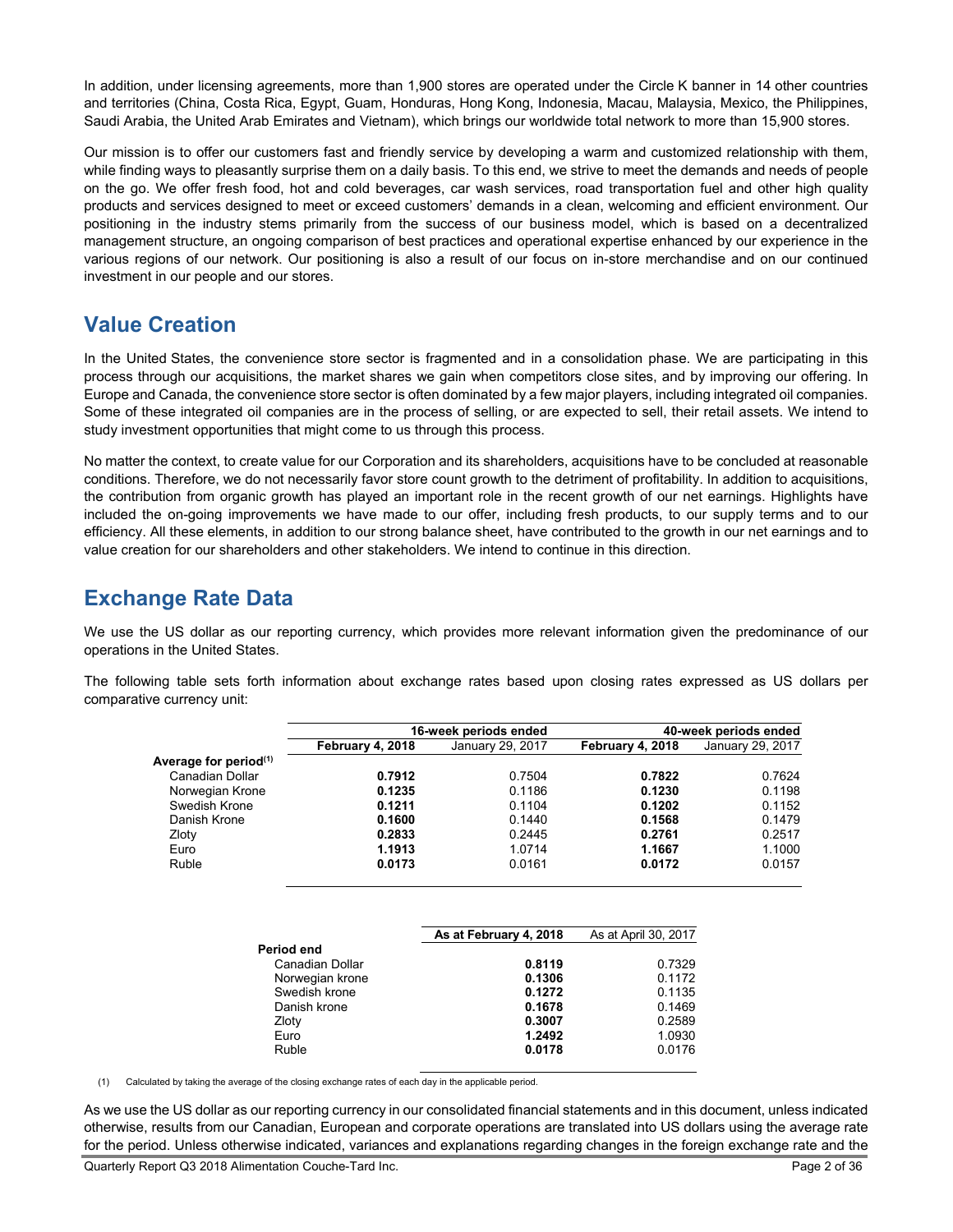volatility of the Canadian dollar and European currencies which we discuss in the present document are therefore related to the translation into US dollars of our Canadian, European and corporate operations' results.

# **Overview of the Third Quarter of Fiscal 2018**

Net earnings attributable to the shareholders of the Corporation ("net earnings") amounted to \$463.9 million for the third quarter of fiscal 2018, up 61.6% over the third quarter of the previous fiscal year. Diluted net earnings per share stood at \$0.82, compared with \$0.50 for the previous year, up 64.0%.

The results for the third quarter of fiscal 2018 were affected by a net tax benefit of \$196.3 million (of which \$14.1 million is attributable to non-controlling interest) following the approval of the new U.S. federal income tax legislation ("US Tax Cuts and Jobs Act"), a pre-tax net foreign exchange loss of \$9.8 million, a \$6.6 million pre-tax accelerated depreciation and amortization expense and pre-tax incremental costs of \$3.0 million, both in connection with the Corporation's global brand initiative, pre-tax restructuring and integration costs of \$6.8 million, pre-tax acquisition costs of \$4.2 million, pre-tax negative goodwill of \$2.8 million, as well as by pre-tax incremental expenses caused by hurricanes totaling \$1.8 million. The results for the comparable quarter of fiscal 2017 included a \$8.4 million pre-tax accelerated depreciation and amortization expense in connection with the Corporation's global brand initiative, pre-tax acquisition costs of \$6.0 million, a pre-tax restructuring expense of \$6.0 million, a pre-tax net foreign exchange loss of \$3.0 million, as well as a \$2.7 million pre-tax curtailment gain on defined benefits pension plan obligation.

Excluding these items from both comparable periods, the adjusted diluted net earnings per share would have been \$0.54 for the third quarter of fiscal 2018, an increase of 1.9%, driven by the contribution from acquisitions, as well as by the impact of a lower income tax rate, offset by lower road transportation fuel margins in the U.S. and by higher financing expenses following our recent acquisitions.

# **Changes in our Network**

#### *Multi-site acquisitions*

On December 22, 2017, we acquired all the membership interest of Holiday Stationstores, LLC. and certain affiliated companies ("Holiday") for a total cash consideration of approximately \$1.6 billion. Holiday is an important convenience store and fuel player in the U.S. Midwest region. As of the closing of the transaction, it had 516 sites, of which 373 were operated by Holiday and 143 were operated by franchisees, as well as 27 dealer contracts. Holiday also operates a strong car wash business with 234 locations at the closing date, 2 food commissaries and a fuel terminal in Newport, Minnesota. Its stores are located in Minnesota, Wisconsin, Washington State, Idaho, Montana, Wyoming, North Dakota, South Dakota, Michigan and Alaska. This acquisition was financed using our available cash and existing credit facilities. From December 22, 2017, Holiday's results, balance sheet and cash flows are included in our consolidated financial statements. During the quarter, we finalized our assessment of the expected annual synergies opportunities associated with the Holiday acquisition which we expect will range from \$50.0 to \$60.01 million over the 3 to 4 years following the close of the transaction. These synergies should mainly result from reductions in operating, selling, administrative and general expenses, from improvements in road transportation fuel and merchandises distribution and supply costs, as well as from retail pricing optimization.

On November 28, 2017, we acquired certain assets from Jet Pep, Inc., including a fuel terminal, associated trucking equipment and 18 retail sites located in Alabama. In addition, through a distinct transaction, CrossAmerica Partners LP purchased other assets from Jet Pep, Inc. consisting of 101 commission operated retail sites, including 92 owned sites, 5 leased sites and 4 i**n**dependent commission accounts.

#### *Single-site acquisitions*

 $\overline{a}$ 

During the third quarter of fiscal 2018, we acquired one company-operated store through a distinct transaction, for a total of seven company-operated stores since the beginning of fiscal 2018.

Available cash was used for these transactions.

Quarterly Report Q3 2018 Alimentation Couche-Tard Inc. **Page 3 of 36** and 2011 12:30 and 2013 12:30 Page 3 of 36

 $<sup>1</sup>$  As our previously stated goal is considered a forward looking statement, we are required, pursuant to securities laws, to clarify that our synergies estimate is based</sup> on a number of important factors and assumptions. Among other things, our synergies objective is based on our comparative analysis of organizational structures and current level of spending across our network as well as on our ability to bridge the gap, where relevant. Our synergies objective is also based on our assessment of current contracts in North America and how we expect to be able to renegotiate these contracts to take advantage of our increased purchasing power. In addition, our synergies objective assumes that we will be able to establish and maintain an effective process for sharing best practices across our network. Finally, our objective is also based on our ability to integrate Holiday's system with ours. An important change in these facts and assumptions could significantly impact our synergies estimate as well as the timing of the implementation of our different initiatives.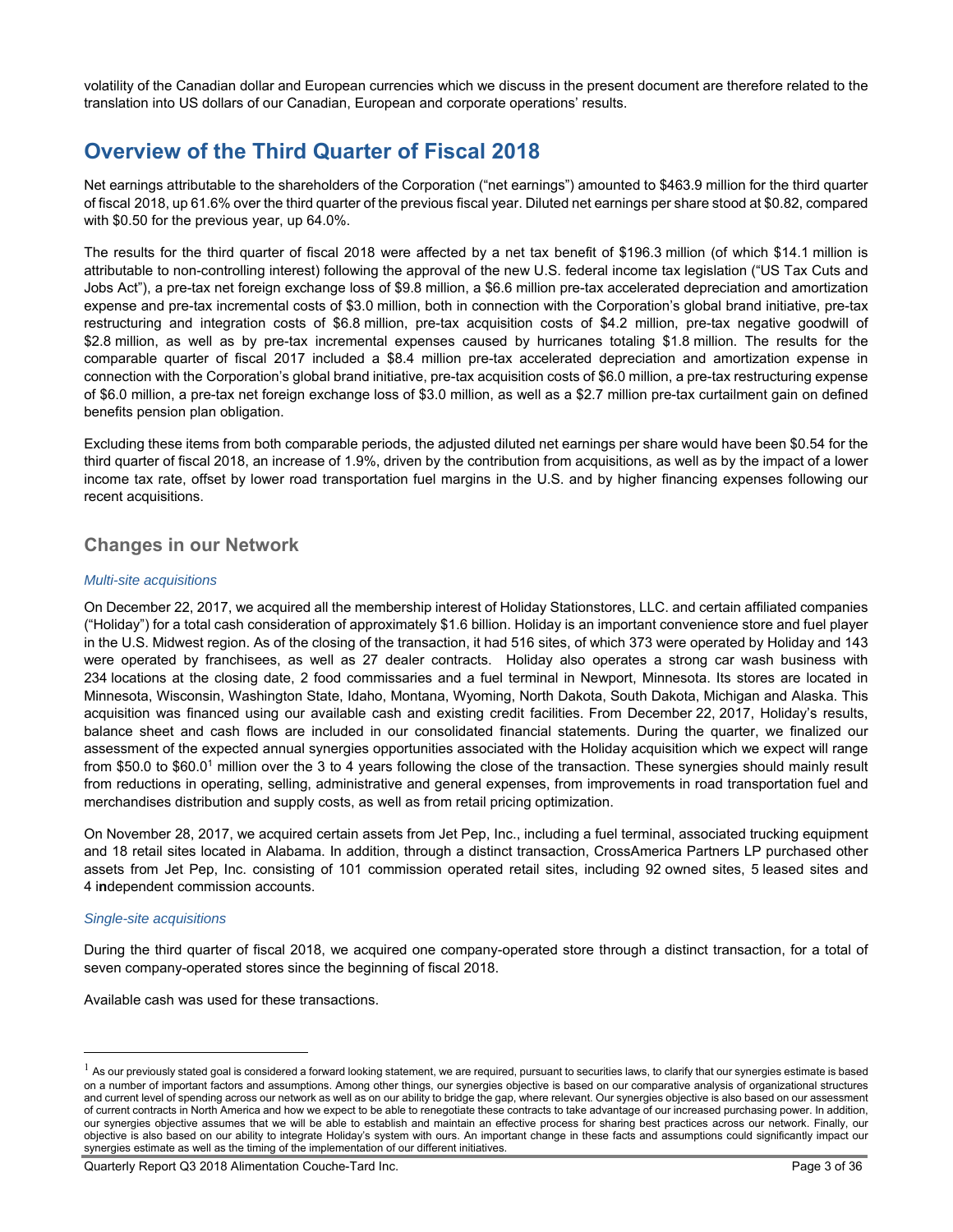#### *Store construction*

We completed the construction, relocation or reconstruction of 22 stores during the third quarter of fiscal 2018, which brings the total to 66 stores since the beginning of fiscal 2018.

As of February 4, 2018, 54 stores were under construction and should open in the upcoming quarters.

#### *Summary of changes in our store network during the third quarter and the first three quarters of fiscal 2018*

The following table presents certain information regarding changes in our store network over the 16-week period ended February 4, 2018<sup>(1)</sup>:

|                                                                                | 16-week period ended February 4, 2018 |                     |                     |                                                          |              |  |
|--------------------------------------------------------------------------------|---------------------------------------|---------------------|---------------------|----------------------------------------------------------|--------------|--|
| Type of site                                                                   | Company-<br>operated $(2)$            | CODO <sup>(3)</sup> | DODO <sup>(4)</sup> | <b>Franchised and</b><br>other affiliated <sup>(5)</sup> | <b>Total</b> |  |
| Number of sites, beginning of period                                           | 9,327                                 | 737                 | 1.045               | 1.106                                                    | 12.215       |  |
| Acquisitions <sup><math>(7)</math></sup>                                       | 392                                   |                     | 27                  | 143                                                      | 562          |  |
| Openings / constructions / additions                                           | 21                                    |                     | 8                   | 24                                                       | 54           |  |
| Closures / disposals / withdrawals                                             | (28)                                  | (1)                 | (32)                | (20)                                                     | (81)         |  |
| Store conversion                                                               | 11                                    | (22)                | 10                  |                                                          |              |  |
| Number of sites, end of period                                                 | 9,723                                 | 715                 | 1.058               | 1.254                                                    | 12.750       |  |
| CAPL network                                                                   |                                       |                     |                     |                                                          | 1.307        |  |
| Circle K branded sites under licensing agreements                              |                                       |                     |                     |                                                          | 1.913        |  |
| <b>Total network</b>                                                           |                                       |                     |                     |                                                          | 15,970       |  |
| Number of automated fuel stations included in the period-<br>end figures $(6)$ |                                       |                     |                     |                                                          | 989          |  |

The following table presents certain information regarding changes in our store network over the 40-week period ended February 4, 2018(1):

|                                                   | 40-week period ended February 4, 2018 |                     |                     |                                                          |              |  |  |
|---------------------------------------------------|---------------------------------------|---------------------|---------------------|----------------------------------------------------------|--------------|--|--|
| <b>Type of site</b>                               | Company-<br>operated $(2)$            | CODO <sup>(3)</sup> | DODO <sup>(4)</sup> | <b>Franchised and</b><br>other affiliated <sup>(5)</sup> | <b>Total</b> |  |  |
| Number of sites, beginning of period              | 8.011                                 | 756                 | 1.010               | 1.092                                                    | 10.869       |  |  |
| Acquisitions $(7)$                                | 1.707                                 | 6                   | 74                  | 143                                                      | 1.930        |  |  |
| Openings / constructions / additions              | 65                                    |                     | 30                  | 82                                                       | 179          |  |  |
| Closures / disposals / withdrawals                | (91)                                  | (6)                 | (67)                | (64)                                                     | (228)        |  |  |
| Store conversion                                  | 31                                    | (43)                |                     |                                                          |              |  |  |
| Number of sites, end of period                    | 9.723                                 | 715                 | 1,058               | 1.254                                                    | 12,750       |  |  |
| CAPL network                                      |                                       |                     |                     |                                                          | 1.307        |  |  |
| Circle K branded sites under licensing agreements |                                       |                     |                     |                                                          | 1.913        |  |  |
| <b>Total network</b>                              |                                       |                     |                     |                                                          | 15.970       |  |  |

(1) These figures include 50% of the stores operated through RDK, a joint venture.

(2) Sites for which the real estate is controlled by Couche-Tard (through ownership or lease agreements) and for which the stores (and/or the service stations) are operated by Couche-Tard or one of its commission agents.<br>(3) Sites for which the real estate is controlled by Couche-Tard (through ownership or lease agreements) and for which the stores (and/or the service stations) are operated by a

independent operator in exchange for rent and to which Couche-Tard sometimes provides road transportation fuel through supply contracts. Some of these sites are subject to a<br>franchise agreement, licensing or other similar

(4) Sites controlled and operated by independent operators to which Couche-Tard supplies road transportation fuel through supply contracts. Some of these sites are subject to a franchise agreement, licensing or other similar agreement under one of our main or secondary banners.<br>(5) Stores operated by an independent operator through a franchising, licensing or another similar agreement under one o

(6) These sites sell road transportation fuel only. (7) Exclude CST stores sold to Parkland Fuel Corporation and to Empire as well as the Cracker Barrel stores closed at the acquisition date.

#### *Outstanding transaction*

On November 27, 2017, we reached an agreement to sell 100% of our shares in Statoil Fuel & Retail Marine AS to St1 Norge AS. The transaction is subject to the customary regulatory approvals and closing conditions and is expected to close during calendar year 2018.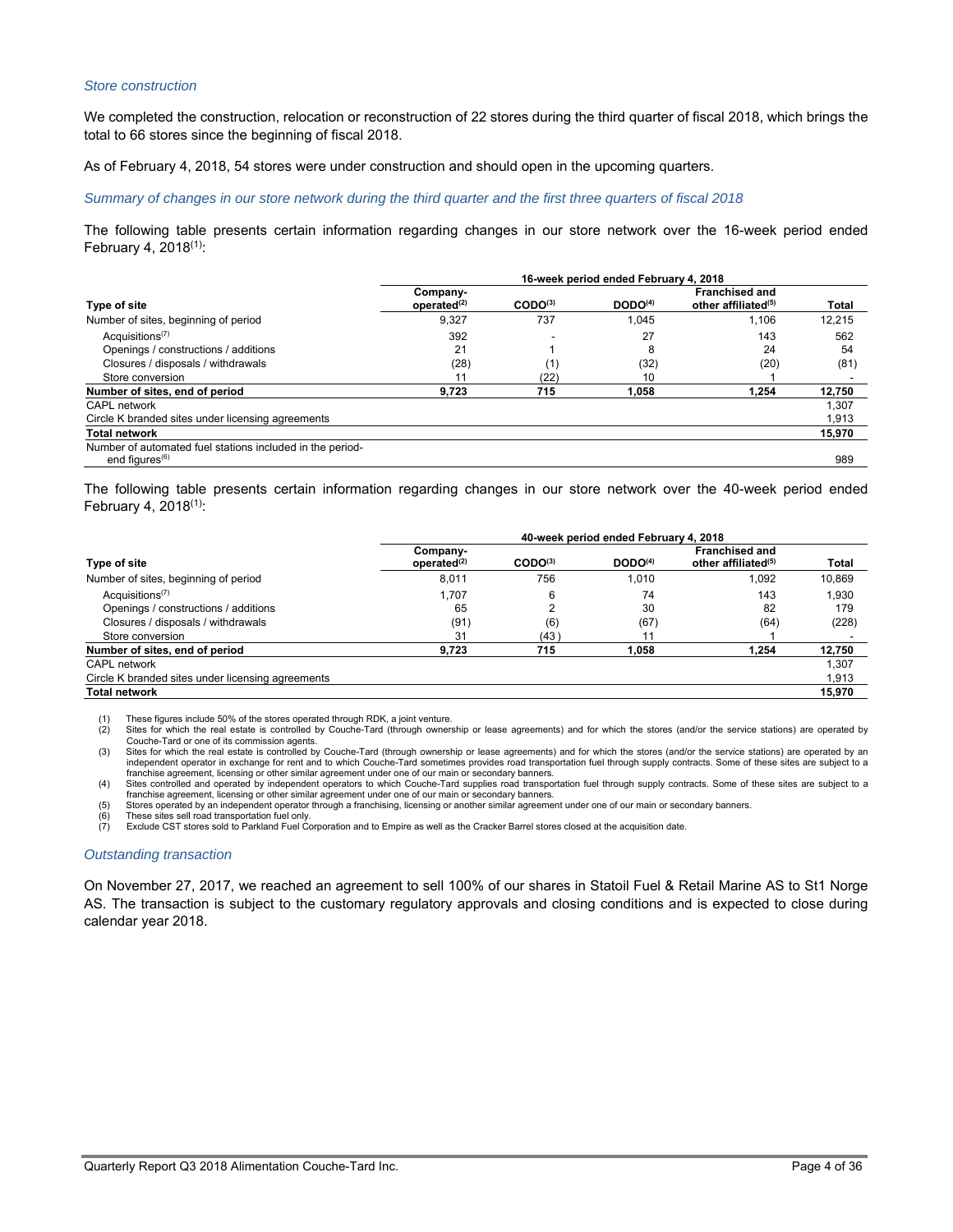# **Issuance of US-dollar-denominated senior unsecured notes**

On December 14, 2017, we issued US-dollar-denominated senior unsecured notes totaling \$900.0 million, divided as follows:

|            |                        |                   |                                  | Effective rate as at |                                                                           |
|------------|------------------------|-------------------|----------------------------------|----------------------|---------------------------------------------------------------------------|
|            | <b>Notional amount</b> | <b>Maturity</b>   | Coupon rate                      | February 4, 2018     | Interest payment dates                                                    |
| Tranche 10 | \$600.0 million        | December 13, 2019 | 2.350%                           | 2.5571%              | June $13th$ and<br>December 13th                                          |
| Tranche 11 | \$300.0 million        | December 13, 2019 | Three-month LIBOR<br>plus 0.500% | 2.0735%              | March 13th, June 13th.<br>September 13 <sup>th</sup> and<br>December 13th |

The net proceeds from those issuances, which were \$893.8 million, were mainly used to repay a portion of our term revolving unsecured operating credit facility and of our acquisition facility.

#### **Interest rate swap**

On December 7, 2017, we entered into fixed-to-floating interest rate swap agreements, allowing us to synthetically convert our newly issued fixed interest rate US-dollar-denominated senior unsecured notes into floating interest rate US-dollar-denominated senior unsecured notes. These agreements became effective on December 14, 2017, and all mature on December 13, 2019.

|           | <b>Notional amount</b> | Rate                          |
|-----------|------------------------|-------------------------------|
|           |                        |                               |
| Tranche 1 | 150.0 million          | Three-month LIBOR plus 0.353% |
| Tranche 2 | 150.0 million          | Three-month LIBOR plus 0.355% |
| Tranche 3 | 150.0 million          | Three-month LIBOR plus 0.350% |
| Tranche 4 | 150.0 million          | Three-month LIBOR plus 0.350% |

These agreements are designated as fair value hedges of our US-dollar-denominated senior unsecured notes issued on December 14, 2017.

# **CST Integration**

During the quarter, we finalized our assessment of the expected synergies associated with the CST acquisition. We expect that our synergies will reach \$215.0<sup>1</sup> million over the 3 years following the transaction. These synergies should mainly result from reductions in operating, selling, administrative and general expenses, as well as from improvements in road transportation fuel and merchandises distribution and supply costs. As of February 4, 2018, our annual synergies run rate for the CST acquisition reached approximately \$103.0 million.

# **Income Taxes**

During the third quarter of fiscal 2018, following the approval of the "U.S. Tax Cuts and Jobs Act", we recorded a net tax benefit of \$196.3 million of which \$14.1 million relates to non-controlling interests. This net tax benefit is mostly derived from the remeasurement of our deferred income tax balances using the new U.S. statutory federal income tax rate, which decreased from 35.0% to 21.0%, partly offset by the Deemed Repatriation Transition Tax ("Transition tax"). This benefit is estimated based on our initial analysis of the "U.S. Tax Cuts and Jobs Act", and given the complexity of this act, this estimate is subject to adjustments when further quidance becomes available.

# **Restructuring**

During the quarter, as part of our cost reduction initiatives and the search for synergies aimed at improving our efficiency, we made the decision to proceed with the restructuring of certain of our European and U.S. operations. As such, an additional restructuring expense of \$6.8 million was recorded during the third quarter.

 $\mathcal{L}_\text{max}$  , where  $\mathcal{L}_\text{max}$  and  $\mathcal{L}_\text{max}$ 

 $^1$  As our previously stated goal is considered a forward looking statement, we are required, pursuant to securities laws, to clarify that our synergies estimate is based on a number of important factors and assumptions. Among other things, our synergies objective is based on our comparative analysis of organizational structures and current level of spending across our network as well as on our ability to bridge the gap, where relevant. Our synergies objective is also based on our assessment of current contracts in North America and how we expect to be able to renegotiate these contracts to take advantage of our increased purchasing power. In addition, our synergies objective assumes that we will be able to establish and maintain an effective process for sharing best practices across our network. Finally, our objective is also based on our ability to integrate CST's system with ours. An important change in these facts and assumptions could significantly impact our synergies estimate as well as the timing of the implementation of our different initiatives.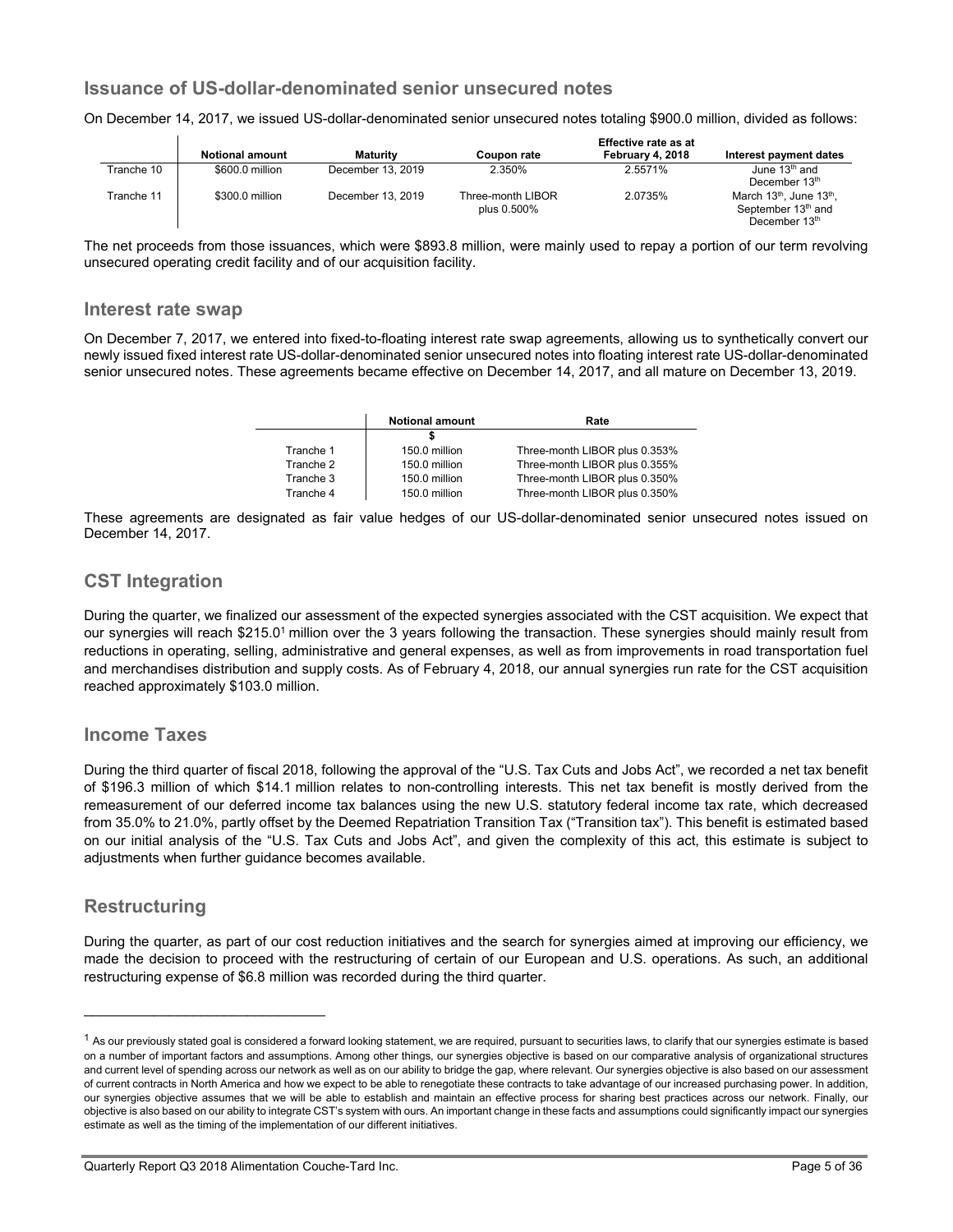# **Events outside of the normal course of business**

During the quarter, our stores network was impacted by increased repairs and maintenance and clean-up costs following the passage of two major hurricanes near the end of the second quarter of fiscal 2018. Incremental costs reached \$1.8 million during the third quarter of fiscal 2018 as our stores continued to recover from these events.

# **Global Circle K brand**

On September 22, 2015, we announced the creation of a new, global convenience brand, Circle K. The new brand will replace our existing Circle K, Statoil, Mac's and Kangaroo Express brands on stores and service stations across Canada (except in Québec), the United States and Europe.

In connection with this project, we incurred additional capital expenditures and other expenses in order to replace and upgrade various existing assets. As a result of our plan for the replacement and upgrade of existing assets, we have accelerated the depreciation and amortization of these assets, including but not limited to, store signage and the Statoil trade name. Consequently, an accelerated depreciation and amortization expense of \$6.6 million and of \$14.5 million were recorded to earnings of the third quarter and of the first three quarters of fiscal 2018, respectively. In addition, incremental costs of \$3.0 million were also recorded during this quarter.

As of February 4, 2018, more than 2,500 stores in North America and close to 1,450 stores in Europe had been rebranded to our new global convenience brand Circle K.

# **Outstanding shares and stock options**

As at March 16, 2018, Couche-Tard had 132,023,873 Class A multiple-voting shares and 432,168,781 Class B subordinate voting shares issued and outstanding. In addition, as at the same date, Couche-Tard had 1,753,692 outstanding stock options for the purchase of Class B subordinate voting shares.

# **Dividends**

During its March 20, 2018 meeting, the Corporation's Board of Directors declared a quarterly dividend of CA 9.0¢ per share for the third quarter of fiscal 2018 to shareholders on record as at March 29, 2018 and approved its payment for April 12, 2018. This is an eligible dividend within the meaning of the Income Tax Act of Canada.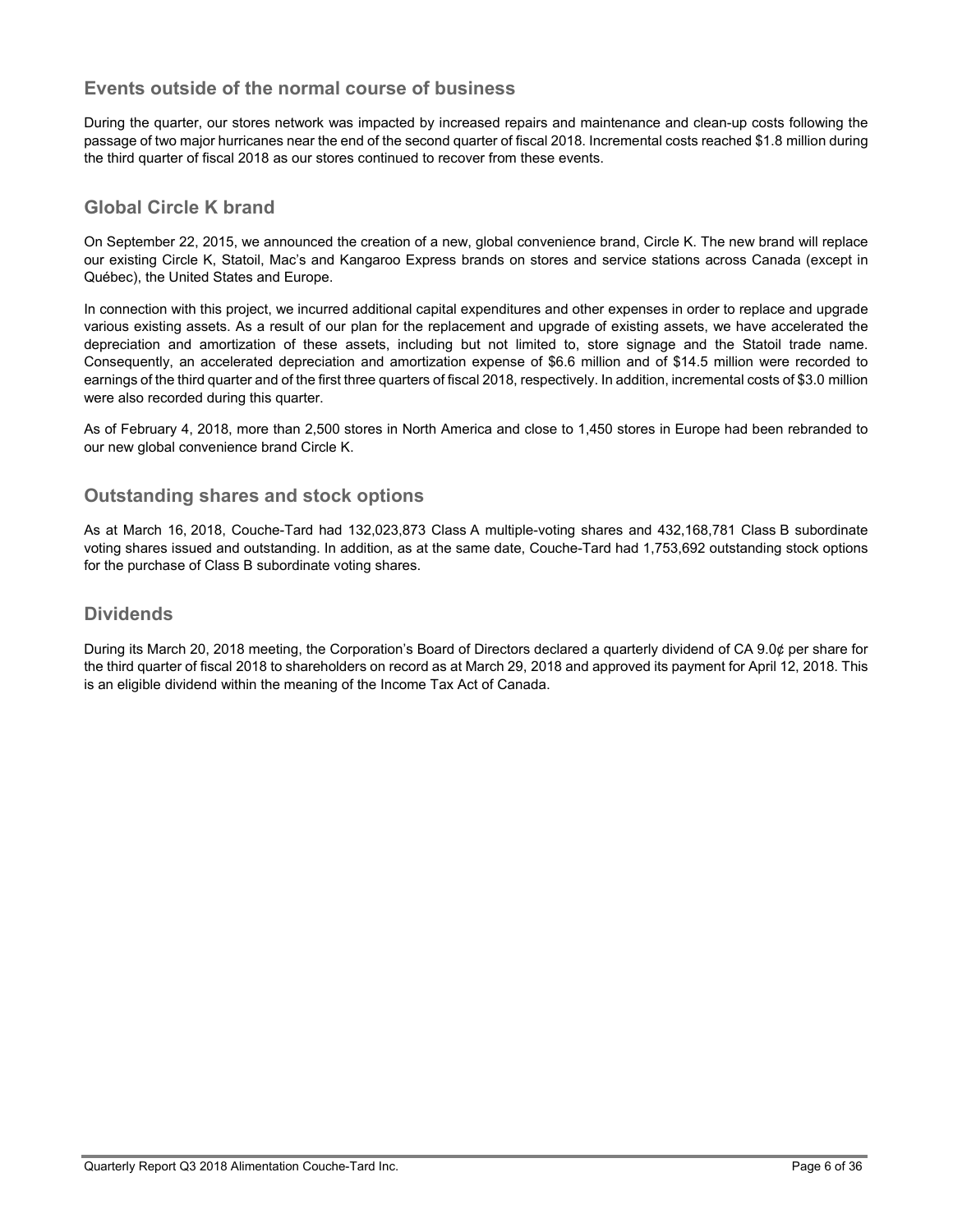# **Summary analysis of consolidated results for the third quarter and first three quarters of fiscal 2018**

The following table highlights certain information regarding our operations for the 16 and 40-week periods ended February 4, 2018 and January 29, 2017. CAPL refers to CrossAmerica Partners LP.

|                                                                                                                                        |                  | 16-week periods ended |                  | 40-week periods ended |                       |                  |
|----------------------------------------------------------------------------------------------------------------------------------------|------------------|-----------------------|------------------|-----------------------|-----------------------|------------------|
|                                                                                                                                        | February 4,      | January 29,           | Variation        | February 4,           | January 29,           | Variation        |
| (in millions of US dollars, unless otherwise stated)                                                                                   | 2018             | 2017                  | %                | 2018                  | 2017                  | %                |
| <b>Statement of Operations Data:</b>                                                                                                   |                  |                       |                  |                       |                       |                  |
| Merchandise and service revenues <sup>(1)</sup> :                                                                                      |                  |                       |                  |                       |                       |                  |
| <b>United States</b><br>Europe                                                                                                         | 2,807.3<br>411.9 | 2,188.8<br>364.9      | 28.3<br>12.9     | 7,028.9<br>1,052.6    | 5,793.0<br>912.5      | 21.3<br>15.4     |
| Canada                                                                                                                                 | 596.9            | 519.9                 | 14.8             | 1,600.3               | 1,427.1               | 12.1             |
| CAPL                                                                                                                                   | 24.4             |                       | 100.0            | 53.9                  |                       | 100.0            |
| Total merchandise and service revenues                                                                                                 | 3,840.5          | 3,073.6               | 25.0             | 9,735.7               | 8,132.6               | 19.7             |
| Road transportation fuel revenues:                                                                                                     |                  |                       |                  |                       |                       |                  |
| <b>United States</b>                                                                                                                   | 7,291.5          | 4,820.7               | 51.3             | 16,909.7              | 12,293.7              | 37.5             |
| Europe                                                                                                                                 | 2,266.3          | 2,027.5               | 11.8             | 5,635.7               | 4,856.6               | 16.0             |
| Canada                                                                                                                                 | 1,554.6          | 1,124.7               | 38.2             | 3,669.7               | 2,149.9               | 70.7             |
| CAPL<br>Elimination of intercompany transactions with CAPL                                                                             | 514.1<br>(89.6)  |                       | 100.0<br>(100.0) | 1,030.8<br>(136.0)    |                       | 100.0<br>(100.0) |
| Total road transportation fuel revenues                                                                                                | 11,536.9         | 7,972.9               | 44.7             | 27,109.9              | 19,300.2              | 40.5             |
| Other revenues $(2)$ :                                                                                                                 |                  |                       |                  |                       |                       |                  |
| <b>United States</b>                                                                                                                   | 6.9              | 3.8                   | 81.6             | 14.9                  | 9.8                   | 52.0             |
| Europe                                                                                                                                 | 388.3            | 360.7                 | 7.7              | 874.8                 | 833.3                 | 5.0              |
| Canada                                                                                                                                 | 8.9              | 4.8                   | 85.4             | 21.9                  | 6.0                   | 265.0            |
| CAPL                                                                                                                                   | 16.8             |                       | 100.0            | 33.2                  |                       | 100.0            |
| Elimination of intercompany transactions with CAPL<br>Total other revenues                                                             | (6.5)<br>414.4   | 369.3                 | (100.0)<br>12.2  | (10.8)<br>934.0       | 849.1                 | (100.0)<br>10.0  |
| <b>Total revenues</b>                                                                                                                  | 15,791.8         | 11,415.8              | 38.3             | 37,779.6              | 28,281.9              | 33.6             |
| Merchandise and service gross profit <sup>(1)</sup> :                                                                                  |                  |                       |                  |                       |                       |                  |
| <b>United States</b>                                                                                                                   | 930.6            | 720.7                 | 29.1             | 2,332.8               | 1,919.7               | 21.5             |
| Europe                                                                                                                                 | 173.9            | 155.0                 | 12.2             | 443.3                 | 382.4                 | 15.9             |
| Canada                                                                                                                                 | 203.0            | 175.9                 | 15.4             | 551.9                 | 478.9                 | 15.2             |
| CAPL                                                                                                                                   | 6.3              |                       | 100.0            | 13.6                  |                       | 100.0            |
| Total merchandise and service gross profit                                                                                             | 1,313.8          | 1,051.6               | 24.9             | 3,341.6               | 2,781.0               | 20.2             |
| Road transportation fuel gross profit:                                                                                                 | 492.5            |                       |                  |                       |                       |                  |
| <b>United States</b><br>Europe                                                                                                         | 270.1            | 404.6<br>255.8        | 21.7<br>5.6      | 1,432.9<br>763.2      | 1,116.0<br>707.8      | 28.4<br>7.8      |
| Canada                                                                                                                                 | 141.2            | 100.9                 | 39.9             | 324.4                 | 181.5                 | 78.7             |
| CAPL                                                                                                                                   | 23.6             |                       | 100.0            | 47.5                  |                       | 100.0            |
| Total road transportation fuel gross profit                                                                                            | 927.4            | 761.3                 | 21.8             | 2,568.0               | 2,005.3               | 28.1             |
| Other revenues gross profit $(2)$ :                                                                                                    |                  |                       |                  |                       |                       |                  |
| <b>United States</b>                                                                                                                   | 7.3              | 3.8                   | 92.1             | 15.3                  | 9.8                   | 56.1             |
| Europe                                                                                                                                 | 50.4             | 57.1                  | (11.7)           | 131.4                 | 143.3                 | (8.3)            |
| Canada<br>CAPL                                                                                                                         | 8.8<br>16.8      | 4.7                   | 87.2<br>100.0    | 21.8<br>33.2          | 6.0                   | 263.3<br>100.0   |
| Elimination of intercompany transactions with CAPL                                                                                     | (6.5)            |                       | (100.0)          | (10.8)                |                       | (100.0)          |
| Total other revenues gross profit                                                                                                      | 76.8             | 65.6                  | 17.1             | 190.9                 | 159.1                 | 20.0             |
| <b>Total gross profit</b>                                                                                                              | 2,318.0          | 1,878.5               | 23.4             | 6,100.5               | 4,945.4               | 23.4             |
| Operating, selling, administrative and general expenses                                                                                |                  |                       |                  |                       |                       |                  |
| <b>Excluding CAPL</b>                                                                                                                  | 1,573.8          | 1,251.3               | 25.8             | 3,785.7               | 3,097.2               | 22.2             |
| CAPL                                                                                                                                   | 23.4             |                       | 100.0            | 45.2                  |                       | 100.0            |
| Elimination of intercompany transactions with CAPL                                                                                     | (4.2)            |                       | (100.0)          | (8.4)                 |                       | (100.0)          |
| Total Operating, selling, administrative and general expenses<br>Restructuring and integration costs (including \$5.2 million for CAPL | 1.593.0          | 1,251.3               | 27.3             | 3,822.5               | 3,097.2               | 23.4             |
| for the 40-week period ended February 4, 2018)                                                                                         | 6.8              | 6.0                   | 13.3             | 50.0                  | 6.0                   | 733.3            |
| Loss (gain) on disposal of property and equipment and other assets                                                                     | 3.3              | (4.8)                 | (168.8)          | (14.3)                | (6.0)                 | (138.3)          |
| Curtailment gain on defined benefits pension plan obligation                                                                           | $\blacksquare$   | (2.7)                 | (100.0)          |                       | (2.7)                 | (100.0)          |
| Depreciation, amortization and impairment of property and                                                                              |                  |                       |                  |                       |                       |                  |
| equipment, intangible assets and other assets                                                                                          |                  |                       |                  |                       |                       |                  |
| <b>Excluding CAPL</b><br>CAPL                                                                                                          | 256.2<br>26.7    | 210.1                 | 21.9<br>100.0    | 613.4<br>44.8         | 513.2                 | 19.5<br>100.0    |
| Total depreciation, amortization and impairment of property and                                                                        |                  |                       |                  |                       |                       |                  |
| equipment, intangible assets and other assets                                                                                          | 282.9            | 210.1                 | 34.7             | 658.2                 | 513.2                 | 28.3             |
| <b>Operating income (loss)</b>                                                                                                         |                  |                       |                  |                       |                       |                  |
| <b>Excluding CAPL</b>                                                                                                                  | 437.5            | 418.6                 | 4.5              | 1,588.7               | 1,337.7               | 18.8             |
| CAPL                                                                                                                                   | (3.2)            |                       | (100.0)          | (2.2)                 |                       | 100.0            |
| Elimination of intercompany transactions with CAPL                                                                                     | (2.3)            | ٠                     | (100.0)          | (2.4)                 | $\tilde{\phantom{a}}$ | (100.0)          |
| Total operating income                                                                                                                 | 432.0            | 418.6                 | 3.2              | 1,584.1               | 1,337.7               | 18.4             |
| Net earnings including non-controlling interest<br>Net (earnings) loss attributable to non-controlling interest                        | 470.8<br>(6.9)   | 287.0                 | 64.0<br>(100.0)  | 1,266.6               | 931.3                 | 36.0<br>100.0    |
| Net earnings attributable to shareholders of the Corporation                                                                           | 463.9            | 287.0                 | 61.6             | (2.7)<br>1,263.9      | 931.3                 | 35.7             |
| Per Share Data:                                                                                                                        |                  |                       |                  |                       |                       |                  |
| Basic net earnings per share (dollars per share)                                                                                       | 0.82             | 0.51                  | 60.8             | 2.23                  | 1.64                  | 36.0             |
| Diluted net earnings per share (dollars per share)                                                                                     | 0.82             | 0.50                  | 64.0             | 2.23                  | 1.63                  | 36.8             |
| Adjusted diluted net earnings per share (dollars per share)                                                                            | 0.54             | 0.53                  | 1.9              | 2.02                  | 1.68                  | 20.2             |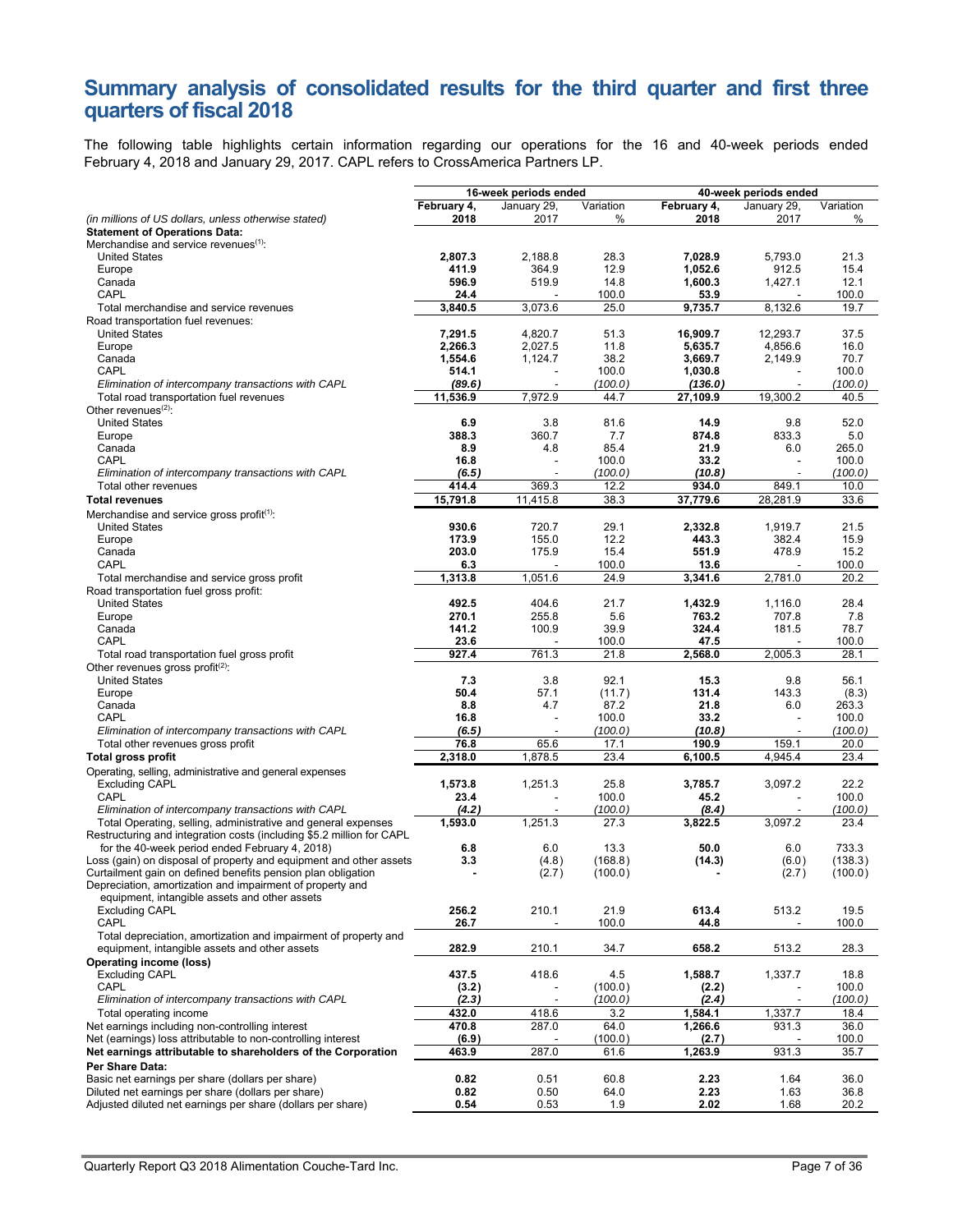|                                                                             | 16-week periods ended |             |           | 40-week periods ended |             |           |
|-----------------------------------------------------------------------------|-----------------------|-------------|-----------|-----------------------|-------------|-----------|
|                                                                             | February 4,           | January 29, | Variation | February 4,           | January 29, | Variation |
| (in millions of US dollars, unless otherwise stated)                        | 2018                  | 2017        | $\%$      | 2018                  | 2017        | $\%$      |
| Other Operating Data - excluding CAPL:                                      |                       |             |           |                       |             |           |
| Merchandise and service gross margin <sup>(1)</sup> :                       |                       |             |           |                       |             |           |
| Consolidated                                                                | 34.3%                 | 34.2%       | 0.1       | 34.4%                 | 34.2%       | 0.2       |
| <b>United States</b>                                                        | 33.1%                 | 32.9%       | 0.2       | 33.2%                 | 33.1%       | 0.1       |
| Europe                                                                      | 42.2%                 | 42.5%       | (0.3)     | 42.1%                 | 41.9%       | 0.2       |
| Canada                                                                      | 34.0%                 | 33.8%       | 0.2       | 34.5%                 | 33.6%       | 0.9       |
| Growth of (decrease in) same-store merchandise revenues <sup>(3)(4)</sup> : |                       |             |           |                       |             |           |
| United States <sup>(5)</sup>                                                | 0.1%                  | 1.9%        |           | 0.5%                  | 2.2%        |           |
| Europe                                                                      | 3.6%                  | 2.5%        |           | 2.3%                  | 3.7%        |           |
| Canada <sup>(5)</sup>                                                       | 0.5%                  | $(0.9\%)$   |           | $(0.5\%)$             | 0.3%        |           |
| Road transportation fuel gross margin:                                      |                       |             |           |                       |             |           |
| United States (cents per gallon) <sup>(5)</sup>                             | 15.66                 | 18.33       | (14.6)    | 19.74                 | 19.57       | 0.9       |
| Europe (cents per litre)                                                    | 7.87                  | 7.51        | 4.8       | 8.73                  | 8.35        | 4.6       |
| Canada (CA cents per litre)(5)                                              | 9.33                  | 8.20        | 13.8      | 8.67                  | 7.50        | 15.6      |
| Total volume of road transportation fuel sold:                              |                       |             |           |                       |             |           |
| United States (millions of gallons)                                         | 3,146.4               | 2,242.4     | 40.3      | 7,258.9               | 5,763.6     | 25.9      |
| Europe (millions of litres)                                                 | 3,430.3               | 3,405.3     | 0.7       | 8.755.8               | 8,479.2     | 3.3       |
| Canada (millions of litres)                                                 | 1,873.4               | 1,648.5     | 13.6      | 4,656.7               | 3,211.6     | 45.0      |
| Growth of (decrease in) same-store road transportation fuel                 |                       |             |           |                       |             |           |
| volume $(4)$ :                                                              |                       |             |           |                       |             |           |
| United States <sup>(5)</sup>                                                | $(0.4\%)$             | 2.8%        |           | $(0.5\%)$             | 2.9%        |           |
| Europe                                                                      | 0.5%                  | 1.8%        |           | $0.0\%$               | 1.1%        |           |
| Canada <sup>(5)</sup>                                                       | $(0.3\%)$             | (0.8%       |           | $(0.9\%)$             | $(0.4\%)$   |           |

| (in millions of US dollars, unless otherwise stated)                   | February 4, 2018 | April 30, 2017 | Variation \$ |
|------------------------------------------------------------------------|------------------|----------------|--------------|
| <b>Balance Sheet Data:</b>                                             |                  |                |              |
| Total assets (including \$1.3 billion for CAPL)                        | 22.942.2         | 14.185.6       | 8.756.6      |
| Interest-bearing debt (including \$532.0 million for CAPL)             | 9.358.4          | 3.354.9        | 6.003.5      |
| Shareholders' equity                                                   | 7.397.6          | 6.009.6        | 1.388.0      |
| Indebtedness Ratios(6):                                                |                  |                |              |
| Net interest-bearing debt/total capitalization(7)                      | 0.53:1           | 0.31 : 1       |              |
| Net interest-bearing debt/Adjusted EBITDA <sup>(8)(12)</sup>           | 2.70:1           | 1.09:1         |              |
| Adjusted net interest-bearing debt/Adjusted EBITDAR <sup>(9)(12)</sup> | 3.39:1           | 2.02 : 1       |              |
| $Returns(6)$ :                                                         |                  |                |              |
| Return on equity $(10)(12)$                                            | 23.7%            | 22.5%          |              |
| Return on capital employed $(11)(12)$                                  | 11.8%            | 15.8%          |              |

(1) Includes revenues derived from franchise fees, royalties, suppliers rebates on some purchases made by franchisees and licensees as well as from wholesale of merchandise.

(2) Includes revenues from the rental of assets, from the sale of aviation and marine fuel, heating oil, kerosene, and chemicals.<br>(3) Does not include services and other revenues (as described in footnotes 1 and 2 above).

Does not include services and other revenues (as described in footnotes 1 and 2 above). Growth in Canada and in Europe is calculated based on local currencies.

Exclude the newly acquired Holiday stores.

 $(5)$  For company-operated stores only.<br> $(6)$  These measures are presented as

(6) These measures are presented as if our investment in CAPL was reported using the equity method as we believe it allows a more relevant presentation of the underlying performance of the Corporation.

(7) This ratio is presented for information purposes only and represents a measure of financial condition used especially in financial circles. It represents the following calculation: long-term interest-bearing debt, net of cash and cash equivalents and temporary investments divided by the addition of shareholders' equity and long-term debt, net of cash and cash equivalents<br>and temporary investments. It does not corporations. For the purpose of this calculation, CAPL's long-term debt is excluded as it is a non-recourse debt to the Corporation.

(8) This ratio is presented for information purposes only and represents a measure of financial condition used especially in financial circles. It represents the following calculation: long-term interest-bearing debt, net of cash and cash equivalents and temporary investments divided by EBITDA (Earnings before Interest, Tax, Depreciation, Amortization and Impairment) adjusted for specific items. It does not have a standardized meaning prescribed by IFRS and therefore may not be comparable to similar measures presented by other public<br>corporations. For the purpose of this calculation, C

(9) This measure is presented for information purposes only and represents a measure of financial condition used especially in financial circles. It represents the following calculation: long-term interest-bearing debt plus the product of eight times rent expense, net of cash and cash equivalents and temporary investments divided by EBITDAR (Earnings before Interest,<br>Tax, Depreciation, Amortization, Impair comparable to similar measures presented by other public corporations. For the purpose of this calculation, CAPL's long-term debt is excluded as it is a non-recourse debt to the Corporation.

(10) This measure is presented for information purposes only and represents a measure of performance used especially in financial circles. It represents the following calculation: net

earnings divided by average equity for the corresponding period. It does not have a standardized meaning prescribed by IFRS and therefore may not be comparable to similar measures<br>The interest of proformation purposes only

12) As of February 4, 2018, this ratio is presented for the 53-week period ended February 4, 2018 on a pro forma basis for the acquisitions of CST and Holiday as well as for the stores<br>network acquired from Imperial Oil. A from Imperial Oil. Given the timing of the acquisitions of CST and Holiday, we have not yet completed the fair value assessment of the assets acquired, the liabilities assumed and the<br>goodwill for those transactions. CST a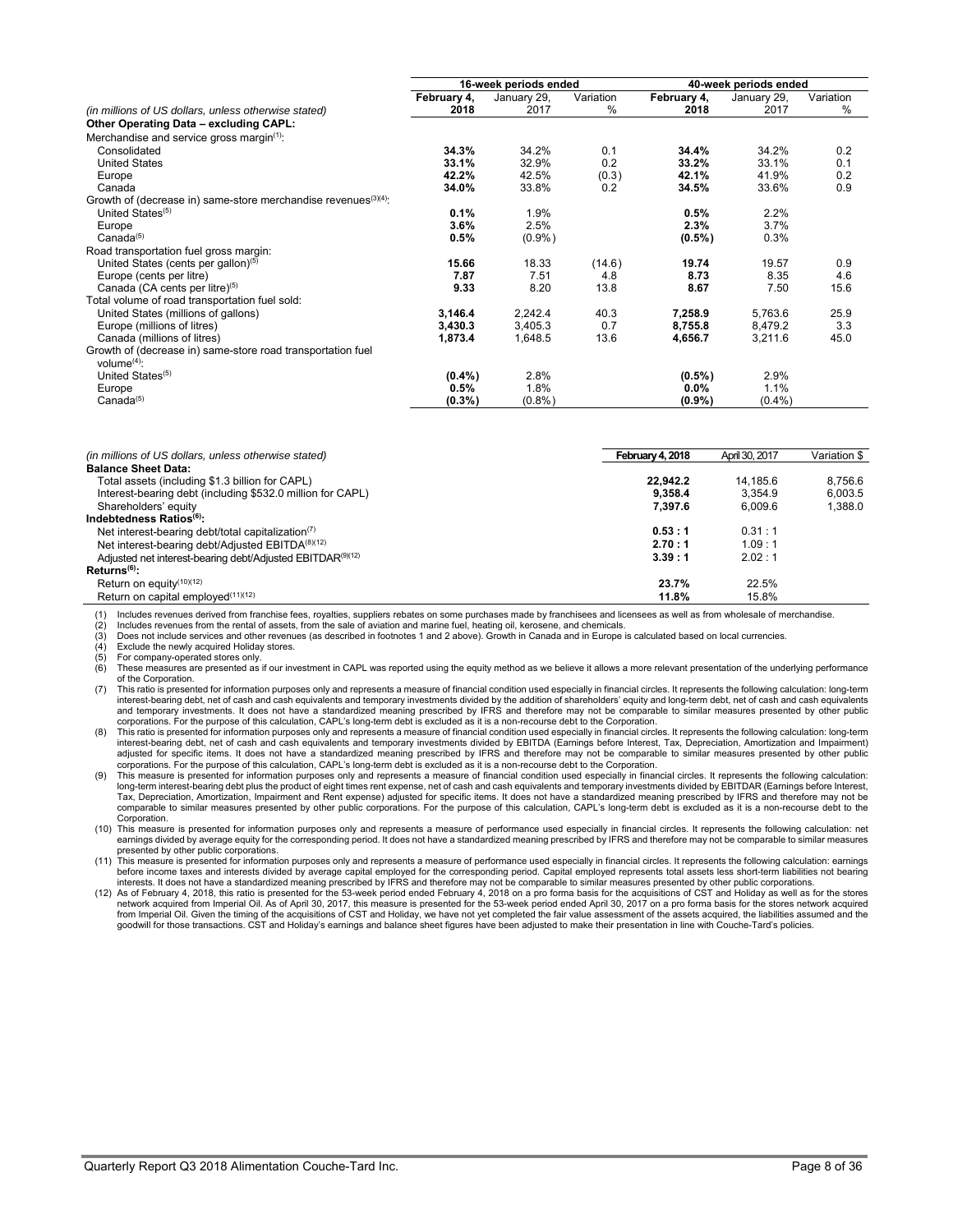# **Revenues**

Our revenues were \$15.8 billion for the third quarter of fiscal 2018, up by \$4.4 billion, an increase of 38.3% compared with the corresponding quarter of fiscal 2017, mainly attributable to the contribution from acquisitions, to a higher average road transportation fuel selling price as well as to the positive net impact from the translation of revenues of our Canadian and European operations into US dollars.

For the first three quarters of fiscal 2018, our revenues increased by \$9.5 billion, up by 33.6% compared with the first three quarters of fiscal 2017, mainly attributable to similar factors as those of the third quarter.

More specifically, total merchandise and service revenues for the third quarter of fiscal 2018 were \$3.8 billion, an increase of \$766.9 million compared with the corresponding quarter of fiscal 2017. Excluding CAPL's revenues as well as the positive net impact from the translation of our European and Canadian operations into US dollars, merchandise and service revenues increased by approximately \$672.0 million or 21.9%. This increase is attributable to the contribution from acquisitions, which amounted to approximately \$676.0 million as well as to organic growth, partly offset by the closure of stores that did not meet our profitability standards. Excluding our Holiday network, same-store merchandise revenues increased by 0.1% in the United States. Same-store merchandise revenues declined by 1.0% in our CST US stores network, a clear improvement over the trend prior to the acquisition and compared to the second quarter of fiscal 2018, driven by the positive impact of our work on the CST sites layouts and the implementation of some of our key programs. In Europe, same-store merchandise revenues increased by 3.6%, driven by the success of our rebranding activities and the rollout and improvements of our food programs. In Canada, same-store merchandise revenues increased by 0.5%, a nice improvement over the trend of the last few quarters.

For the first three quarters of fiscal 2018, the growth in merchandise and service revenues was \$1.6 billion. Excluding CAPL's revenues as well as the net positive impact from the translation of our European and Canadian operations into US dollars, merchandise and service revenues increased by approximately \$1.5 billion or 17.9%. Acquisitions contributed by approximately \$1.4 billion to this increase. Excluding our Holiday network, same-store merchandise revenues grew by 0.5% in the United States, by 2.3% in Europe and decreased by 0.5% in Canada.

Total road transportation fuel revenues for the third quarter of fiscal 2018 were \$11.5 billion, an increase of \$3.6 billion compared with the corresponding quarter of fiscal 2017. Excluding CAPL's revenues as well as the net positive impact from the translation of revenues of our Canadian and European operations into US dollars, road transportation fuel revenues increased by approximately \$2.9 billion or 36.1%. This increase was attributable to the contribution from acquisitions, which amounted to approximately \$2.0 billion as well as to the impact of a higher average road transportation fuel selling price, which had a positive impact of approximately \$821.0 million. Excluding our Holiday network, same-store road transportation fuel volumes in the US decreased by 0.4%. In our CST U.S. network, which has a strong presence in Texas, same-store road transportation fuel volumes decreased by 0.8%, as our stores were recovering from Hurricane Harvey during the first few months of the quarter, but nonetheless a clear improvement compared to the second quarter of fiscal 2018. In Europe, same-store road transportation fuel volumes increased by 0.5%, while in Canada, same-store road transportation fuel volumes decreased by 0.3%, still impacted by the change in strategy in our CST Canadian network aimed at improving overall profitability.

For the first three quarters of fiscal 2018, the growth in road transportation fuel revenues was \$7.8 billion. Excluding CAPL's revenues, as well as the net positive impact from the translation of our European and Canadian operations into US dollars, road transportation fuel revenues increased by \$6.6 billion or 34.1%. This increase is attributable to the contribution from acquisitions, which amounted to approximately \$4.7 billion, as well as to the impact of a higher average road transportation fuel selling price, which had a positive impact of approximately \$1.9 billion. Excluding our Holiday network, same-store road transportation fuel volumes decreased by 0.5% in the United States, by 0.9% in Canada and were stable in Europe.

The following table shows the average selling price of road transportation fuel in our various markets, starting with the fourth quarter of the fiscal year ended April 24, 2016:

|                                                        |                 |                 |                 |                 | Weighted |
|--------------------------------------------------------|-----------------|-----------------|-----------------|-----------------|----------|
| Quarter                                                | 4 <sup>th</sup> | 1 <sub>st</sub> | 2 <sub>nd</sub> | 3 <sup>rd</sup> | average  |
| 53-week period ended February 4, 2018                  |                 |                 |                 |                 |          |
| United States (US dollars per gallon) - excluding CAPL | 2.25            | 2.21            | 2.47            | 2.30            | 2.32     |
| Europe (US cents per litre)                            | 62.46           | 61.39           | 68.23           | 71.19           | 66.46    |
| Canada (CA cents per litre)                            | 97.20           | 99.81           | 101.46          | 108.11          | 102.25   |
| 52-week period ended January 29, 2017                  |                 |                 |                 |                 |          |
| United States (US dollars per gallon) - excluding CAPL | 86.ا            | 2.20            | 2.10            | 2.18            | 2.09     |
| Europe (US cents per litre)                            | 51.59           | 58.65           | 58.01           | 61.87           | 57.83    |
| Canada (CA cents per litre)                            | 82.28           | 92.66           | 90.36           | 94.67           | 91.30    |

Total other revenues for the third quarter and first three quarters of fiscal 2018 were \$414.4 million and \$934.0 million, respectively. Excluding CAPL's revenues, other revenues increased by \$34.8 million and by \$62.5 million in the third quarter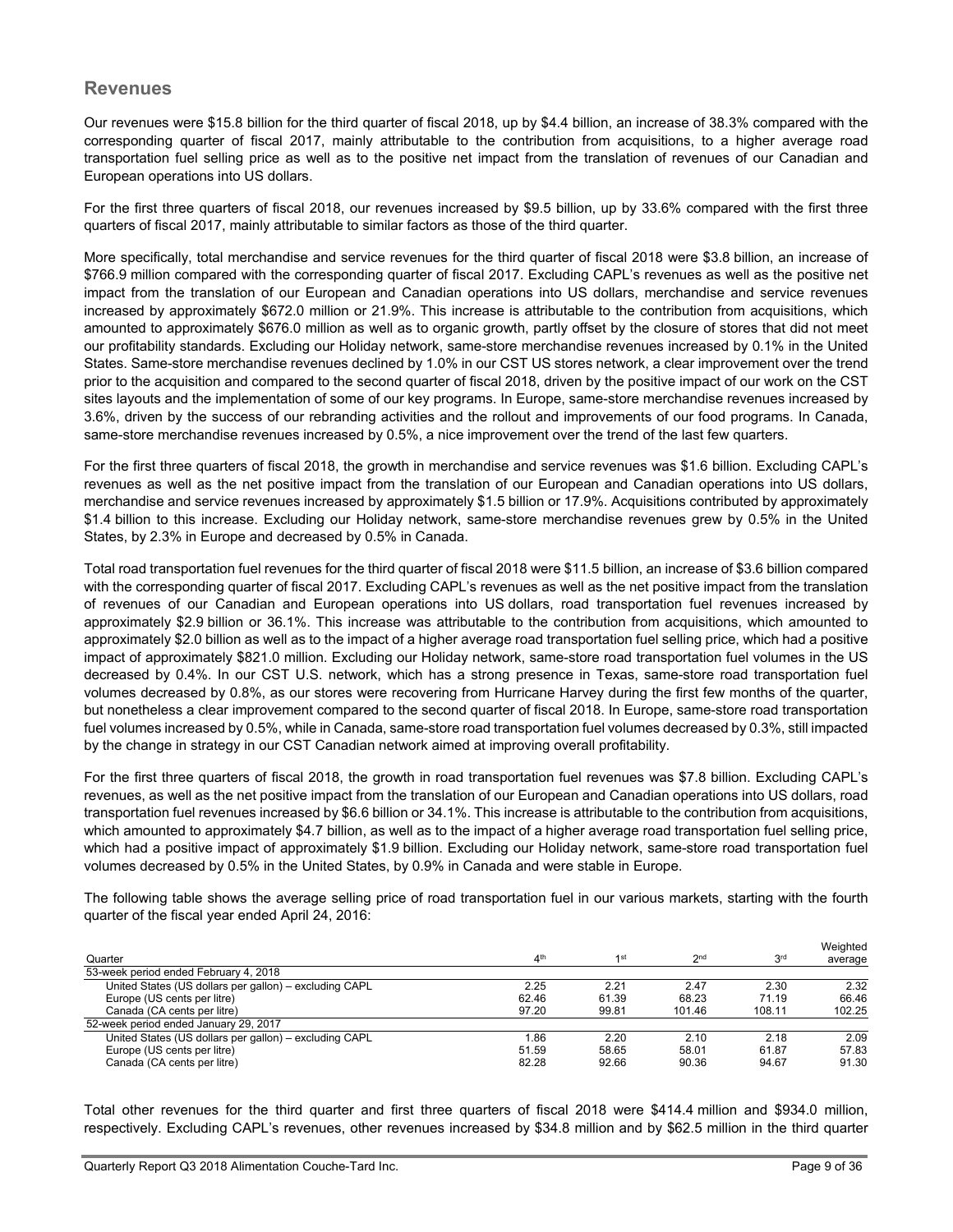and first three quarters of fiscal 2018, respectively. The impact of acquisitions for the third quarter and first three quarters of fiscal 2018 was approximately \$5.0 million and \$19.0 million, respectively.

# **Gross profit**

Our gross profit was \$2.3 billion for the third quarter of fiscal 2018, up by \$439.5 million, an increase of 23.4% compared with the corresponding quarter of fiscal 2017, mainly attributable to the contribution from acquisitions, to the net positive impact from the translation of operations of our Canadian and European operations into US dollars as well as to the contribution from CAPL, partly offset by lower fuel margins in the U.S.

In the third quarter of fiscal 2018, our merchandise and service gross profit was \$1.3 billion, an increase of \$262.2 million compared with the corresponding quarter of fiscal 2017. Excluding CAPL's gross profit as well as the net positive impact from the translation of our European and Canadian operations into US dollars, merchandise and service gross profit increased by approximately \$230.0 million or 21.9%. This increase is attributable to the contribution from acquisitions, which amounted to approximately \$211.0 million and to our organic growth. Our gross margin increased by 0.2% in the United States to 33.1%. Excluding our CST and Holiday stores networks, which have a different revenue mix and cost structure, our merchandise and service gross margin in the U.S. was 33.3%, an increase of 0.4%. Our gross margin decreased by 0.3% in Europe to 42.2% due to a change in our revenue mix. In Canada, our gross margin increased by 0.2% to 34.0%.

During the first three quarters of fiscal 2018, our consolidated merchandise and service gross profit was \$3.3 billion, an increase of \$560.6 million compared with the corresponding period of fiscal 2017. Excluding CAPL's gross profit as well as the net positive impact from the translation of our European and Canadian operations into US dollars, consolidated merchandise and service gross profit increased by \$513.0 million or 18.4%. The gross margin was 33.2% in the United States, an increase of 0.1%, it was 42.1% in Europe, an increase of 0.2%, while in Canada it was 34.5%, an increase of 0.9%, mainly driven by a different product mix in our Esso stores network.

In the third quarter of fiscal 2018, our road transportation fuel gross profit was \$927.4 million, an increase of \$166.1 million compared with the corresponding quarter of fiscal 2017. Excluding CAPL's gross profit as well as the net positive impact from the translation of our European and Canadian operations into US dollars, our third quarter of fiscal 2018 road transportation fuel gross profit increased by approximately \$114.0 million or 14.9%. Our road transportation fuel gross margin was 15.66¢ per gallon in the United States, a decrease of 2.67¢ per gallon, mainly driven by the volatility created by the rapid and significant rise of crude oil prices during the quarter. In Europe, the road transportation fuel gross margin was US 7.87¢ per litre, an increase of US 0.36¢ per litre, while in Canada, the road transportation fuel gross margin was CA 9.33¢ per litre, an increase of CA 1.13¢ per litre driven by the inclusion of the CST stores in our network and different pricing strategies.

During the first three quarters of fiscal 2018, the consolidated road transportation fuel gross profit was \$2.6 billion, an increase of \$562.7 million compared with the corresponding period of fiscal 2017. Excluding CAPL's gross profit as well as the net positive impact from the translation of our European and Canadian operations into US dollars, consolidated road transportation fuel gross profit increased by approximatively \$477.0 million or 23.8%. The road transportation fuel gross margin was 19.74¢ per gallon in the United States, slightly higher than in the previous year, while it stood at CA 8.67¢ per litre in Canada and at US 8.73¢ per litre in Europe.

The road transportation fuel gross margin of our company-operated stores in the United States and the impact of expenses related to electronic payment modes for the last eight quarters, starting with the fourth quarter of the fiscal year ended April 24, 2016, were as follows:

#### (US cents per gallon)

| Quarter                                                          | 4 <sup>th</sup> | 1st   | 2 <sub>nd</sub> | 3 <sup>rd</sup> | Weighted<br>average |
|------------------------------------------------------------------|-----------------|-------|-----------------|-----------------|---------------------|
| 53-week period ended February 4, 2018                            |                 |       |                 |                 |                     |
| Before deduction of expenses related to electronic payment modes | 15.47           | 20.75 | 24.70           | 15.66           | 18.88               |
| Expenses related to electronic payment modes                     | 4.12            | 3.79  | 4.21            | 3.73            | 3.94                |
| After deduction of expenses related to electronic payment modes  | 11.35           | 16.96 | 20.49           | 11.92           | 14.94               |
| 52-week period ended January 29, 2017                            |                 |       |                 |                 |                     |
| Before deduction of expenses related to electronic payment modes | 16.78           | 20.86 | 19.87           | 18.33           | 18.94               |
| Expenses related to electronic payment modes                     | 3.74            | 4.08  | 3.99            | 3.99            | 3.96                |
| After deduction of expenses related to electronic payment modes  | 13.04           | 16.78 | 15.88           | 14.34           | 14.98               |

As demonstrated by the table above, road transportation fuel margins in the United States can be volatile from one quarter to another but tend to normalize in the longer run. Margin volatility and expenses related to electronic payment modes are not as significant in Europe and Canada.

In the third quarter and first three quarters of fiscal 2018, other revenues gross profit was \$76.8 million and \$190.9 million, respectively, an increase of \$11.2 million and \$31.8 million compared with the corresponding periods of fiscal 2017, respectively.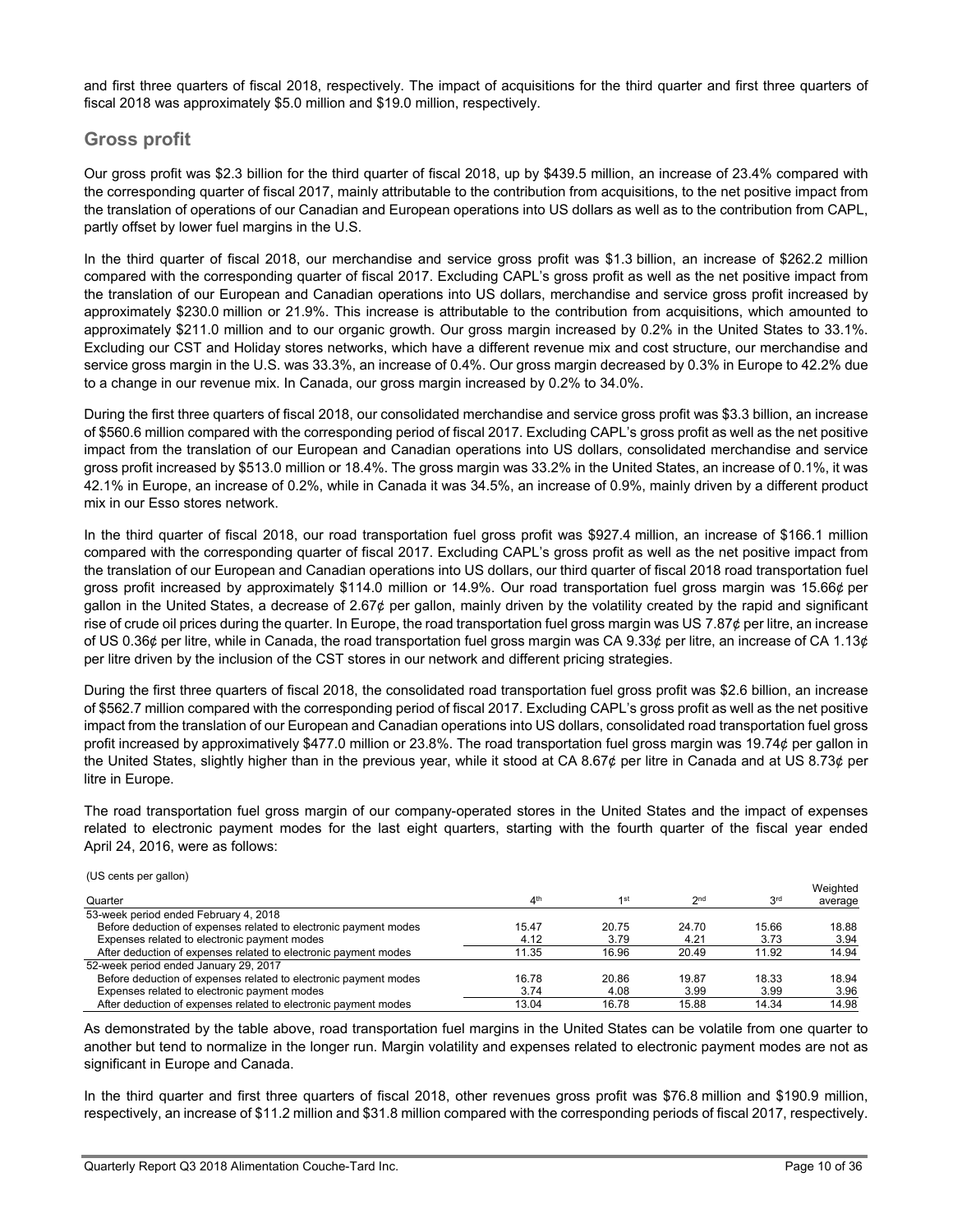Excluding CAPL's gross profit, other revenues gross profit increased by \$0.9 million and by \$9.4 million in the third quarter and first three quarters of fiscal 2018, respectively.

# **Operating, selling, administrative and general expenses ("expenses")**

For the third quarter and first three quarters of fiscal 2018, expenses increased by 27.3% and 23.4%, respectively, compared with the corresponding periods of fiscal 2017, but increased by only 2.4% and 2.7%, respectively, if we exclude certain items as demonstrated by the following table:

|                                                                         | 16-week period ended<br>February 4, 2018 | 40-week period ended<br>February 4, 2018 |
|-------------------------------------------------------------------------|------------------------------------------|------------------------------------------|
| Total variance, as reported                                             | 27.3%                                    | 23.4%                                    |
| Adjusted for:                                                           |                                          |                                          |
| Increase from incremental expenses related to acquisitions              | 20.0%                                    | 16.7%                                    |
| Increase from the net impact of foreign exchange translation            | 3.1%                                     | 1.5%                                     |
| CAPL's expenses for fiscal 2018                                         | $1.9\%$                                  | 1.5%                                     |
| Increase from higher electronic payment fees, excluding acquisitions    | 1.1%                                     | 0.9%                                     |
| Decrease from the lower number of days for European operations (5 days) | $(1.1\%)$                                |                                          |
| Acquisition costs recognized to earnings of fiscal 2017                 | $(0.5\%)$                                | $(0.5\%)$                                |
| Acquisition costs recognized to earnings of fiscal 2018                 | 0.3%                                     | 0.4%                                     |
| Incremental costs from our global brand initiatives                     | 0.2%                                     | 0.1%                                     |
| Negative goodwill recognized to earnings of fiscal 2018                 | $(0.2\%)$                                | $(0.1\%)$                                |
| Additional costs incurred following Hurricanes Harvey and Irma          | 0.1%                                     | $0.2\%$                                  |
| <b>Remaining variance</b>                                               | 2.4%                                     | 2.7%                                     |

The remaining variance is due to higher minimum wages in certain regions, to normal inflation, to higher advertising and marketing activities in connection with our global brand project, to higher expenses needed to support our organic growth and to proportionally higher operational expenses in our recently built stores, as these stores generally have a larger footprint than the average of our existing network. We continue to favour a rigorous control of costs throughout our organization, while ensuring we maintain the quality of service we offer to our customers.

# **Earnings before interest, taxes, depreciation, amortization and impairment (EBITDA) and adjusted EBITDA**

During the third quarter of fiscal 2018, EBITDA increased from \$637.1 million to \$724.1 million, a growth of 13.7% compared with the same quarter last year. Excluding the specific items shown in the table below from EBITDA of the third quarter of fiscal 2018 and of the corresponding period of fiscal 2017, the adjusted EBITDA for the third quarter of fiscal 2018 increased by \$73.3 million or 11.3% compared with the corresponding period of the previous fiscal year, mainly through the contribution from acquisitions and the net positive impact from the translation of operations of our Canadian and European operations into US dollars, partly offset by lower fuel margins in the U.S. Acquisitions contributed approximately \$99.0 million to the adjusted EBITDA of the third quarter of fiscal 2018, while the variation in exchange rates had a net positive impact of approximately \$21.0 million.

During the first three quarters of fiscal 2018, EBITDA increased from \$1.9 billion to \$2.3 billion, a growth of 21.0% compared with the same period last year. Excluding the specific items shown in the table below from EBITDA, the adjusted EBITDA for the first three quarters of fiscal 2018 increased by \$384.6 million or 20.3% compared with the corresponding period of the previous fiscal year, mainly through the contribution from acquisitions, organic growth and the net positive impact from the translation of operations of our Canadian and European operations into US dollars. Acquisitions contributed approximately \$360.0 million to the adjusted EBITDA of the first three quarters of fiscal 2018, while the variation in exchange rates had a net positive impact of approximately \$32.0 million.

It should be noted that EBITDA and adjusted EBITDA are not performance measures defined by IFRS, but we, as well as investors and analysts, consider that those performance measures facilitate the evaluation of our ongoing operations and our ability to generate cash flows to fund our cash requirements, including our capital expenditures program. Note that our definition of these measures may differ from the one used by other public corporations: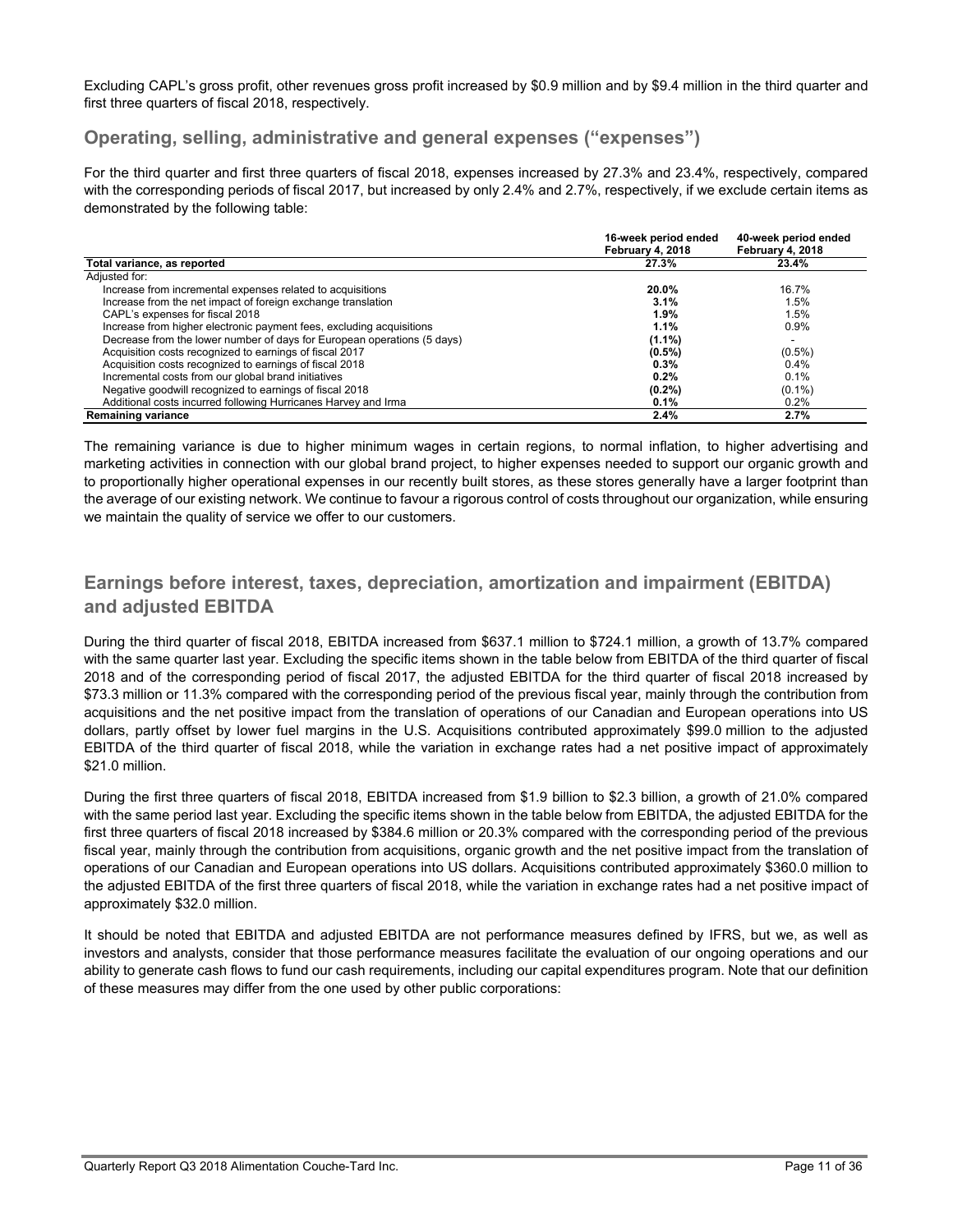|                                                                     |                  | 16-week periods ended | 40-week periods ended |                  |  |
|---------------------------------------------------------------------|------------------|-----------------------|-----------------------|------------------|--|
| (in millions of US dollars)                                         | February 4, 2018 | January 29, 2017      | February 4, 2018      | January 29, 2017 |  |
| Net earnings, as reported                                           | 470.8            | 287.0                 | 1,266.6               | 931.3            |  |
| Add:                                                                |                  |                       |                       |                  |  |
| Income taxes                                                        | (140.5)          | 96.7                  | 83.9                  | 339.6            |  |
| Net financial expenses                                              | 110.9            | 43.3                  | 259.7                 | 90.0             |  |
| Depreciation, amortization and impairment of property and           |                  |                       |                       |                  |  |
| equipment, intangible assets and other assets                       | 282.9            | 210.1                 | 658.2                 | 513.2            |  |
| <b>EBITDA</b>                                                       | 724.1            | 637.1                 | 2,268.4               | 1,874.1          |  |
| Adjusted for:                                                       |                  |                       |                       |                  |  |
| EBITDA attributable to non-controlling interest                     | (17.4)           |                       | (34.0)                |                  |  |
| Restructuring and integration costs attributable to shareholders of |                  |                       |                       |                  |  |
| the Corporation (including \$5.2 million for our interest in CAPL   |                  |                       |                       |                  |  |
| for the 40-week period ended February 4, 2018)                      | 6.8              | 6.0                   | 44.8                  | 6.0              |  |
| Incremental costs from our global brand initiatives                 | 3.0              |                       | 3.0                   |                  |  |
| <b>Acquisition costs</b>                                            | 4.2              | 6.0                   | 10.9                  | 14.6             |  |
| Negative goodwill                                                   | (2.8)            |                       | (2.8)                 |                  |  |
| Incremental costs related to hurricanes                             | 1.8              |                       | 6.6                   |                  |  |
| Gain on disposal of a terminal                                      |                  |                       | (11.5)                |                  |  |
| Gain on investment in CST                                           |                  |                       | (8.8)                 |                  |  |
| Curtailment gain on defined pension plan obligation                 |                  | (2.7)                 |                       | (2.7)            |  |
| <b>Adjusted EBITDA</b>                                              | 719.7            | 646.4                 | 2,276.6               | 1,892.0          |  |

# **Depreciation, amortization and impairment of property and equipment, intangible assets and other assets ("depreciation")**

For the third quarter and first three quarters of fiscal 2018, depreciation, amortization and impairment expenses increased by \$72.8 million and \$145.0 million, respectively. Excluding CAPL, the depreciation expense increased by \$46.1 million and by \$100.2 million for the third quarter and first three quarters of fiscal 2018, respectively, mainly driven by the impact from investments made through acquisitions, the replacement of equipment, the addition of new stores and the ongoing improvement of our network. The depreciation expense for the third quarter and first three quarters of fiscal 2018 includes a charge of \$6.6 million and of \$14.5 million, respectively, for the accelerated depreciation and amortization of certain assets in connection with our global rebranding project.

# **Net financial expenses**

Net financial expenses for the third quarter of fiscal 2018 were \$110.9 million, an increase of \$67.6 million compared with the third quarter of fiscal 2017. Excluding the net foreign exchange loss of \$9.8 million and the net foreign exchange loss of \$3.0 million recorded in the third quarters of fiscal 2018 and of fiscal 2017, respectively, as well as CAPL's financial expenses of \$7.7 million, net financial expenses increased by \$53.1 million. This increase is mainly attributable to our higher average longterm debt in connection with our recent acquisitions, partly offset by the repayments made. The net foreign exchange loss of \$9.8 million for the third quarter of fiscal 2018 is mainly due to the impact of foreign exchange variations on certain cash balances and working capital items.

Net financial expenses for the first three quarters of fiscal 2018 were \$259.7 million, an increase of \$169.7 million compared with the first three quarters of fiscal 2017. Excluding the net foreign exchange loss of \$47.4 million and the net foreign exchange gain of \$5.5 million recorded in the first three quarters of fiscal 2018 and of fiscal 2017, respectively, as well as CAPL's financial expenses of \$13.9 million, net financial expenses increased by \$102.9 million. This increase is mainly attributable to our higher average long-term debt in connection with our recent acquisitions, partly offset by the repayments made. The net foreign exchange loss of \$47.4 million for the first three quarters of fiscal 2018 is mainly due to the impact of foreign exchange variations on certain cash balances and working capital items.

# **Income taxes**

During the third quarter of fiscal 2018, following the approval of the "U.S. Tax Cuts and Jobs Act", we recorded a net tax benefit of \$196.3 million of which \$14.1 million relates to non-controlling interests. This net tax benefit is mostly derived from the remeasurement of our deferred income tax balances using the new U.S. statutory federal income tax rate, which decreased from 35.0% to 21.0%, partly offset by the Deemed Repatriation Transition Tax ("Transition tax"). This benefit is estimated based on our initial analysis of the "U.S. Tax Cuts and Jobs Act", and given the complexity of this act, this estimate is subject to adjustment when further guidance becomes available.

Excluding this adjustment, the income tax expense would have been approximately \$56.0 million for the quarter, corresponding to an income tax rate of 16.9% which compares to an income tax rate of 25.2% for the third quarter of fiscal 2017. This reduction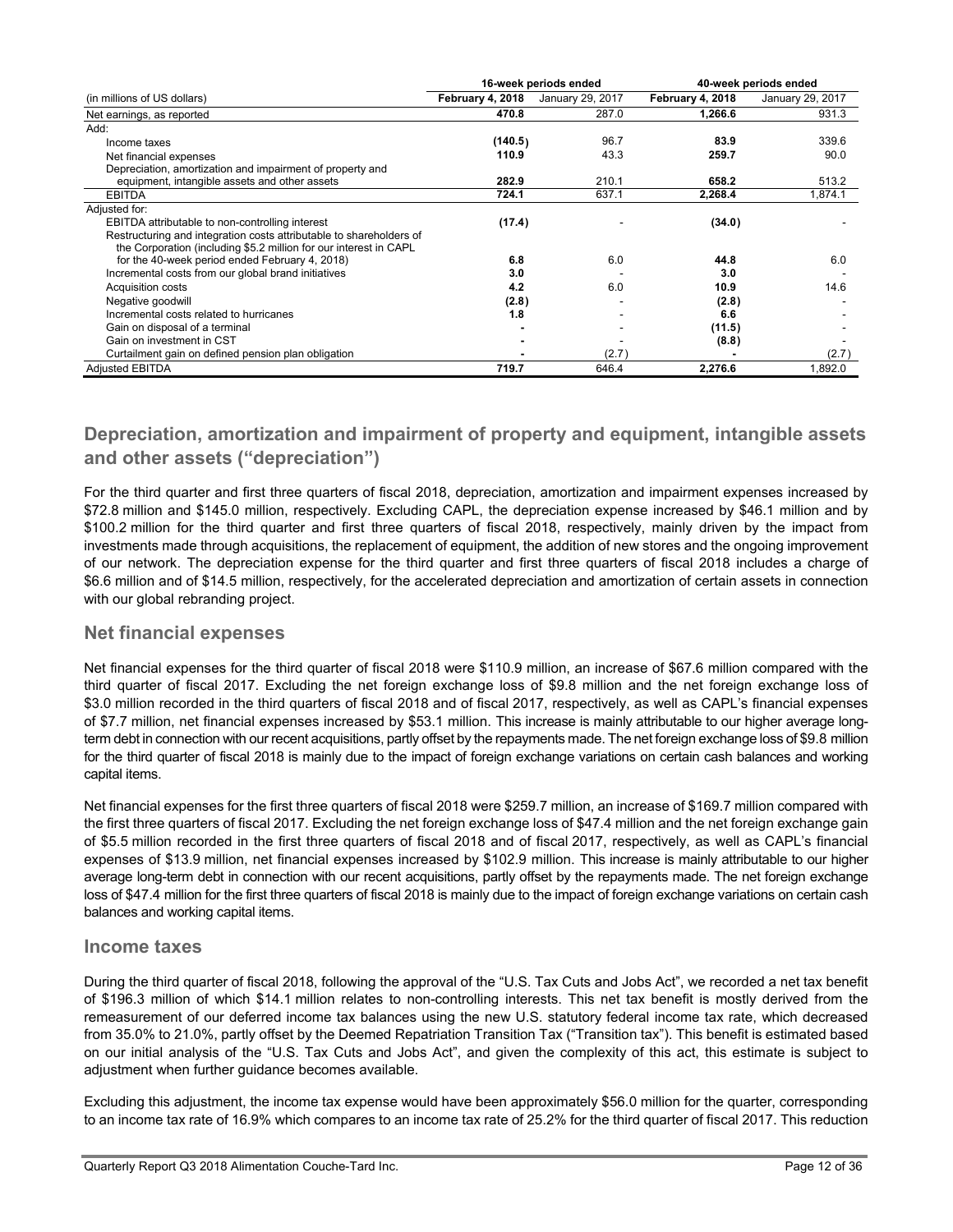in our income tax rate stems mainly from the decrease in our fiscal 2018 U.S. statutory federal income tax rate starting January 1, 2018.

For the first three quarters of fiscal 2018, when excluding the net tax benefit of \$196.3 million, the income tax rate was 20.7%, compared with 26.7% for the corresponding period of fiscal 2017.

# **Net earnings and adjusted net earnings attributable to shareholders of the Corporation ("net earnings")**

We closed the third quarter of fiscal 2018 with net earnings of \$463.9 million, compared with \$287.0 million for the third quarter of the previous fiscal year, an increase of \$176.9 million or 61.6%. Diluted net earnings per share stood at \$0.82, compared with \$0.50 the previous year. The translation of revenues and expenses from our Canadian and European operations into US dollars had a net positive impact of approximately \$10.0 million on net earnings of the third quarter of fiscal 2018.

Excluding the items shown in the table below from net earnings of the third quarter of fiscal 2018 and fiscal 2017, this quarter's net earnings would have been approximately \$304.0 million, compared with \$303.0 million for the comparable quarter of the previous year, an increase of \$1.0 million or 0.3%. Adjusted diluted net earnings per share would have been approximately \$0.54 for the third quarter of fiscal 2018 compared with \$0.53 for the corresponding period of fiscal 2017, an increase of 1.9%.

For the first three quarters of fiscal 2018, net earnings were \$1.3 billion, compared with \$931.3 million for the comparable period of fiscal 2017, an increase of \$332.6 million or 35.7%. Diluted net earnings per share stood at \$2.23, compared with \$1.63 the previous year. The translation of revenues and expenses from our Canadian and European operations into US dollars had a net positive impact of approximately \$16.0 million on net earnings of the first three quarters of fiscal 2018.

Excluding the items shown in the table below from net earnings, net earnings for the first three quarters of fiscal 2018 would have been approximately \$1.1 billion, compared with \$958.0 million for the comparable period of the previous year, an increase of \$187.0 million or 19.5%. Adjusted diluted net earnings per share would have been approximately \$2.02 for the first three quarters of fiscal 2018, compared with \$1.68 for the corresponding period of fiscal 2017, an increase of 20.2%.

|  | The table below reconciles reported net earnings to adjusted net earnings: |  |  |  |  |
|--|----------------------------------------------------------------------------|--|--|--|--|
|  |                                                                            |  |  |  |  |

|                                                                       |                  | 16-week periods ended | 40-week periods ended |                  |  |
|-----------------------------------------------------------------------|------------------|-----------------------|-----------------------|------------------|--|
| (in millions of US dollars)                                           | February 4, 2018 | January 29, 2017      | February 4, 2018      | January 29, 2017 |  |
| Net earnings attributable to shareholders of the Corporation, as      | 463.9            | 287.0                 | 1,263.9               | 931.3            |  |
| reported                                                              |                  |                       |                       |                  |  |
| Adjusted for:                                                         |                  |                       |                       |                  |  |
| Tax benefit stemming from the US Tax Cuts and Jobs Act -              |                  |                       |                       |                  |  |
| attributable to shareholders of the Corporation                       | (182.2)          |                       | (182.2)               |                  |  |
| Net foreign exchange loss (gain)                                      | 9.8              | 3.0                   | 47.4                  | (5.5)            |  |
| Restructuring and integration costs – attributable to shareholders of |                  |                       |                       |                  |  |
| the Corporation                                                       | 6.8              | 6.0                   | 44.8                  | 6.0              |  |
| Accelerated depreciation and amortization expense                     | 6.6              | 8.4                   | 14.5                  | 21.8             |  |
| <b>Acquisition costs</b>                                              | 4.2              | 6.0                   | 10.9                  | 14.6             |  |
| Incremental costs from our global brand initiatives                   | 3.0              |                       | 3.0                   |                  |  |
| Negative goodwill                                                     | (2.8)            |                       | (2.8)                 |                  |  |
| Incremental costs related to hurricanes                               | 1.8              |                       | 6.6                   |                  |  |
| Tax benefit stemming from an internal reorganization                  |                  |                       | (13.4)                |                  |  |
| Gain on disposal of a terminal                                        |                  |                       | (11.5)                |                  |  |
| Gain on investment in CST                                             |                  |                       | (8.8)                 |                  |  |
| Curtailment gain on defined pension plan obligation                   |                  | (2.7)                 |                       | (2.7)            |  |
| Tax impact of the items above and rounding                            | (7.1)            | (4.7)                 | (27.4)                | (7.5)            |  |
| Adjusted net earnings attributable to shareholders of the Corporation | 304.0            | 303.0                 | 1,145.0               | 958.0            |  |

It should be noted that adjusted net earnings is not a performance measure defined by IFRS, but we, as well as investors and analysts, consider this measure useful for evaluating the underlying performance of our operations on a comparable basis. Note that our definition of this measure may differ from the one used by other public corporations.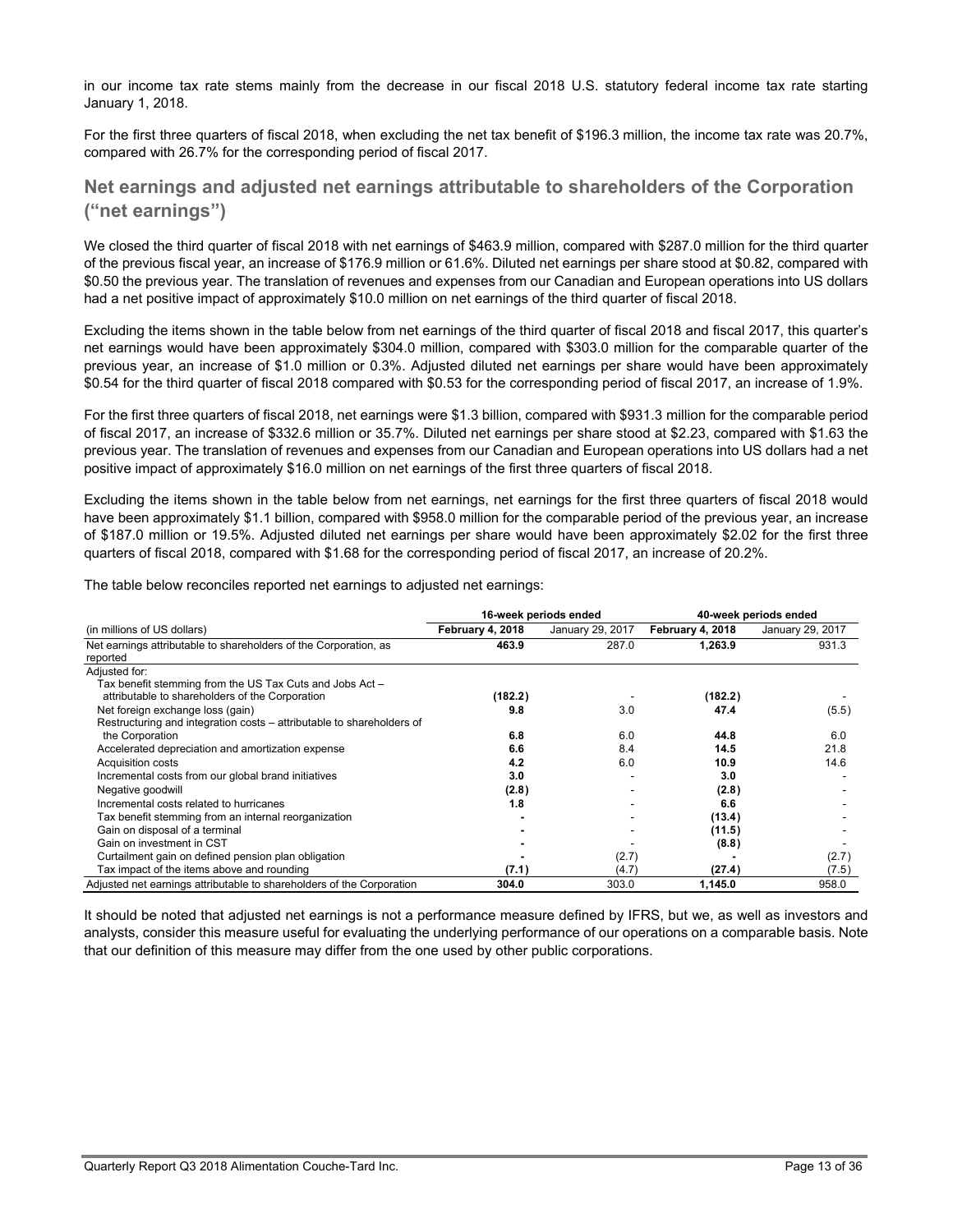# **Financial Position as at February 4, 2018**

As shown by our indebtedness ratios included in the "Summary analysis of consolidated results for the third quarter and first three quarters of fiscal 2018" section and our net cash provided by operating activities, our financial position is solid.

Our total consolidated assets amounted to \$22.9 billion as at February 4, 2018, an increase of \$8.7 billion over the balance as at April 30, 2017, primarily stemming from the acquisition of CST, which includes CAPL, and Holiday as well as from the positive effect from the variation in exchange rates. It should be noted that we have updated our balance sheet as at April 30, 2017 to reflect the final adjustments we made during fiscal 2018 to the fair value assessment of the assets acquired, the liabilities assumed and the goodwill for the Dansk Fuel A/S acquisition.

During the 53-week period ended on February 4, 2018, we recorded a return on capital employed of 11.8%.

Significant balance sheet variations are explained as follows:

# **Accounts receivable**

Accounts receivable increased by \$376.0 million, from \$1.5 billion as at April 30, 2017, to \$1.9 billion as at February 4, 2018. The increase stems mainly from the acquisition of CST and Holiday, and the positive net impact of approximately \$147.0 million from the variation in exchange rates at the balance sheet date.

# **Inventories**

Inventories increased by \$652.3 million, from \$865.0 million as at April 30, 2017, to \$1.5 billion as at February 4, 2018. The increase stems mainly from the acquisition of CST and Holiday, and the positive net impact of approximately \$46.0 million from the variation in exchange rates at the balance sheet date.

# **Property and equipment**

Property and equipment increased by \$3.5 billion, from \$7.5 billion as at April 30, 2017, to \$11.0 billion as at February 4, 2018, mainly as a result of the acquisition of CST and Holiday, the investments we made to improve our network, and the positive net impact of approximately \$458.0 million from the variation in exchange rates at the balance sheet date, partly offset by the depreciation, amortization and impairment expense.

# **Goodwill**

Goodwill increased by \$3.7 billion, from \$2.4 billion as at April 30, 2017, to \$6.1 billion as at February 4, 2018, mainly as a result of the acquisition of CST and Holiday, and the positive net impact of approximately \$150.0 million from the variation in exchange rates at the balance sheet date. Since we have not yet completed our fair value assessment of the assets acquired, the liabilities assumed and the goodwill for CST and Holiday, we expect that the fair values of assets acquired and liabilities assumed as well as of the goodwill will be adjusted once we finalize the purchase price allocations for these transactions.

## **Intangible assets**

Intangible assets increased by \$395.9 million, from \$670.1 million as at April 30, 2017, to \$1.1 billion as at February 4, 2018, mainly as a result of the acquisition of CST and Holiday, and of the positive net impact of approximately \$49.0 million from the variation in exchange rates at the balance sheet date.

# **Accounts payable and accrued liabilities**

Accounts payable and accrued liabilities increased by \$650.0 million, from \$2.7 billion as at April 30, 2017, to \$3.4 billion as at February 4, 2018. The increase stems mainly from the acquisition of CST and Holiday, as well as from the net impact of approximately \$201.0 million from the variation in exchange rates at the balance sheet date.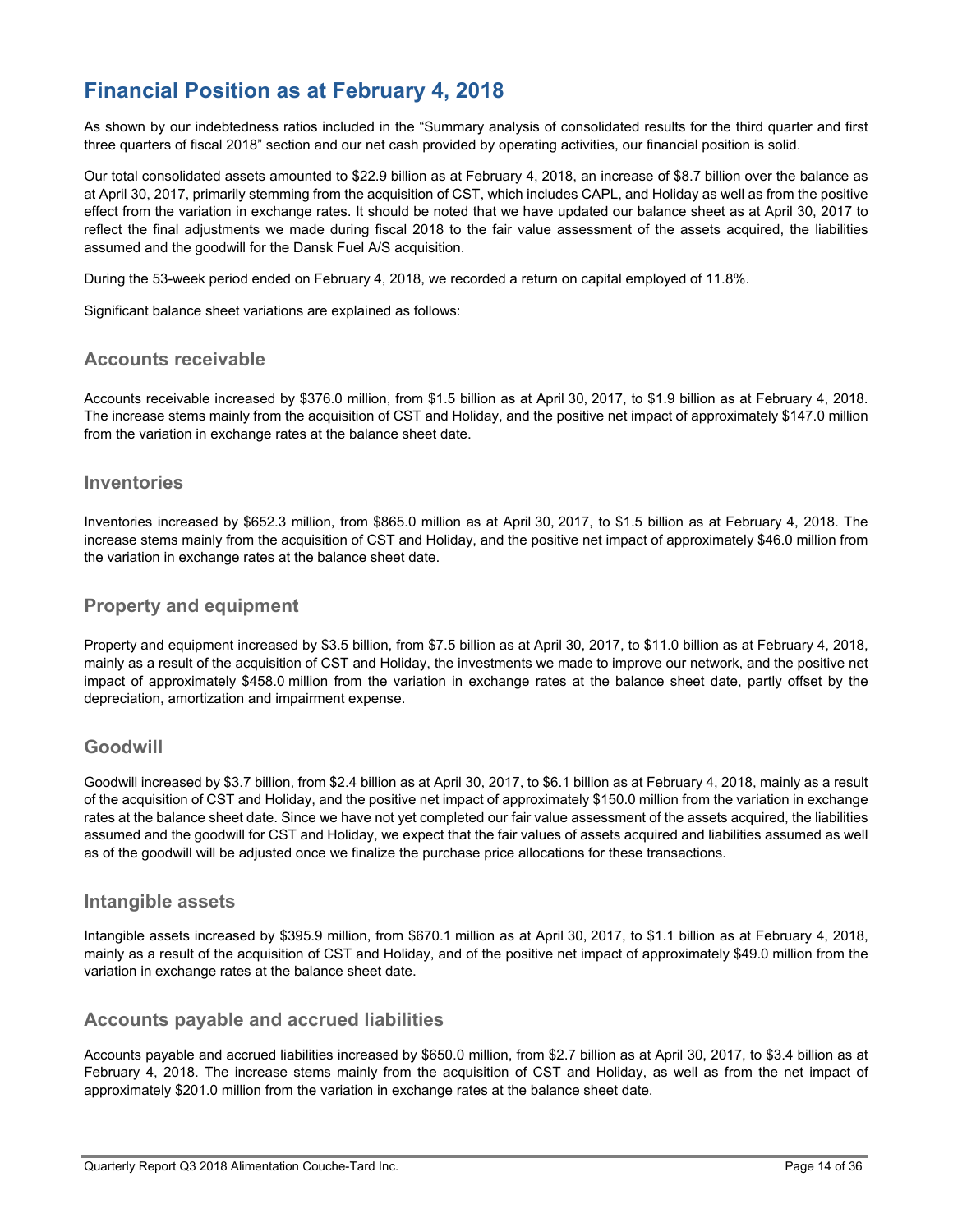# **Long-term debt and current portion of long-term debt**

Long-term debt and current portion of long-term debt increased by \$5.9 billion, from \$3.4 billion as at April 30, 2017, to \$9.3 billion as at February 4, 2018, mainly as a result of the financing of the CST and Holiday acquisitions, as well as the inclusion of CAPL's debt in our consolidated balance sheet. The remainder of the increase is explained by the impact of the strengthening of the Canadian dollar and Euro against the US dollar as of the balance sheet date, which increased our debt balance by approximately \$314.0 million.

# **Equity**

Equity amounted to \$7.8 billion as at February 4, 2018, up \$1.8 billion compared with April 30, 2017, mainly reflecting net earnings and other comprehensive income for the first three quarters of fiscal 2018, partly offset by dividends declared. For the 53-week period ended February 4, 2018, we recorded a return on equity of 23.7%.

At February 4, 2018, non-controlling interest equity was \$354.8 million (nil at April 30, 2017), mainly reflecting the acquisition of control of CAPL, partly offset by distributions.

# **Liquidity and Capital Resources**

Except for our new acquisition facility, our sources of liquidities remained unchanged since April 30, 2017. For further information regarding our sources of liquidities, please refer to our 2017 Annual Report. With respect to our capital expenditures, acquisitions, and dividends paid during the first three quarters of fiscal 2018, they were financed using available cash, as well as our existing credit facilities, except for CST, which was partly financed using our acquisition facility. We expect that cash generated from operations and borrowings available under our revolving unsecured credit facilities will be adequate to meet our liquidity needs in the foreseeable future.

Our credit facilities are detailed as follows:

## *Acquisition facility*

On June 27, 2017, we entered into a new credit agreement consisting of an unsecured non-revolving acquisition credit facility of an aggregate maximum amount of \$4.3 billion (the "acquisition facility"), divided into three tranches as follows:

|           | <b>Principal amount</b> | <b>Maturity</b> |
|-----------|-------------------------|-----------------|
| Tranche A | \$2.0 billion           | June 27, 2018   |
| Tranche B | \$1.0 billion           | June 27, 2019   |
| Tranche C | \$1.3 billion           | June 27, 2020   |

The acquisition facility was available exclusively to finance, directly or indirectly, the acquisition of CST, the related acquisition costs and the repayment of any of CST's and its subsidiaries' outstanding debt. Amounts could be drawn up to 90 days after the first draw and can be reimbursed at any time. The acquisition facility was available in US dollars by way of US base rate loans or LIBOR rate loans. Depending on the form of the loan, the amounts borrowed bear interest at variable rates based on the US base rate or the LIBOR rate plus a variable margin.

As at February 4, 2018, tranches A and B had been fully repaid. As at the same date, the weighted average effective interest rate was 2.82% and we were in compliance with the restrictive provisions and ratios imposed by the credit agreement.

## *Revolving unsecured operating credit, maturing in December 2022 ("operating credit D")*

Credit agreement consisting of a revolving unsecured facility of a maximum amount of \$2,525.0 million. On November 24, 2017, we amended the operating credit D to extend its maturity to December 2022. Moreover, on the same date, we amended the standby fees that are applied to the unused portion of the credit facility, which now vary based on our credit rating. Also, letters of credit fees and the variable margin used to determine the interest rate applicable to borrowed amounts are now determined according to our credit rating as well.

As at February 4, 2018, \$1.7 billion of our operating credit D had been used. As at the same date, the weighted average effective interest rate was 2.81% and standby letters of credit in the amount of \$16.1 million were outstanding.

#### *Term revolving unsecured operating credit, maturing in January 2020 ("operating credit F")*

Credit agreement consisting of a revolving unsecured facility of an initial maximum amount of €25.0 million maturing on January 30, 2020. The credit facility is available in Euros, in the form of a revolving unsecured operating credit. The amounts borrowed bear interest at variable rates based on the funding base rate or the EURIBOR rate plus a variable margin. As at February 4, 2018, operating credit F was unused.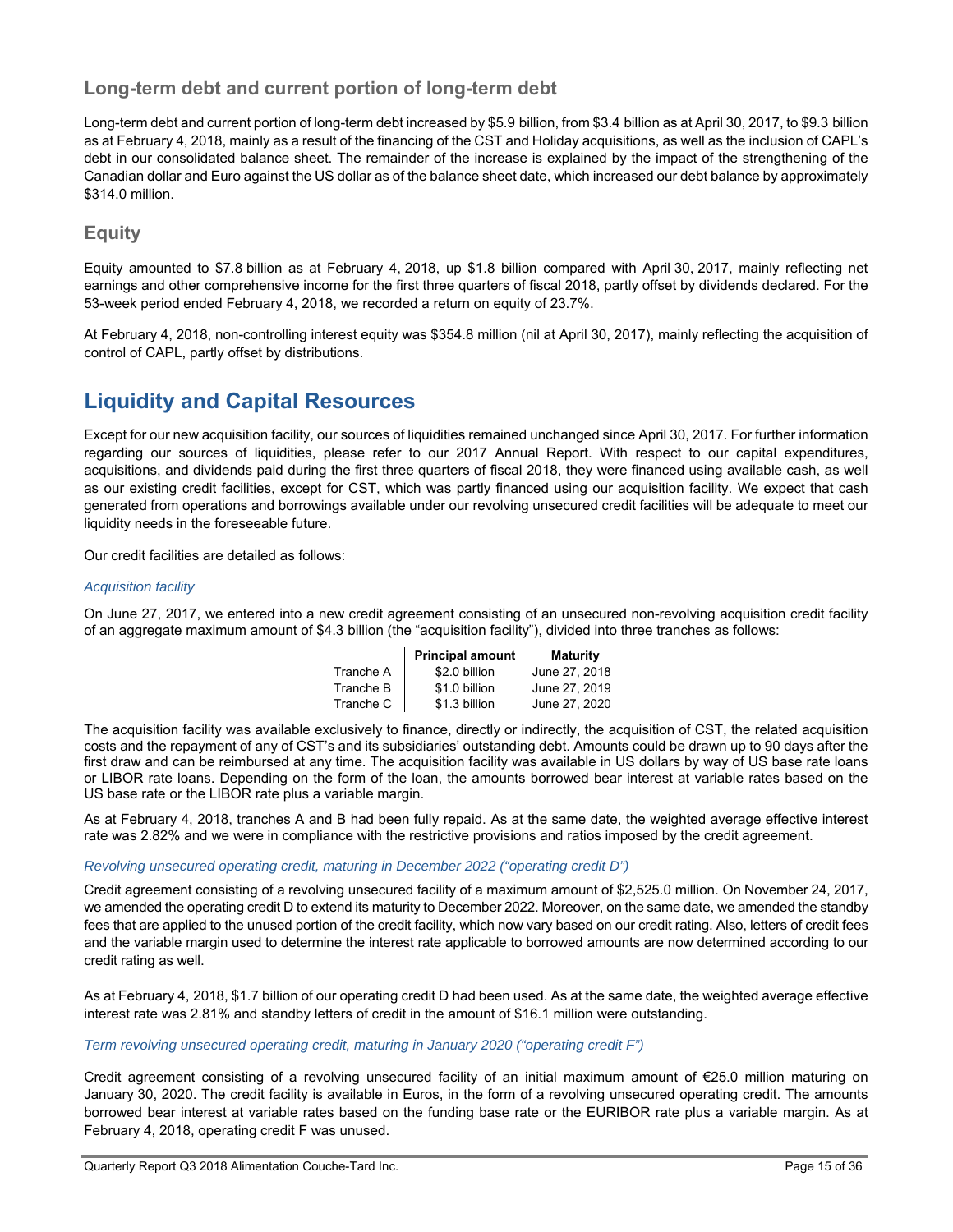#### *CAPL US-dollar-denominated senior secured revolving credit facility, without recourse to the Corporation*

As at February 4, 2018, through the consolidation of CAPL, we had a credit agreement consisting of a US-dollar-denominated senior secured revolving credit facility of a maximum amount of \$550.0 million, maturing on March 4, 2019, under which swingline loans may be drawn up to \$25.0 million and standby letters of credit may be issued up to an aggregate of \$45.0 million. This facility was without recourse to the Corporation.

As at February 4, 2018, \$504.1 million of CAPL's revolving credit facility had been used. At the same date, the effective interest rate was 4.44% and CAPL was in compliance with the restrictive provisions and ratios imposed by the credit agreement.

#### *Available liquidities*

As at February 4, 2018, a total of approximately \$863.0 million was available under our revolving unsecured operating credit facilities and we were in compliance with the restrictive covenants and ratios imposed by the credit agreements at that date. Thus, at the same date, we had access to approximately \$1.4 billion through our available cash and revolving unsecured operating credit facilities.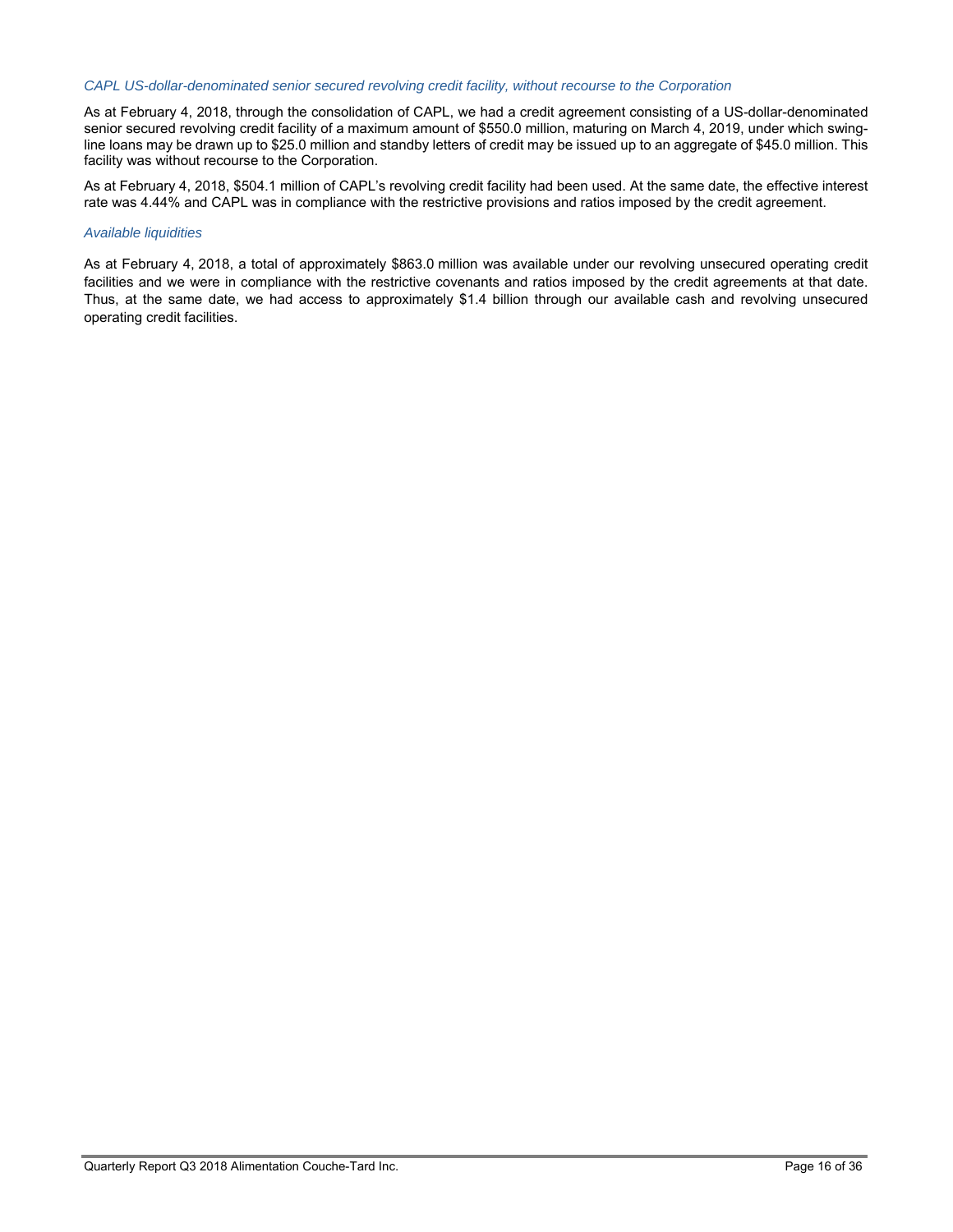# **Selected Consolidated Cash Flow Information**

|                                                                                                                           | 16-week periods ended |               |               | 40-week periods ended |             |           |  |
|---------------------------------------------------------------------------------------------------------------------------|-----------------------|---------------|---------------|-----------------------|-------------|-----------|--|
|                                                                                                                           | February 4,           | January 29,   |               | February 4,           | January 29, |           |  |
| (In millions of US dollars)                                                                                               | 2018                  | 2017          | Variation     | 2018                  | 2017        | Variation |  |
| <b>Operating activities</b>                                                                                               |                       |               |               |                       |             |           |  |
| Net cash provided by operating activities                                                                                 | 333.6                 | 292.0         | 41.6          | 1,326.4               | 1,214.3     | 112.1     |  |
| <b>Investing activities</b>                                                                                               |                       |               |               |                       |             |           |  |
| <b>Business acquisitions</b>                                                                                              | (1,791.1)             | (499.3)       | (1,291.8)     | (5,370.0)             | (1,328.7)   | (4,041.3) |  |
| Purchase of property and equipment, intangible assets and                                                                 |                       |               |               |                       |             |           |  |
| other assets, net of proceeds from disposal of property                                                                   |                       |               |               |                       |             |           |  |
| and equipment and other assets                                                                                            | (304.2)               | (276.4)       | (27.8)        | (648.3)               | (548.9)     | (99.4)    |  |
| Proceeds from disposal of CST's assets held for sale                                                                      |                       |               |               | 895.5                 |             | 895.5     |  |
| Proceeds from disposal of an available-for-sale investment                                                                |                       |               |               | 91.6                  |             | 91.6      |  |
| Proceeds from sale of an associated company held for                                                                      |                       |               |               |                       |             |           |  |
| sale                                                                                                                      |                       | 71.5          | (71.5)        |                       | 71.5        | (71.5)    |  |
| Capital reduction received from associated company held                                                                   |                       |               |               |                       |             |           |  |
| for sale<br>Other                                                                                                         |                       | 65.6          | (65.6)        |                       | 65.6        | (65.6)    |  |
|                                                                                                                           |                       | 19.2<br>(6.7) | (19.2)<br>6.7 | (17.0)                | 13.9        | (30.9)    |  |
| Investment in associated company held for sale                                                                            |                       |               |               |                       | (308.1)     | 308.1     |  |
| Net cash used in investing activities                                                                                     | (2,095.3)             | (626.1)       | (1,469.2)     | (5,048.2)             | (2,034.7)   | (3,031.5) |  |
| <b>Financing activities</b>                                                                                               |                       | 167.6         | 1.509.7       |                       | 116.6       | 866.2     |  |
| Net increase in term revolving unsecured operating credit D<br>Issuance of senior unsecured notes, net of financing costs | 1,677.3<br>893.8      |               | 893.8         | 982.8<br>3,935.4      | 851.8       | 3,083.6   |  |
| Net (decrease) increase in acquisition facility, net of                                                                   |                       |               |               |                       |             |           |  |
| financing costs                                                                                                           | (758.1)               |               | (758.1)       | 410.6                 |             | 410.6     |  |
| Repayment of Canadian-dollar-denominated senior                                                                           |                       |               |               |                       |             |           |  |
| unsecured notes                                                                                                           | (232.5)               |               | (232.5)       | (232.5)               |             | (232.5)   |  |
| Share repurchase                                                                                                          | (194.3)               |               | (194.3)       | (194.3)               |             | (194.3)   |  |
| Net increase in CAPL US-dollar-denominated senior                                                                         |                       |               |               |                       |             |           |  |
| secured revolving credit facility                                                                                         | 74.5                  |               | 74.5          | 59.5                  |             | 59.5      |  |
| Settlement of derivative financial instruments                                                                            | (62.2)                | 4.9           | (67.1)        | (82.9)                | (4.9)       | (78.0)    |  |
| Cash dividends paid                                                                                                       | (39.7)                | (38.9)        | (0.8)         | (122.2)               | (107.2)     | (15.0)    |  |
| Net (decrease) increase in other debts                                                                                    | (22.6)                | (8.5)         | (14.1)        | 18.6                  | (23.4)      | 42.0      |  |
| CAPL distributions paid                                                                                                   | (16.8)                |               | (16.8)        | (33.6)                |             | (33.6)    |  |
| Issuance of shares upon exercise of stock options                                                                         | 0.1                   | 0.1           |               | 0.1                   | 0.3         | (0.2)     |  |
| Repayment of debts assumed on the CST acquisition                                                                         |                       |               |               | (1,075.9)             |             | (1,075.9) |  |
| Net cash provided by financing activities                                                                                 | 1,319.5               | 125.2         | 1,194.3       | 3,665.6               | 833.2       | 2,832.4   |  |
| <b>Credit ratings</b>                                                                                                     |                       |               |               |                       |             |           |  |
| Standard and Poor's - Corporate credit rating                                                                             |                       |               |               |                       | <b>BBB</b>  |           |  |
| Moody's - Senior unsecured notes credit rating                                                                            |                       |               |               |                       | Baa2        |           |  |
|                                                                                                                           |                       |               |               |                       |             |           |  |

# **Operating activities**

During the third quarter of fiscal 2018, net cash from our operations reached \$333.6 million, up \$41.6 million compared with the third quarter of fiscal 2017, due to higher net earnings from our newly acquired sites partly offset by lower road transportation fuel margins. Net cash from our operations for the first three quarters of fiscal 2018 reached \$1.3 billion, up \$112.1 million compared with the corresponding period of fiscal year 2017, due to higher net earnings, partly offset by changes in working capital.

# **Investing activities**

During the third quarter of fiscal 2018, investing activities were primarily for the acquisition of Holiday for an amount of \$1.6 billion, other acquisitions for an amount of \$191.1 million (of which \$75.6 million relates to CAPL), and for net investments in property and equipment, intangible assets and other assets, which amounted to \$304.2 million.

Since the beginning of the fiscal year, investing activities were primarily for the acquisition of CST for an amount of \$3.5 billion, the acquisition of Holiday for an amount of \$1.6 billion, and other acquisitions for an amount of \$270.0 million (of which \$75.6 million relates to CAPL). Net investments in property and equipment, intangible assets and other assets amounted to \$648.3 million. Proceeds from disposals of CST assets consisted of the disposal of CST sites to Empire for an amount of \$143.0 million, of the sale of a portion of CST's Canadian assets to Parkland Fuel Corporation for an amount of \$752.5 million as well as of the proceeds from our original investment in CST for an amount of \$91.6 million.

Net investments in property and equipment, intangible assets and other assets were primarily for the replacement of equipment in some of our stores in order to enhance our offering of products and services, for our rebranding project, for the addition of new stores, for the ongoing improvement of our network, as well as for information technology.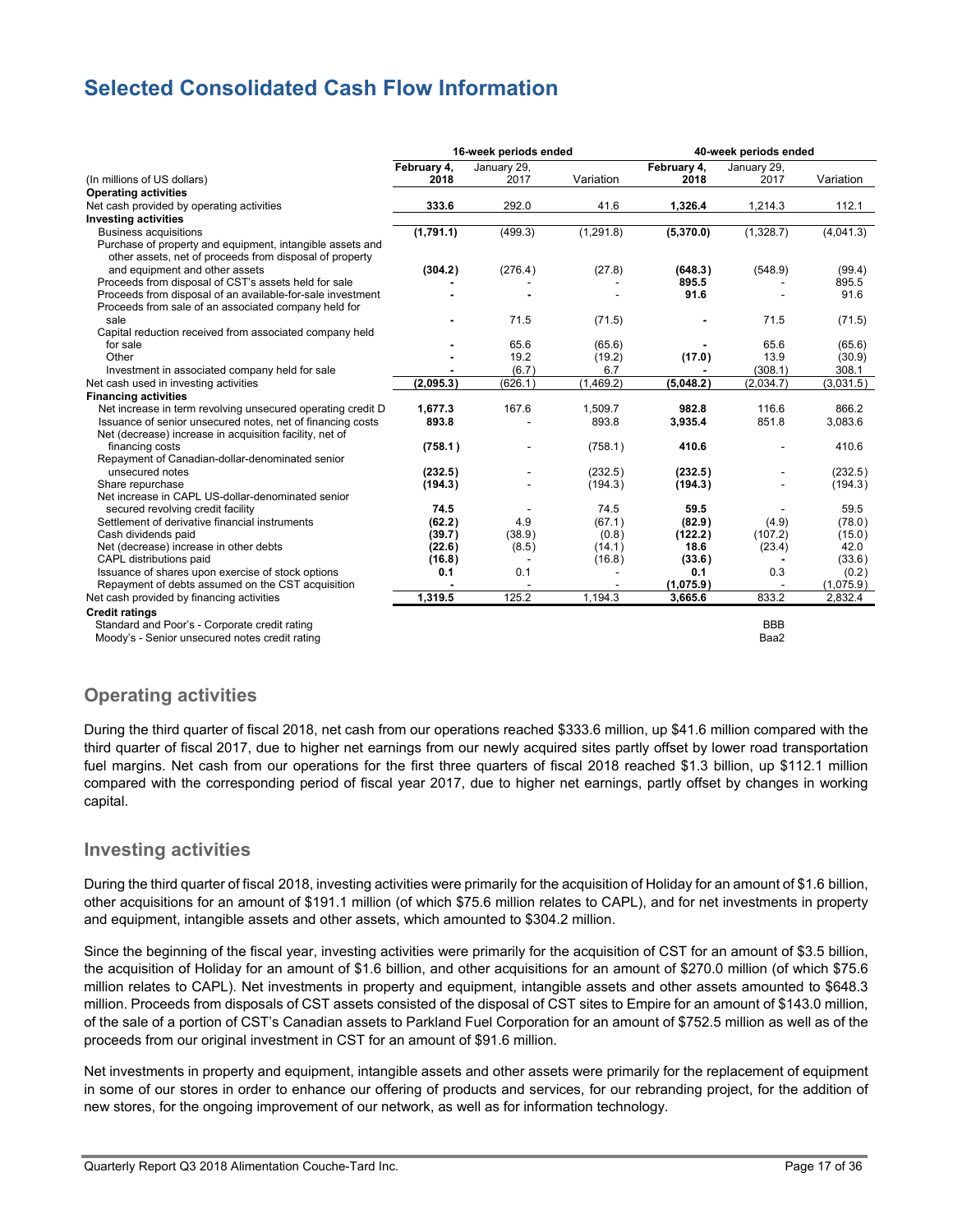# **Financing activities**

During the third quarter of fiscal 2018, we issued US-dollar-denominated senior unsecured notes for a net amount of \$893.8 million, repaid an amount of \$232.5 million on our Canadian-dollar-denominated senior unsecured notes, and also repurchased 4,372,923 Class B subordinate voting shares held by Metro Canada Holdings Inc. for a net amount of \$194.3 million. During the quarter, we also drew a net amount of \$1.7 billion on our revolving unsecured operating credit and repaid a net amount of \$758.1 million on our acquisition facility. Dividends in the amount of \$39.7 million were paid during the quarter.

In addition to the financing activities of the third quarter, in the first half of the fiscal year, we issued Canadian- and US-dollardenominated senior unsecured notes for a net amount of \$3.0 billion, and repaid the US-dollar-denominated unsecured notes assumed through the acquisition of CST for an amount of \$1.1 billion. For the first three quarters, the total net amount we drew on our revolving unsecured operating credit was \$982.8 million, the net amount we drew on our acquisition facility for the acquisition of CST was \$410.6 million, and we paid dividends in the amount of \$122.2 million.

# **Contractual Obligations and Commercial Commitments**

Other than the changes in our long term debt described above, there were no major changes with respect to our contractual obligations and commercial commitments during the 40-week period ended February 4, 2018. For more information, please refer to our 2017 Annual Report.

# **Internal Controls over Financial Reporting**

We maintain a system of internal controls over financial reporting designed to safeguard assets and ensure that financial information is reliable. We also maintain a system of disclosure controls and procedures designed to ensure, in all material respects, the reliability, completeness and timeliness of the information we disclose in this MD&A and other public disclosure documents. Disclosure controls and procedures are designed to ensure that information required to be disclosed by us in reports filed with securities regulatory agencies is recorded and/or disclosed on a timely basis, as required by law, and is accumulated and communicated to our management, including our Chief Executive Officer and our Chief Financial Officer, as appropriate, to allow timely decisions regarding required disclosure. As at February 4, 2018, except for the exclusion of CST's, CAPL's, and Holiday's internal controls described below, our management, following its assessment, certifies the design and operating effectiveness of the Corporation's disclosure controls and procedures.

We undertake ongoing evaluations of the effectiveness of our internal controls over financial reporting and implement control enhancements, when appropriate. As at April 30, 2017, our management and our external auditors reported that these internal controls were effective.

We exclude CST's, CAPL's and Holiday's internal control over financial reporting from our evaluation of the overall effectiveness of our internal control over financial reporting. This is due to the size and timing of these transactions, which occurred on June 28, 2017 for CST and CAPL, and on December 22, 2017 for Holiday. The limitation is primarily based on the time required to assess CST's, CAPL's and Holiday's controls over financial reporting and to confirm they are consistent with ours, as permitted by the Canadian Securities Administrator's National Instrument 52-109 for 365 days following an acquisition. We expect to finalize our assessment by the end of fiscal 2018 for CST, and during fiscal 2019 for Holiday.

CST's results, including CAPL, since the acquisition date are included in our consolidated financial statements and constituted approximately 23.5% of total consolidated assets as of February 4, 2018, approximately 14.1% of consolidated revenues and 3.75% of consolidated net earnings attributable to shareholders for the 40-week period ending on that date.

Holiday's results since the acquisition date are included in our consolidated financial statements and constituted approximately 8.3% of total consolidated assets as of February 4, 2018, approximately 1.1% of consolidated revenues and 0.6% of consolidated net earnings attributable to shareholders for the 40-week period ending on that date.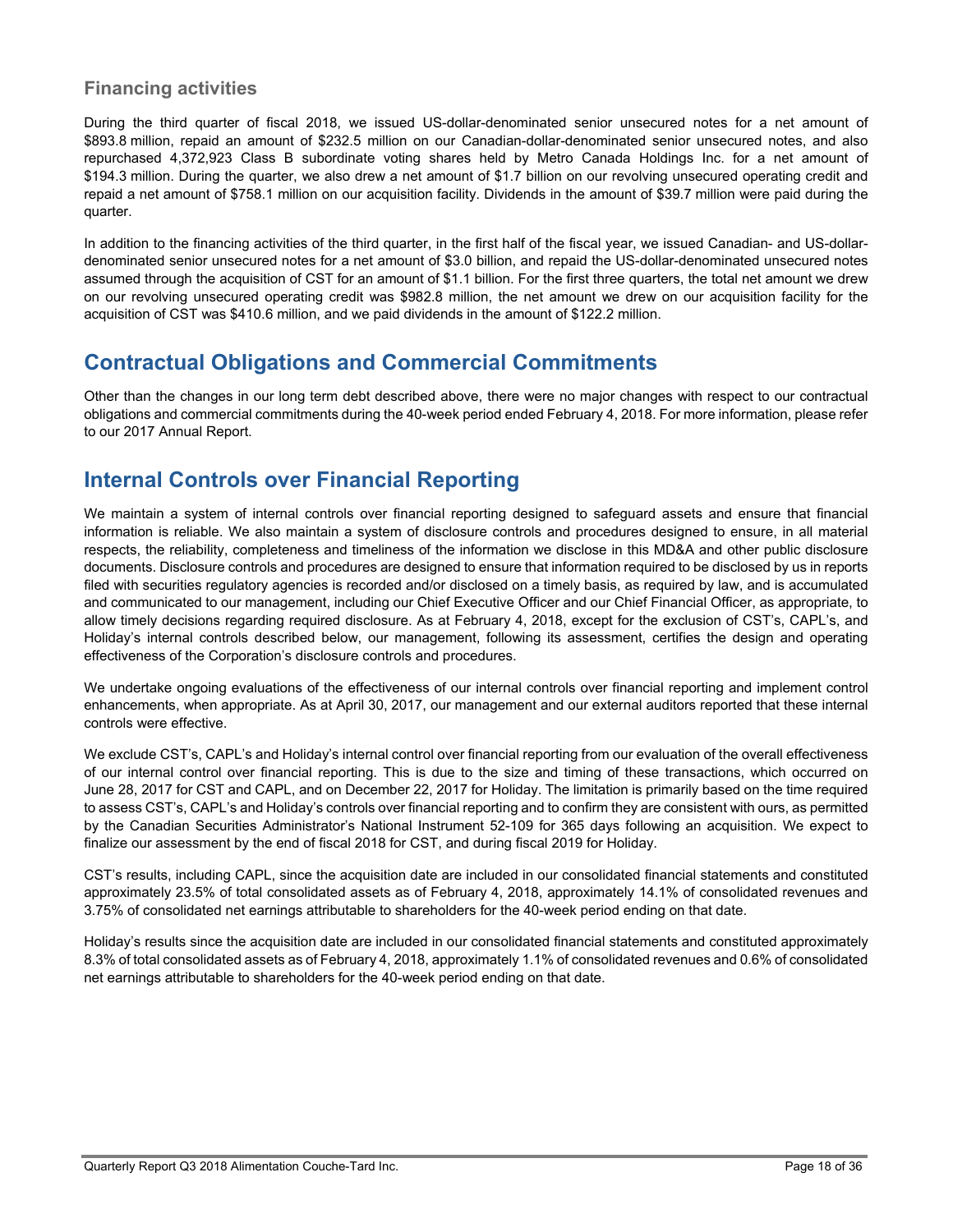# **Selected Quarterly Financial Information**

Our 52-week reporting cycle is divided into quarters of 12 weeks each except for the third quarter, which comprises 16 weeks. When a fiscal year, such as fiscal 2017, contains 53 weeks, the fourth quarter comprises 13 weeks. The following is a summary of selected consolidated financial information derived from our interim consolidated financial statements for each of the eight most recently completed quarters.

|                                                                                                                                       |          | 40-week period ended February 4, 2018 |          |                 | 53-week period ended April 30, 2017 |                 |                 | Extract from<br>52-week<br>period ended |
|---------------------------------------------------------------------------------------------------------------------------------------|----------|---------------------------------------|----------|-----------------|-------------------------------------|-----------------|-----------------|-----------------------------------------|
| (in millions of US dollars except for per share data)<br>Quarter                                                                      | 3rd      | 2 <sub>nd</sub>                       | 1st      | 4 <sup>th</sup> | 3rd                                 | 2 <sub>nd</sub> | 1 <sup>st</sup> | April 24, 2016<br>4 <sup>th</sup>       |
| Weeks                                                                                                                                 | 16 weeks | 12 weeks                              | 12 weeks | 13 weeks        | 16 weeks                            | 12 weeks        | 12 weeks        | 12 weeks                                |
|                                                                                                                                       |          |                                       |          |                 |                                     |                 |                 |                                         |
| <b>Revenues</b>                                                                                                                       | 15,791.8 | 12,140.6                              | 9,847.2  | 9,622.6         | 11,415.8                            | 8,445.5         | 8,420.6         | 7,397.1                                 |
| Operating income before depreciation, amortization<br>and impairment of property and equipment.<br>intangible assets and other assets | 714.9    | 846.3                                 | 681.1    | 514.4           | 628.7                               | 617.0           | 605.2           | 454.8                                   |
| Depreciation, amortization and impairment of<br>property and equipment, intangibles assets and<br>other assets                        | 282.9    | 205.0                                 | 170.3    | 154.4           | 210.1                               | 156.7           | 146.4           | 162.7                                   |
|                                                                                                                                       |          |                                       |          |                 |                                     |                 |                 |                                         |
| Operating income                                                                                                                      | 432.0    | 641.3                                 | 510.8    | 360.0           | 418.6                               | 460.3           | 458.8           | 292.1                                   |
| Share of earnings of joint ventures and associated<br>companies accounted for using the equity                                        |          |                                       |          |                 |                                     |                 |                 |                                         |
| method                                                                                                                                | 9.2      | 8.3                                   | 8.6      | 7.2             | 8.4                                 | 5.3             | 9.5             | 6.5                                     |
| Net financial expenses                                                                                                                | 110.9    | 89.6                                  | 59.2     | 46.0            | 43.3                                | 21.9            | 24.8            | 32.2                                    |
| Net earnings including non-controlling interest                                                                                       | 470.8    | 436.3                                 | 359.5    | 277.6           | 287.0                               | 321.5           | 322.8           | 203.9                                   |
| Net (earnings) loss attributable to non-controlling                                                                                   |          |                                       |          |                 |                                     |                 |                 |                                         |
| interest                                                                                                                              | (6.9)    | (1.0)                                 | 5.2      |                 |                                     |                 |                 |                                         |
| Net earnings attributable to shareholders of the                                                                                      |          |                                       |          |                 |                                     |                 |                 |                                         |
| Corporation                                                                                                                           | 463.9    | 435.3                                 | 364.7    | 277.6           | 287.0                               | 321.5           | 322.8           | 203.9                                   |
| Net earnings per share                                                                                                                |          |                                       |          |                 |                                     |                 |                 |                                         |
| Basic                                                                                                                                 | \$0.82   | \$0.77                                | \$0.64   | \$0.49          | \$0.51                              | \$0.57          | \$0.56          | \$0.36                                  |
| <b>Diluted</b>                                                                                                                        | \$0.82   | \$0.76                                | \$0.64   | \$0.49          | \$0.50                              | \$0.57          | \$0.56          | \$0.36                                  |

The volatility of road transportation fuel gross margins, mostly in the United States, seasonality and changes in the exchange rates have an impact on the variability of our quarterly net earnings.

# **Outlook**

For the remainder of fiscal 2018, our focus will remain the integration of our recent acquisitions into our network and the identification and realization of associated synergies. We will continue the implementation of some of our Circle K concepts into these sites and work towards increasing traffic to sites while sustaining margins and controlling our costs.

We will also keep up the roll-out momentum of our new global convenience brand, Circle K, throughout North America, Europe and our licensed stores worldwide. We are setting out to make it easy for existing and new customers in more countries than ever before, building preference for Circle K as a destination for convenience and fuel, with a fresh look and feel and even better products for people on the go, always combined with fast and friendly service.

March 20, 2018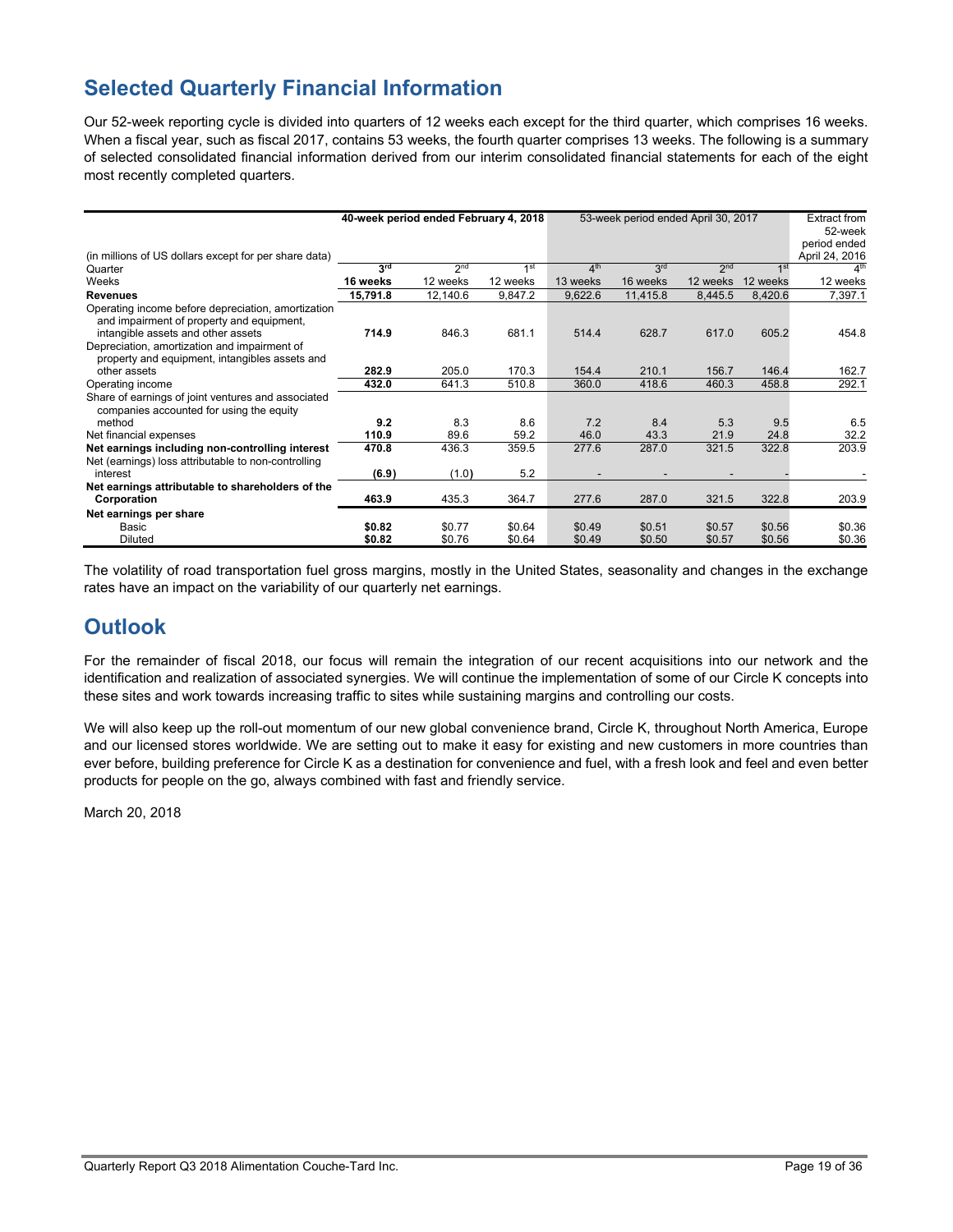# **CONSOLIDATED STATEMENTS OF EARNINGS**

(in millions of US dollars, except per share amounts, unaudited)

|                                                                                                                 | 16 weeks    |             | 40 weeks    |             |  |
|-----------------------------------------------------------------------------------------------------------------|-------------|-------------|-------------|-------------|--|
| For the periods ended                                                                                           | February 4, | January 29, | February 4, | January 29, |  |
|                                                                                                                 | 2018        | 2017        | 2018        | 2017        |  |
|                                                                                                                 | \$          | \$          | \$          | \$          |  |
| <b>Revenues</b>                                                                                                 | 15,791.8    | 11,415.8    | 37,779.6    | 28,281.9    |  |
| Cost of sales                                                                                                   | 13,473.8    | 9,537.3     | 31,679.1    | 23,336.5    |  |
| <b>Gross profit</b>                                                                                             | 2,318.0     | 1,878.5     | 6,100.5     | 4,945.4     |  |
| Operating, selling, administrative and general expenses                                                         | 1,593.0     | 1.251.3     | 3,822.5     | 3,097.2     |  |
| Restructuring and integration costs                                                                             | 6.8         | 6.0         | 50.0        | 6.0         |  |
| Loss (gain) on disposal of property and equipment and other                                                     |             |             |             |             |  |
| assets                                                                                                          | 3.3         | (4.8)       | (14.3)      | (6.0)       |  |
| Curtailment gain on defined benefits pension plan obligation                                                    |             | (2.7)       |             | (2.7)       |  |
| Depreciation, amortization and impairment of property and                                                       |             |             |             |             |  |
| equipment, intangible assets and other assets                                                                   | 282.9       | 210.1       | 658.2       | 513.2       |  |
| <b>Total operating expenses</b>                                                                                 | 1,886.0     | 1,459.9     | 4,516.4     | 3,607.7     |  |
| <b>Operating income</b>                                                                                         | 432.0       | 418.6       | 1,584.1     | 1,337.7     |  |
| Share of earnings of joint ventures and associated companies                                                    |             |             |             |             |  |
| accounted for using the equity method                                                                           | 9.2         | 8.4         | 26.1        | 23.2        |  |
| <b>Financial expenses</b>                                                                                       | 103.0       | 42.3        | 218.9       | 99.8        |  |
| Financial revenues                                                                                              | (1.9)       | (2.0)       | (6.6)       | (4.3)       |  |
| Foreign exchange loss (gain)                                                                                    | 9.8         | 3.0         | 47.4        | (5.5)       |  |
| <b>Net financial expenses</b>                                                                                   | 110.9       | 43.3        | 259.7       | 90.0        |  |
| Earnings before income taxes                                                                                    | 330.3       | 383.7       | 1,350.5     | 1,270.9     |  |
| Income tax (recovery) expense (Note 6)                                                                          | (140.5)     | 96.7        | 83.9        | 339.6       |  |
| Net earnings including non-controlling interest                                                                 | 470.8       | 287.0       | 1,266.6     | 931.3       |  |
| Net earnings attributable to non-controlling interest                                                           | (6.9)       |             | (2.7)       |             |  |
| Net earnings attributable to shareholders of the Corporation                                                    | 463.9       | 287.0       | 1.263.9     | 931.3       |  |
|                                                                                                                 |             |             |             |             |  |
| Net earnings per share (Note 10)                                                                                |             |             |             |             |  |
| Basic                                                                                                           | 0.82        | 0.51        | 2.23        | 1.64        |  |
| <b>Diluted</b>                                                                                                  | 0.82        | 0.50        | 2.23        | 1.63        |  |
| Weighted average number of shares – basic (in thousands)                                                        | 564,122     | 567,882     | 566,651     | 567,769     |  |
| Weighted average number of shares - diluted (in thousands)<br>Number of shares outstanding at the end of period | 564,965     | 569,296     | 567,549     | 569,278     |  |
| (in thousands)                                                                                                  | 564,193     | 567,901     | 564,193     | 567,901     |  |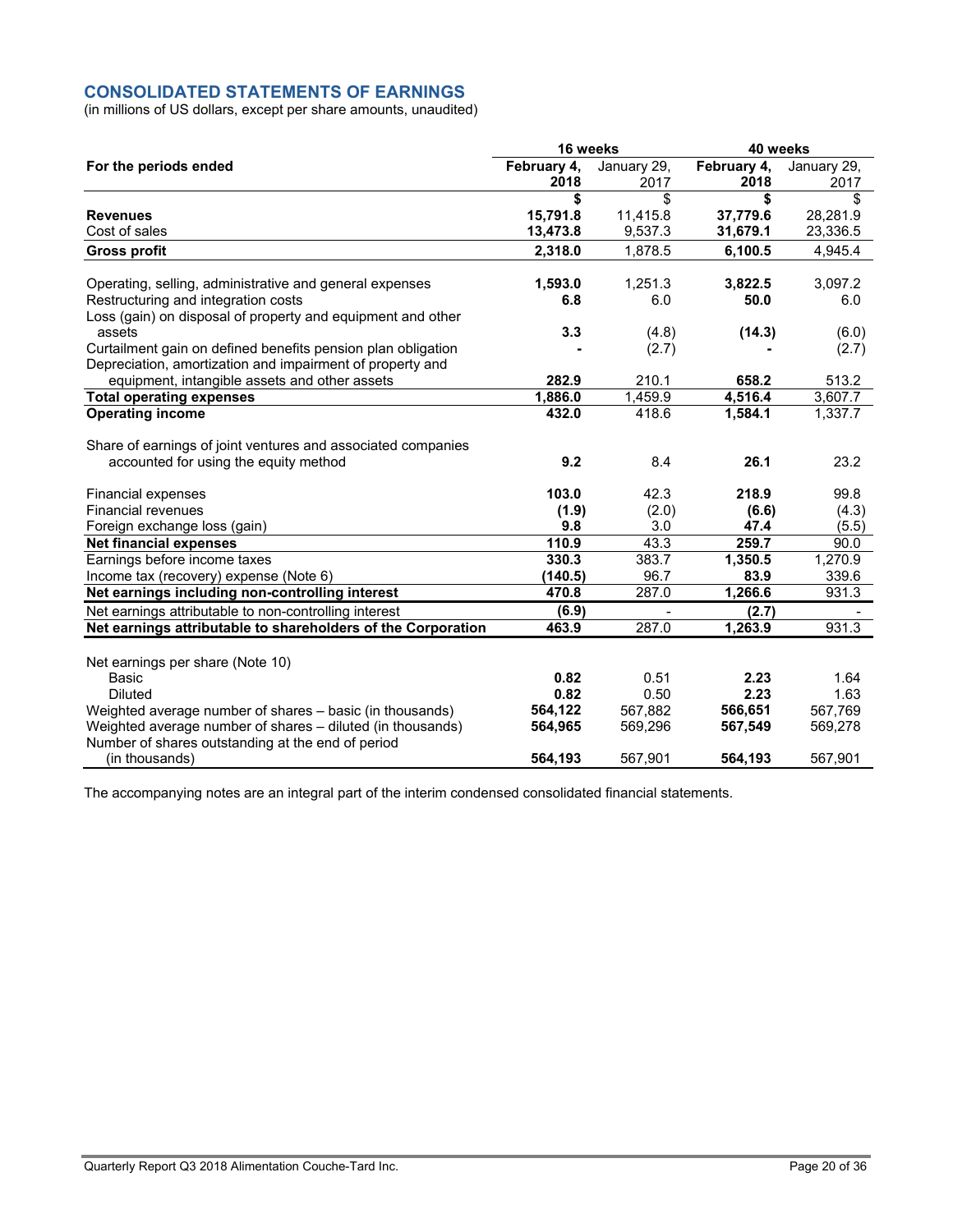# **CONSOLIDATED STATEMENTS OF COMPREHENSIVE INCOME**

(in millions of US dollars, unaudited)

|                                                                         |                     | 16 weeks            | 40 weeks            |                     |  |
|-------------------------------------------------------------------------|---------------------|---------------------|---------------------|---------------------|--|
| For the periods ended                                                   | February 4,<br>2018 | January 29,<br>2017 | February 4,<br>2018 | January 29,<br>2017 |  |
|                                                                         |                     | \$                  | \$                  | \$                  |  |
| Net earnings including non-controlling interest                         | 470.8               | 287.0               | 1,266.6             | 931.3               |  |
| Other comprehensive income (loss)                                       |                     |                     |                     |                     |  |
| Items that may be reclassified subsequently to earnings                 |                     |                     |                     |                     |  |
| <b>Translation adjustments</b>                                          |                     |                     |                     |                     |  |
| Changes in cumulative translation adjustments <sup>(1)</sup>            | 115.8               | (75.0)              | 300.0               | (47.6)              |  |
| Change in fair value and net interest on cross-currency interest        |                     |                     |                     |                     |  |
| rate swaps designated as a hedge of the Corporation's net               |                     |                     |                     |                     |  |
| investment in certain of its foreign operations <sup>(2)</sup> (Note 9) | 27.3                | 38.6                | 131.8               | (40.8)              |  |
| <b>Cash flow hedges</b>                                                 |                     |                     |                     |                     |  |
| Change in fair value of financial instruments <sup>(2)</sup> (Note 8)   | 1.0                 | (1.9)               | (6.0)               | 1.8                 |  |
| Loss (gain) realized on financial instruments transferred to            |                     |                     |                     |                     |  |
| earnings <sup><math>(2)</math></sup> (Note 8)                           | 0.1                 | 0.4                 |                     | (3.8)               |  |
| Available-for-sale investment                                           |                     |                     |                     |                     |  |
| Change in fair value of an available-for-sale investment <sup>(2)</sup> |                     | (0.9)               | 1.1                 | 19.5                |  |
| Gain realized on available-for-sale investment transferred to           |                     |                     |                     |                     |  |
| earnings $(2)$ (Note 3)                                                 |                     |                     | (8.8)               |                     |  |
| Items that will never be reclassified to earnings                       |                     |                     |                     |                     |  |
| Net actuarial $loss^{(3)}$                                              | 20.6                | 20.0                | 20.6                | 12.6                |  |
| Other comprehensive income (loss)                                       | 164.8               | (18.8)              | 438.7               | (58.3)              |  |
| Comprehensive income including non-controlling interest                 | 635.6               | 268.2               | 1,705.3             | 873.0               |  |
| Comprehensive earnings attributable to non-controlling                  |                     |                     |                     |                     |  |
| interest                                                                | (6.9)               |                     | (2.7)               |                     |  |
| Comprehensive income attributable to shareholders of the                |                     |                     |                     |                     |  |
| Corporation                                                             | 628.7               | 268.2               | 1,702.6             | 873.0               |  |

(1) For the 16 and 40-week periods ended February 4, 2018, these amounts include a gain of \$71.6 (net of income taxes of \$11.0) and a gain of \$319.9 (net of income taxes of \$43.4), respectively. For the 16 and 40-week periods ended January 29, 2017, these amounts include a gain of \$44.6 (net of income taxes of \$6.9) and a gain of \$15.6 (net of income taxes of \$2.4), respectively. These gains arise from the translation of long-term debts denominated in foreign currencies.

(2) For the 16 and 40-week periods ended February 4, 2018, these amounts are net of income taxes of \$1.4 and \$1.3, respectively. For the 16 and 40-week periods ended January 29, 2017, these amounts are net of income taxes of \$0.6 and \$0.1, respectively.

(3) For the 16 and 40-week periods ended February 4, 2018, these amounts are net of income taxes of \$5.8 and \$5.8, respectively. For the 16 and 40-week periods ended January 29, 2017, these amounts are net of income taxes of \$5.8 and \$0.5, respectively.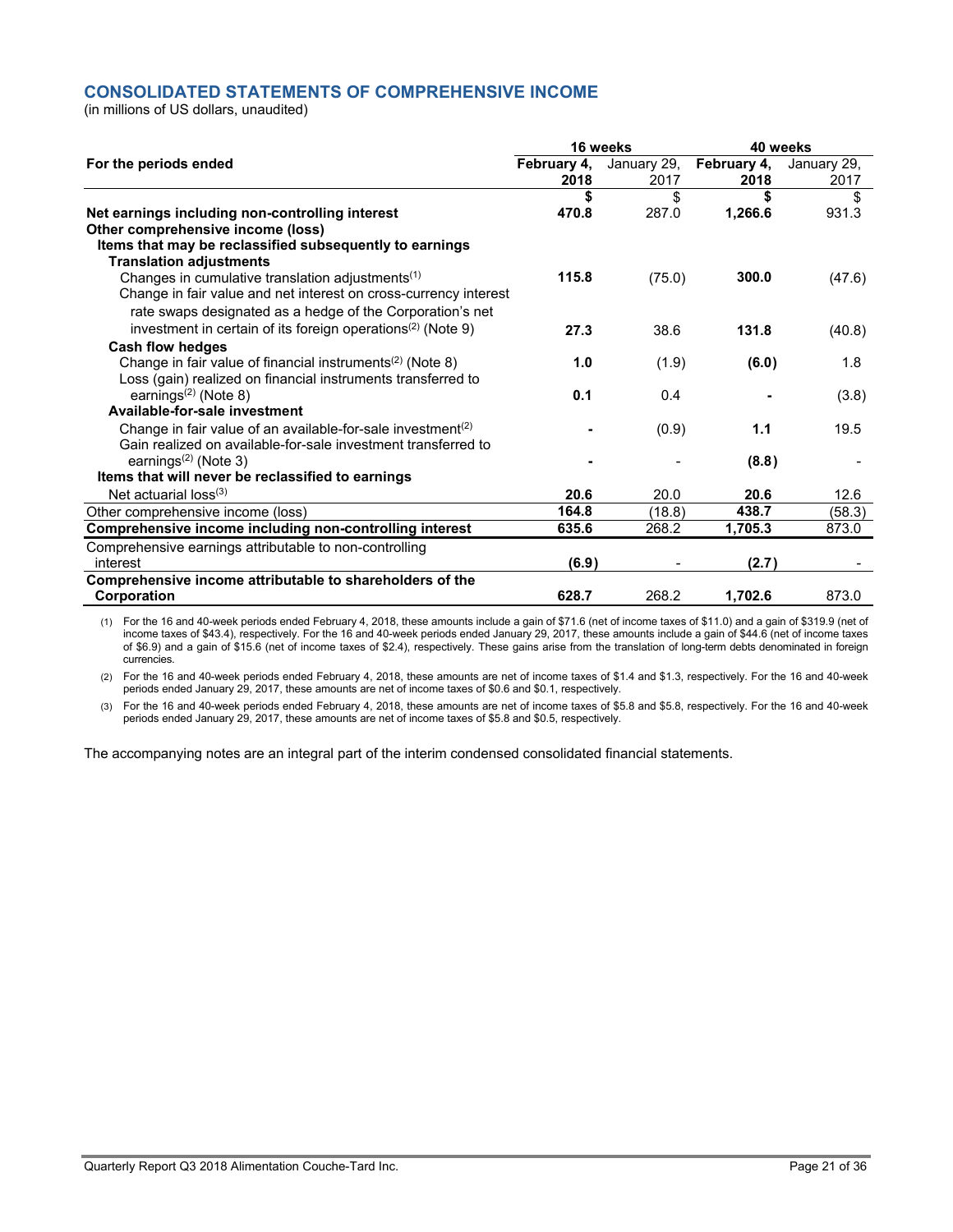# **CONSOLIDATED STATEMENTS OF CHANGES IN EQUITY**

(in millions of US dollars, unaudited)

| For the 40-week period ended        |         |                                                     |                 |                    |                   |             | February 4, 2018 |
|-------------------------------------|---------|-----------------------------------------------------|-----------------|--------------------|-------------------|-------------|------------------|
|                                     |         | Attributable to the shareholders of the Corporation |                 |                    |                   |             |                  |
|                                     |         |                                                     |                 | <b>Accumulated</b> |                   |             |                  |
|                                     |         |                                                     |                 | other              |                   | Non-        |                  |
|                                     | Capital | <b>Contributed</b>                                  | <b>Retained</b> | comprehensive      |                   | controlling |                  |
|                                     | stock   | surplus                                             | earnings        | loss (Note 11)     | <b>Total</b>      | interest    | <b>Equity</b>    |
|                                     | \$      | \$                                                  |                 | \$                 | \$                | \$          |                  |
| Balance, beginning of period        | 708.7   | 15.7                                                | 6,083.5         |                    | $(798.3)$ 6,009.6 |             | 6,009.6          |
| Acquisition of control of CAPL      |         |                                                     |                 |                    |                   |             |                  |
| (adjusted, Note 3)                  |         |                                                     |                 |                    |                   | 385.7       | 385.7            |
| Comprehensive income:               |         |                                                     |                 |                    |                   |             |                  |
| Net earnings                        |         |                                                     | 1,263.9         |                    | 1,263.9           | 2.7         | 1,266.6          |
| Other comprehensive income          |         |                                                     |                 | 438.7              | 438.7             |             | 438.7            |
| Comprehensive income                |         |                                                     |                 |                    | 1,702.6           | 2.7         | 1,705.3          |
| Dividends declared                  |         |                                                     | (122.2)         |                    | (122.2)           |             | (122.2)          |
| Distributions to non-controlling    |         |                                                     |                 |                    |                   |             |                  |
| interest                            |         |                                                     |                 |                    |                   | (33.6)      | (33.6)           |
| Stock option-based compensation     |         |                                                     |                 |                    |                   |             |                  |
| expense                             |         | 1.8                                                 |                 |                    | 1.8               |             | 1.8              |
| Initial fair value of stock options |         |                                                     |                 |                    |                   |             |                  |
| exercised                           | 0.2     | (0.2)                                               |                 |                    |                   |             |                  |
| Cash received upon exercise of      |         |                                                     |                 |                    |                   |             |                  |
| stock options                       | 0.1     |                                                     |                 |                    | 0.1               |             | 0.1              |
| Repurchase and cancellation of      |         |                                                     |                 |                    |                   |             |                  |
| shares (Note 12)                    | (6.4)   |                                                     | (187.9)         |                    | (194.3)           |             | (194.3)          |
| Balance, end of period              | 702.6   | 17.3                                                | 7,037.3         | (359.6)            | 7,397.6           | 354.8       | 7,752.4          |

# For the 40-week period ended **January 29, 2017**

|                                     |         | Attributable to the shareholders of the Corporation |          |                          |                   |             |         |
|-------------------------------------|---------|-----------------------------------------------------|----------|--------------------------|-------------------|-------------|---------|
|                                     |         |                                                     |          | Accumulated              |                   |             |         |
|                                     |         |                                                     |          | other                    |                   | Non-        |         |
|                                     | Capital | Contributed                                         | Retained | comprehensive            |                   | controlling |         |
|                                     | stock   | surplus                                             | earnings | loss (Note 11)           | Total             | interest    | Equity  |
|                                     | \$      | \$                                                  | \$       | \$                       | \$                | \$          |         |
| Balance, beginning of period        | 699.8   | 14.8                                                | 5,019.9  |                          | $(693.4)$ 5,041.1 |             | 5,041.1 |
| Comprehensive income:               |         |                                                     |          |                          |                   |             |         |
| Net earnings                        |         | $\overline{\phantom{a}}$                            | 931.3    | $\overline{\phantom{0}}$ | 931.3             |             | 931.3   |
| Other comprehensive loss            |         |                                                     |          | (58.3)                   | (58.3)            |             | (58.3)  |
| Comprehensive income                |         |                                                     |          |                          | 873.0             |             | 873.0   |
| Dividends declared                  |         | $\overline{\phantom{a}}$                            | (107.2)  | $\overline{\phantom{a}}$ | (107.2)           |             | (107.2) |
| Stock option-based compensation     |         |                                                     |          |                          |                   |             |         |
| expense                             |         | 3.1                                                 |          |                          | 3.1               |             | 3.1     |
| Initial fair value of stock options |         |                                                     |          |                          |                   |             |         |
| exercised                           | 0.9     | (0.9)                                               |          |                          |                   |             |         |
| Cash received upon exercise of      |         |                                                     |          |                          |                   |             |         |
| stock options                       | 0.3     |                                                     |          |                          | 0.3               |             | 0.3     |
| Balance, end of period              | 701.0   | 17.0                                                | 5,844.0  |                          | $(751.7)$ 5,810.3 |             | 5,810.3 |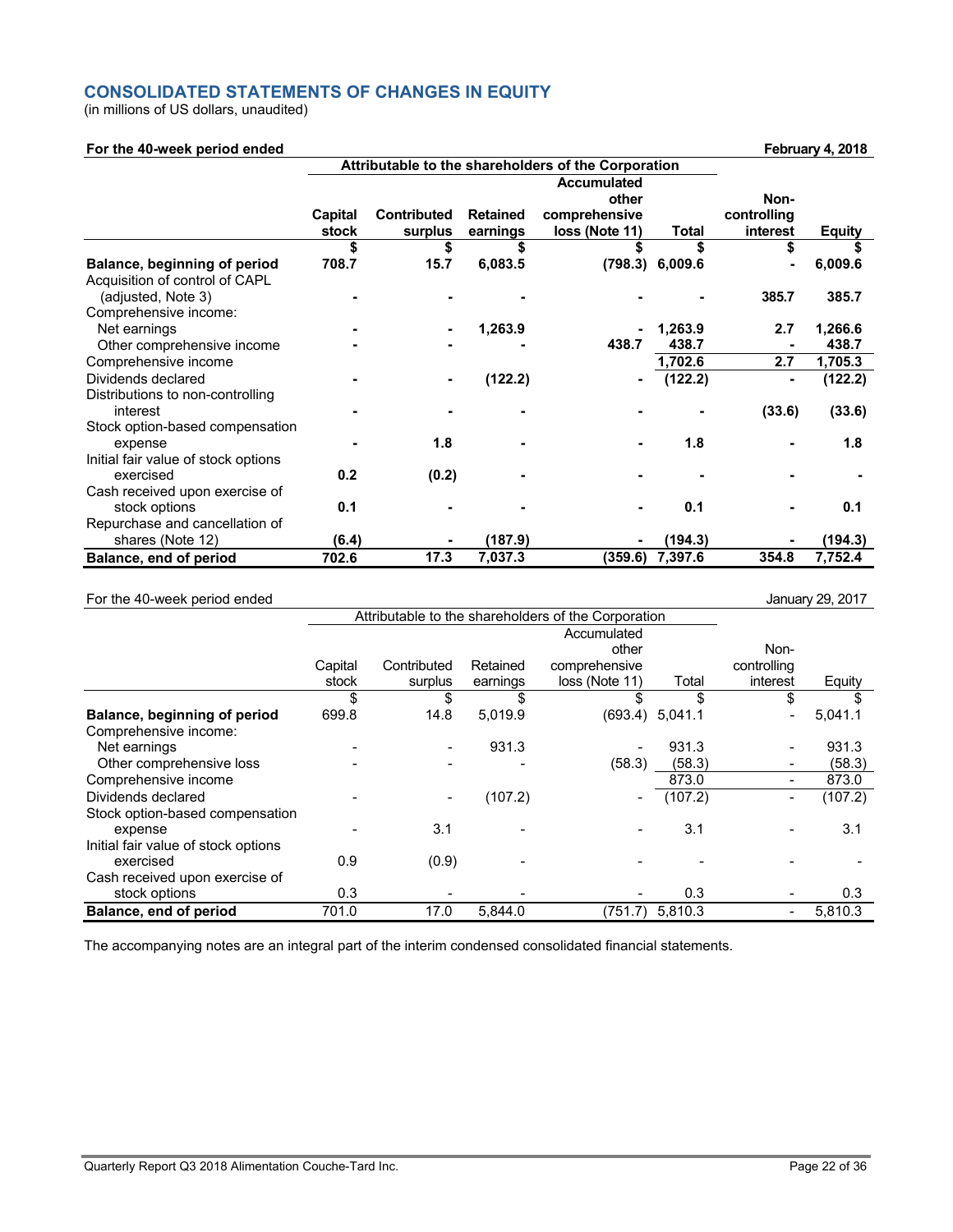# **CONSOLIDATED STATEMENTS OF CASH FLOWS**

(in millions of US dollars, unaudited)

|                                                                                                                                             | 16 weeks            |                     | 40 weeks            |                     |  |
|---------------------------------------------------------------------------------------------------------------------------------------------|---------------------|---------------------|---------------------|---------------------|--|
| For the periods ended                                                                                                                       | February 4,<br>2018 | January 29,<br>2017 | February 4,<br>2018 | January 29,<br>2017 |  |
|                                                                                                                                             | \$                  | \$                  | \$                  | \$                  |  |
| <b>Operating activities</b>                                                                                                                 |                     |                     |                     |                     |  |
| Net earnings including non-controlling interest<br>Adjustments to reconcile net earnings including non-controlling interest to net          | 470.8               | 287.0               | 1,266.6             | 931.3               |  |
| cash provided by operating activities                                                                                                       |                     |                     |                     |                     |  |
| Depreciation, amortization and impairment of property and equipment,<br>intangible assets and other assets, net of amortization of deferred |                     |                     |                     |                     |  |
| credits                                                                                                                                     | 281.4               | 209.5               | 645.7               | 512.9               |  |
| Deferred income taxes                                                                                                                       | (227.7)             | (13.6)              | (204.5)             | (8.1)               |  |
| Deferred credits                                                                                                                            | 10.5                | 5.8                 | 37.4                | 20.6                |  |
| Share of earnings of joint ventures and associated companies accounted<br>for using the equity method, net of dividends received            | (5.2)               | (5.0)               | (11.5)              | (10.6)              |  |
| Loss (gain) on disposal of property and equipment and other assets                                                                          | 33                  | (4.8)               | (5.5)               | (6.0)               |  |
| Gain realized on an available-for-sale investment transferred to<br>earnings (Note 3)                                                       |                     |                     | (8.8)               |                     |  |
| Curtailment gain on defined benefits pension plan obligation                                                                                |                     | (2.7)               |                     | (2.7)               |  |
| Other                                                                                                                                       | 22.0                | 8.2                 | 14.3                | 70                  |  |
| Changes in non-cash working capital                                                                                                         | (221.5)             | (192.4)             | (407.3)             | (230.1)             |  |
| Net cash provided by operating activities                                                                                                   | 333.6               | 292.0               | 1,326.4             | 1,214.3             |  |
| <b>Investing activities</b>                                                                                                                 |                     |                     |                     |                     |  |
| Business acquisitions (Note 3)                                                                                                              | (1,791.1)           | (499.3)             | (5,370.0)           | (1,328.7)           |  |
| Purchase of property and equipment, intangible assets and other assets                                                                      | (329.3)             | (315.3)             | (741.7)             | (627.7)             |  |
| Proceeds from disposal of property and equipment and other assets                                                                           | 25.1                | 38.9                | 93.4                | 78.8                |  |
| Deposit for business acquisition                                                                                                            | 2.8                 | 19.2                |                     | 18.7                |  |
| Restricted cash                                                                                                                             | (2.8)               |                     | (17.0)              | (4.8)               |  |
| Proceeds from disposal of CST's assets held for sale (Note 3)                                                                               |                     |                     | 895.5               |                     |  |
| Proceeds from disposal of an available-for-sale investment (Note 3)                                                                         |                     |                     | 91.6                |                     |  |
| Proceeds from sale of an associated company held for sale                                                                                   |                     | 71.5                |                     | 71.5                |  |
| Capital reduction received from an associated company held for sale                                                                         |                     | 65.6                |                     | 65.6                |  |
| Investment in an associated company held for sale                                                                                           |                     | (6.7)               |                     | (308.1)             |  |
| Net cash used in investing activities                                                                                                       | (2,095.3)           | (626.1)             | (5,048.2)           | (2,034.7)           |  |
|                                                                                                                                             |                     |                     |                     |                     |  |
| <b>Financing activities</b>                                                                                                                 |                     |                     |                     |                     |  |
| Net increase in term revolving unsecured operating credit D (Note 7)                                                                        | 1,677.3             | 167.6               | 982.8               | 116.6               |  |
| Issuance of senior unsecured notes, net of financing costs (Note 7)                                                                         | 893.8               |                     | 3,935.4             | 851.8               |  |
| Net (decrease) increase in acquisition facility, net of financing costs (Note 7)                                                            | (758.1)             |                     | 410.6               |                     |  |
| Repayment of Canadian-dollar-denominated senior unsecured notes                                                                             | (232.5)             |                     | (232.5)             |                     |  |
| Share repurchase (Note 12)<br>Net increase in CAPL US-dollar-denominated senior secured revolving credit                                    | (194.3)             |                     | (194.3)             |                     |  |
| facility                                                                                                                                    | 74.5                |                     | 59.5                |                     |  |
| Settlement of derivative financial instruments                                                                                              | (62.2)              | 4.9                 | (82.9)              | (4.9)               |  |
| Cash dividends paid                                                                                                                         | (39.7)              | (38.9)              | (122.2)             | (107.2)             |  |
| Net (decrease) increase in other debts                                                                                                      | (22.6)              | (8.5)               | 18.6                | (23.4)              |  |
| CAPL distributions paid                                                                                                                     | (16.8)              |                     | (33.6)              |                     |  |
| Issuance of shares upon exercise of stock options                                                                                           | 0.1                 | 0.1                 | 0.1                 | 0.3                 |  |
| Repayment of debts assumed on the CST acquisition (Note 3)                                                                                  |                     |                     | (1,075.9)           |                     |  |
| Net cash provided by financing activities                                                                                                   | 1,319.5             | 125.2               | 3,665.6             | 833.2               |  |
| Effect of exchange rate fluctuations on cash and cash equivalents                                                                           | (8.0)               | (7.6)               | (36.8)              | 1.9                 |  |
| Net (decrease) increase in cash and cash equivalents                                                                                        | (450.2)             | (216.5)             | (93.0)              | 14.7                |  |
| Cash and cash equivalents, beginning of period                                                                                              | 994.8               | 830.6               | 637.6               | 599.4               |  |
| Cash and cash equivalents, end of period (including cash related to assets held<br>for sale)                                                | 544.6               | 614.1               | 544.6               | 614.1               |  |
|                                                                                                                                             |                     |                     |                     |                     |  |
| <b>Supplemental information:</b>                                                                                                            |                     |                     |                     |                     |  |
| Interest paid                                                                                                                               | 98.5                | 42.2                | 197.7               | 85.6                |  |
| Interest and dividends received                                                                                                             | 8.0                 | 5.8                 | 24.8                | 16.4                |  |
| Income taxes paid<br>Cash and cash equivalents components:                                                                                  | 114.7               | 198.0               | 217.5               | 345.9               |  |
| Cash and demand deposits                                                                                                                    |                     |                     | 544.6               | 614.1               |  |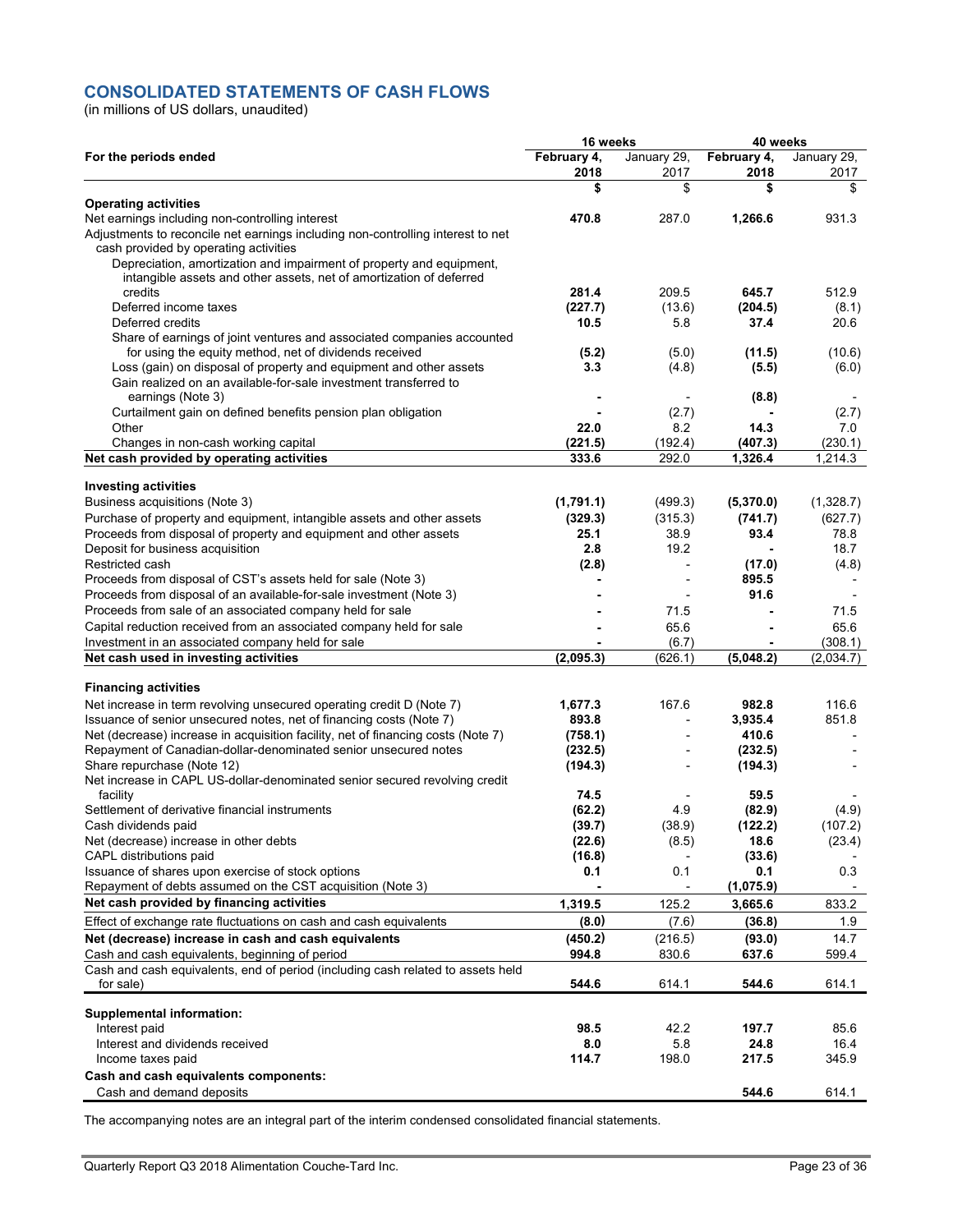# **CONSOLIDATED BALANCE SHEETS**

(in millions of US dollars, unaudited)

|                                                                                | As at February 4,<br>2018 | As at April 30,<br>2017 (adjusted,<br>Note 1) |
|--------------------------------------------------------------------------------|---------------------------|-----------------------------------------------|
|                                                                                | \$                        | \$                                            |
| Assets                                                                         |                           |                                               |
| <b>Current assets</b>                                                          |                           |                                               |
| Cash and cash equivalents                                                      | 544.6                     | 637.6                                         |
| Restricted cash                                                                | 23.1                      | 6.1                                           |
| Accounts receivable                                                            | 1,870.2                   | 1,494.2                                       |
| Inventories                                                                    | 1,517.3                   | 865.0                                         |
| Prepaid expenses                                                               | 121.1                     | 60.3                                          |
| Assets held for sale (Note 5)                                                  | 34.2                      |                                               |
| Other short-term financial assets (Note 9)                                     | 1.4                       | 7.6                                           |
| Income taxes receivable                                                        | 138.9                     | 102.1                                         |
|                                                                                | 4,250.8                   | 3,172.9                                       |
| Property and equipment                                                         | 10,960.9                  | 7,511.4                                       |
| Goodwill                                                                       | 6,146.8                   | 2,370.2                                       |
| Intangible assets                                                              | 1,066.0                   | 670.1                                         |
| Other assets                                                                   | 315.7<br>123.9            | 313.4                                         |
| Investment in joint ventures and associated companies<br>Deferred income taxes | 78.1                      | 107.9<br>39.7                                 |
|                                                                                | 22,942.2                  | 14,185.6                                      |
|                                                                                |                           |                                               |
| <b>Liabilities</b>                                                             |                           |                                               |
| <b>Current liabilities</b>                                                     |                           |                                               |
| Accounts payable and accrued liabilities                                       | 3,354.3                   | 2.704.3                                       |
| Provisions                                                                     | 173.6                     | 130.5                                         |
| Liabilities associated with assets held for sale (Note 5)                      | 14.6                      |                                               |
| Other short-term financial liabilities                                         |                           | 88.6                                          |
| Income taxes payable                                                           | 111.6                     | 75.3                                          |
| Current portion of long-term debt (Note 7)                                     | 92.0                      | 253.2                                         |
|                                                                                | 3,746.1                   | 3,251.9                                       |
| Long-term debt (Note 7)                                                        | 9,266.4                   | 3,101.7                                       |
| Provisions                                                                     | 610.0                     | 489.4                                         |
| Pension benefit liability                                                      | 104.9                     | 94.6                                          |
| Other long-term financial liabilities (Note 9)                                 | 128.8                     | 223.1                                         |
| Income taxes payable                                                           | 114.1                     |                                               |
| Deferred credits and other liabilities                                         | 332.0                     | 267.2                                         |
| Deferred income taxes                                                          | 887.5                     | 748.1                                         |
|                                                                                | 15,189.8                  | 8,176.0                                       |
|                                                                                |                           |                                               |
| <b>Equity</b>                                                                  | 702.6                     | 708.7                                         |
| Capital stock (Note 12)                                                        |                           | 15.7                                          |
| Contributed surplus<br>Retained earnings                                       | 17.3<br>7,037.3           | 6,083.5                                       |
| Accumulated other comprehensive loss (Note 11)                                 | (359.6)                   | (798.3)                                       |
| Equity attributable to shareholders of the Corporation                         | 7,397.6                   | 6,009.6                                       |
| Non-controlling interest (Note 4)                                              | 354.8                     |                                               |
|                                                                                | 7,752.4                   | 6,009.6                                       |
|                                                                                | 22,942.2                  | 14,185.6                                      |
|                                                                                |                           |                                               |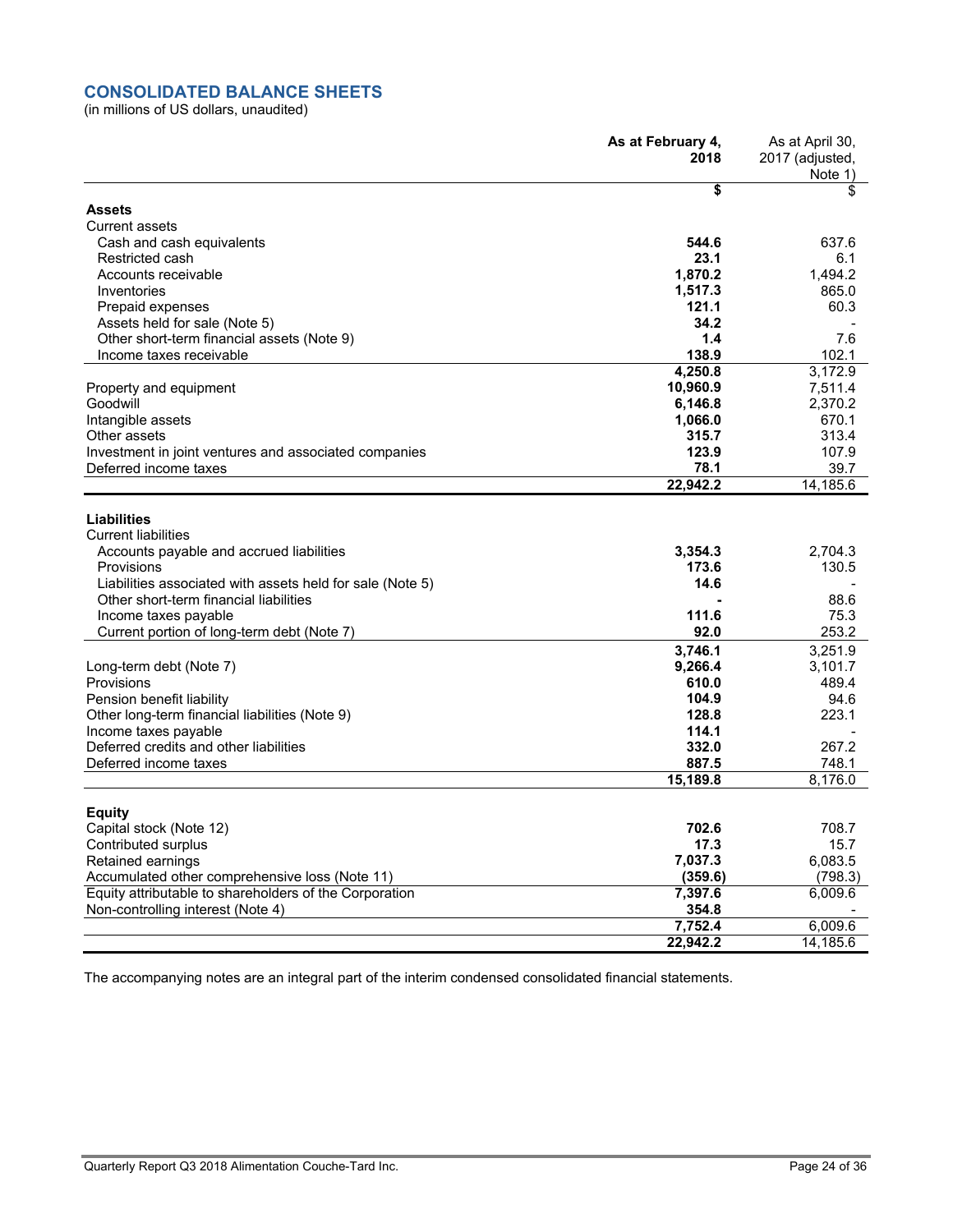(in millions of US dollars unless otherwise noted, except per share amounts, unaudited)

## **1. CONSOLIDATED FINANCIAL STATEMENTS PRESENTATION**

The unaudited interim condensed consolidated financial statements (the "interim financial statements") have been prepared by the Corporation according to Canadian generally accepted accounting principles as set out in Part I of the CPA Canada Handbook – Accounting, which incorporates International Financial Reporting Standards ("IFRS") as issued by the International Accounting Standards Board ("IASB") applicable to the preparation of interim financial statements, including International Accounting Standard ("IAS") 34, "Interim Financial Reporting".

These interim financial statements have not been subject to a review engagement by the Corporation's external auditors. The interim financial statements were prepared in accordance with the same accounting policies and methods as the audited annual consolidated financial statements for the year ended April 30, 2017, except for the new accounting policy disclosed below. The interim financial statements do not include all the information required for complete financial statements and should be read in conjunction with the annual audited consolidated financial statements and notes thereto in the Corporation's 2017 Annual Report. The results of operations for the interim periods presented do not necessarily reflect results expected for the full fiscal year. The Corporation's business follows a seasonal pattern. The busiest period is the first half-year of each fiscal year, which includes summer's sales.

On March 20, 2018, the Corporation's interim financial statements were approved by the Board of Directors.

#### **Comparative figures**

During the 12-week period ended July 23, 2017, the Corporation has made adjustments and finalized its estimates of the fair value of assets acquired and liabilities assumed for the acquisition of Dansk Fuel A/S. As a result, changes were made to the following consolidated balance sheet accounts as at April 30, 2017: Inventories decreased by \$0.7, Property and equipment increased by \$21.3, Intangible assets increased by \$0.6, Accounts payable and accrued liabilities increased by \$0.3, Current portion of long-term debt increased by \$0.8, Long-term debt increased by \$5.9, Provisions increased by \$6.7 and Deferred credits and other liabilities increased by \$0.7. Consequently, Goodwill decreased by \$6.8. These changes did not result in any changes in the consolidated statement of earnings for the fiscal year ended April 30, 2017.

#### **2. ACCOUNTING CHANGES**

#### **New accounting policy adopted during the current year**

#### *Fixed-to-floating interest rate swaps*

The Corporation uses fixed-to-floating interest rate swaps to manage the interest rate risk associated with its fixed interest rate debt. The Corporation designated these fixed-to-floating interest rate swaps as a fair value hedge of its fixed interest rate debt issued on December 14, 2017 ("the hedged item"). Accordingly, the hedged item is remeasured to reflect changes in fair value arising from changes in the hedged risk and such remeasurements are recognized in the consolidated statements of earnings as financial expenses. This is counterbalanced by gains and losses arising from the remeasurement of the swap's fair value, which are recognized in the consolidated statements of earnings as financial expenses as well.

#### **Recently issued but not yet implemented**

#### *Leases*

In January 2016, the IASB issued IFRS 16, "Leases", which will replace IAS 17, "Leases". The new standard will be effective for fiscal years beginning on or after January 1, 2019, with early adoption permitted provided the Corporation has adopted IFRS 15, "Revenue from Contracts with Customers". The new standard requires lessees to recognize a lease liability reflecting future lease payments and a "right-of-use asset" for virtually all lease contracts, and record it on the balance sheet, except with respect to lease contracts that meet limited exception criteria.

Given that it has significant contractual obligations in the form of operating leases under IAS 17, the Corporation's preliminary conclusion is that there will be a material increase to both assets and liabilities upon adoption of IFRS 16, and material changes to the presentation of expenses associated with the lease arrangements, and, to a lower extent, the timing of recognition.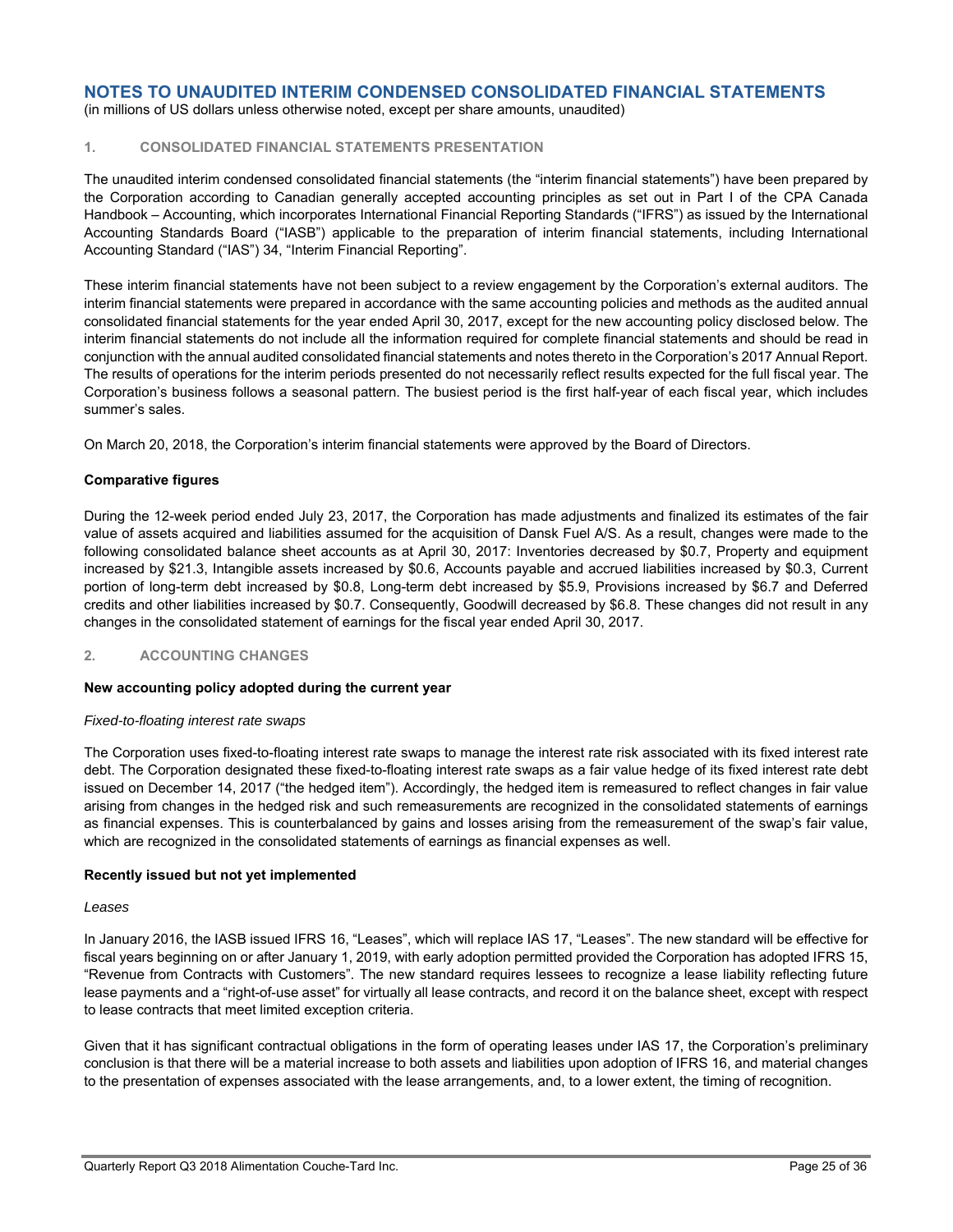(in millions of US dollars unless otherwise noted, except per share amounts, unaudited)

| Impacted areas of the business | <b>Analysis</b>                            | Impact                                       |
|--------------------------------|--------------------------------------------|----------------------------------------------|
| Financial reporting            | The analysis includes which contracts      | The Corporation is in the process of         |
|                                | will be in scope as well as the options    | analyzing the full impact of the adoption of |
|                                | available under the new standard such      | IFRS 16 on the Corporation's consolidated    |
|                                | as whether to early adopt, the two         | balance sheets and consolidated statement    |
|                                | recognition<br>and<br>measurement          | of earnings and comprehensive income. As     |
|                                | exemptions and whether to apply the        | at February 4, 2018, the Corporation has     |
|                                | new standard on a full retrospective       | elected to adopt IFRS 16 for its fiscal year |
|                                | application in accordance with IAS 8 or    | ending April 26, 2020 using the "modified    |
|                                | choose the "modified retrospective         | retrospective approach".                     |
|                                | approach".                                 |                                              |
| Information systems            | The Corporation is analyzing the need to   | The Corporation has evaluated different IT   |
|                                | make changes within its information        | solutions for the eventual recognition and   |
|                                | systems environment to optimize the        | measurement of leases in scope. An IT        |
|                                | management of more than 9,000 leases       | solution was selected during the 40-week     |
|                                | that will fall within the scope of the new | period ended February 4, 2018 and is         |
|                                | standard.                                  | currently being implemented.                 |
| Internal controls              | The Corporation will be performing an      | The Corporation is currently evaluating the  |
|                                | analysis of the changes to the control     | impact of IFRS 16 on its control             |
|                                | environment as a result of the adoption    | environment.                                 |
|                                | of IFRS 16.                                |                                              |
| <b>Stakeholders</b>            | The Corporation will be performing an      | The Corporation has begun discussing the     |
|                                | analysis of the impact on the disclosure   | impact of IFRS 16 to internal and external   |
|                                | to its stakeholders as a result of the     | stakeholders.                                |
|                                | adoption of IFRS 16.                       |                                              |

The following table outlines the key areas that will be impacted by the adoption of IFRS 16:

## **3. BUSINESS ACQUISITIONS**

#### **Acquisition of CST Brands Inc.**

On June 28, 2017, the Corporation completed the acquisition of all the issued and outstanding shares of CST Brands Inc. ("CST") through an all-cash transaction valued at \$48.53 per share, with a total enterprise value of approximately \$4.4 billion including net debt assumed. CST is based in San Antonio, Texas and, before the closing of the acquisition, it employed more than 14,000 people at over 2,000 locations throughout the Southwestern U.S., with an important presence in Texas, the Southeastern U.S., the State of New York and Eastern Canada.

Pursuant to the acquisition of CST, the Corporation has also acquired the general partner of CrossAmerica Partners LP ("CAPL"), owns 100% of CAPL's Incentive Distribution Rights ("IDRs") and holds a 21.1% equity investment in it (20.5% as at June 28, 2017). CAPL supplies road transportation fuel under various brands to more than 1,300 locations in the United States (see Note 4 for more details).

On the same day, the Corporation sold to Parkland Fuel Corporation a significant portion of CST's Canadian assets for approximately CA \$986.0 (\$752.5). The disposed assets were mainly comprised of CST's independent dealers and commission agents network, its heating-oil business, 159 company-operated sites, as well as its Montreal head office. As a result, the Corporation retained 157 of CST's company-operated sites in Canada. No gain or loss was recognized on this sale transaction. The disposed assets are presented as assets held for sale in the fair value of assets acquired and liabilities assumed and are recorded at fair value less costs of disposal.

On September 6, 2017, as per the requirements of the U.S. Federal Trade Commission, the Corporation sold 70 CST U.S. company-operated sites to Empire Petroleum Partners, LLC for a total consideration of \$143.0. No gain or loss was recognized on this sale transaction. The disposed assets are presented as assets held for sale in the fair value of assets acquired and liabilities assumed and are recorded at fair value less costs of disposal.

Given the size of the transaction, the Corporation has not yet completed its fair value assessment of the assets acquired, the liabilities assumed and goodwill. Consequently, part of the fair value adjustments related to this acquisition, mainly relating to property and equipment and intangible assets, are included in goodwill in the preliminary fair value assessment of the assets acquired and the liabilities assumed. Regarding the intangible assets, the Corporation's preliminary work has identified favorable leases which have not yet been evaluated in this preliminary fair value assessment. The Corporation has also not finalized the fair value assessment of trademarks, fuel supply agreements and deferred income tax asset and liability. The preliminary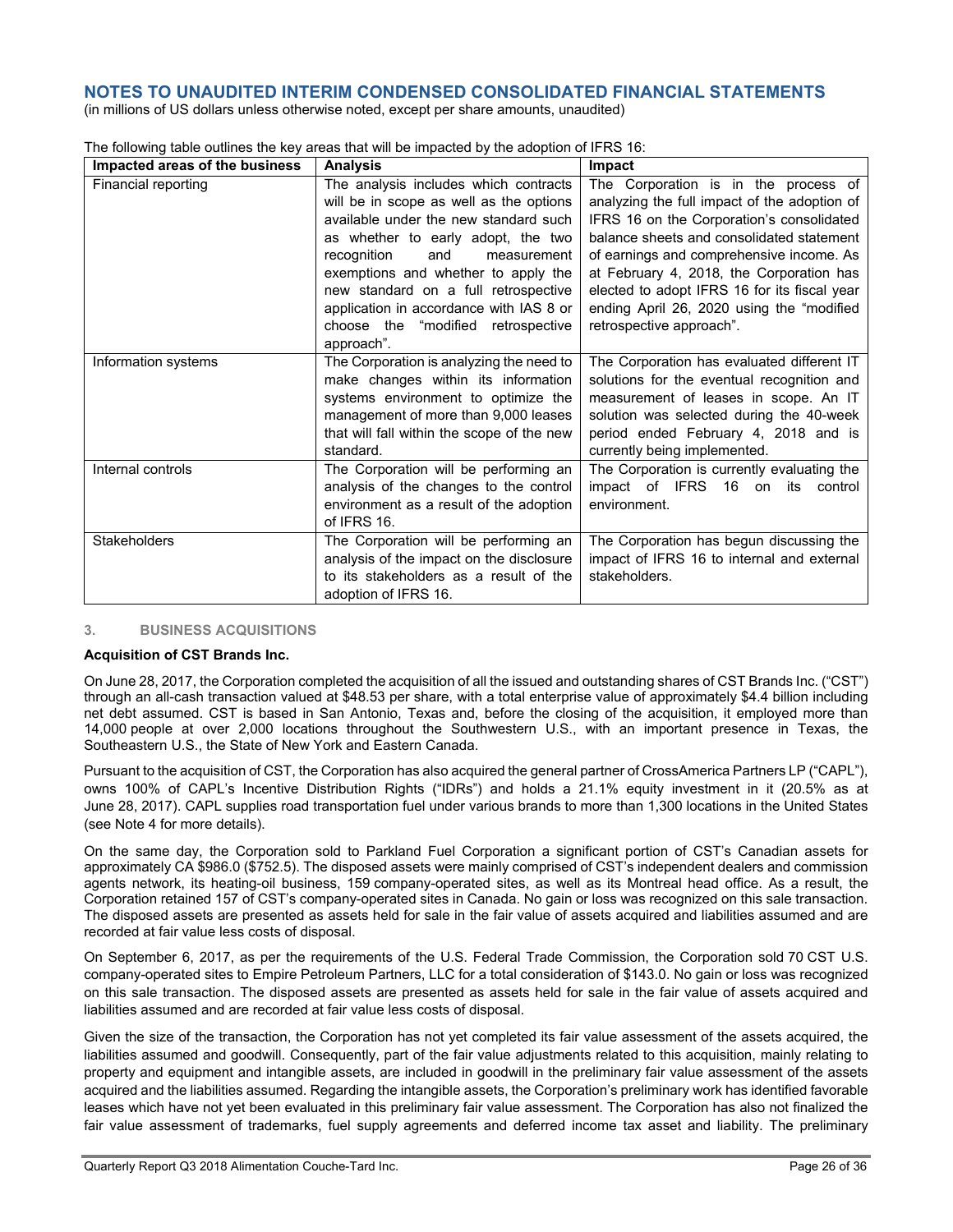(in millions of US dollars unless otherwise noted, except per share amounts, unaudited)

estimates thereof are subject to adjustments to the fair value of the assets, liabilities and goodwill until the process is completed. For the 40-week period ended February 4, 2018, acquisition costs of \$5.3 in connection with this acquisition are included in Operating, selling, administrative and general expenses.

The preliminary estimates of the fair value of assets acquired and liabilities assumed for the CST acquisition based on the estimated fair value on the date of acquisition and available information as at the date of the publication of these interim consolidated financial statements are as follows:

|                                          | Initial estimate | Changes | Adjusted estimate |
|------------------------------------------|------------------|---------|-------------------|
|                                          | \$               |         |                   |
| Tangible assets acquired                 |                  |         |                   |
| Cash and cash equivalents                | 228.9            | (13.1)  | 215.8             |
| Accounts receivable <sup>(a)</sup>       | 167.9            | (43.9)  | 124.0             |
| Inventories                              | 181.6            | (1.1)   | 180.5             |
| Prepaid expenses                         | 29.1             | (6.2)   | 22.9              |
| Property and equipment                   | 2,201.2          | 222.9   | 2,424.1           |
| Other assets                             | 30.0             |         | 30.0              |
| Assets held for sale                     | 895.5            | (51.4)  | 844.1             |
| Deferred income taxes                    |                  | 8.8     | 8.8               |
| Total tangible assets                    | 3,734.2          | 116.0   | 3,850.2           |
| Liabilities assumed                      |                  |         |                   |
| Accounts payable and accrued liabilities | 393.5            | (5.1)   | 388.4             |
| Provisions                               | 82.2             | 2.4     | 84.6              |
| Income taxes payable                     | 4.3              |         | 4.3               |
| Long-term debt                           | 1,560.7          | 2.7     | 1,563.4           |
| Deferred credits and other liabilities   | 41.6             | 47.4    | 89.0              |
| Deferred income taxes                    | 262.4            | 48.9    | 311.3             |
| <b>Total liabilities</b>                 | 2.344.7          | 96.3    | 2,441.0           |
| Net tangible assets acquired             | 1,389.5          | 19.7    | 1,409.2           |
| Intangible assets                        | 173.3            | 167.5   | 340.8             |
| Non-controlling interest                 | (166.4)          | (219.3) | (385.7)           |
| Goodwill                                 | 2,288.8          | 32.1    | 2,320.9           |
| Total cash consideration paid            | 3,685.2          |         | 3,685.2           |
| Cash and cash equivalents acquired       | 228.9            | (13.1)  | 215.8             |
| Net cash flow for the acquisition        | 3.456.3          | 13.1    | 3.469.4           |

(a) The fair value of acquired accounts receivable represents the gross contractual amount for accounts receivable of \$124.4, net of the uncollectible amount estimated to \$0.4.

The Corporation expects that none of the goodwill related to this transaction will be deductible for tax purposes.

On June 28, 2017, the Corporation repaid all of CST's borrowings under its revolving credit facilities for an amount of \$498.8. Additionnaly, on July 28, 2017, the Corporation repaid all of CST's outstanding senior notes for an amount of \$577.1 using its acquisition facility.

Prior to the CST acquisition, the Corporation held an available-for-sale investment in CST and the resulting gains and losses were recorded to Accumulated other comprehensive income (loss). On June 28, 2017, the Corporation disposed of this investment for total proceeds of \$91.6. As a result, a gain of \$8.8 was realized and transferred from Accumulated other comprehensive income to earnings.

The CST acquisition was concluded in order to expand the Corporation's market share, to penetrate new markets and to increase its economies of scale, and was financed using the Corporation's available cash, its existing credit facilities and its new acquisition credit facility (Note 7). Since the date of acquisition, revenues and net earnings attributable to the shareholders of the Corporation from this acquisition amounted to \$5,437.9 and \$65.7, respectively.

#### **Acquisition of Holiday Stationstores, LLC.**

On December 22, 2017, the Corporation acquired all the membership interest of Holiday Stationstores, LLC. and certain affiliated companies ("Holiday") for a total cash consideration of approximately \$1.6 billion. Holiday is an important convenience store and fuel player in the U.S. Midwest region. As of the closing of the transaction, it had 516 sites, of which 373 were operated by Holiday and 143 were operated by franchisees, as well as 27 dealer contracts. Holiday also operates a strong car wash business with 234 locations as at closing date, 2 food commissaries and a fuel terminal in Newport, Minnesota. Its stores are located in Minnesota, Wisconsin, Washington State, Idaho, Montana, Wyoming, North Dakota, South Dakota, Michigan and Alaska.

Given the size of the transaction, the Corporation has not yet completed its fair value assessment of the assets acquired, the liabilities assumed and goodwill. Consequently, part of the fair value adjustments, mainly relating to property and equipment and intangible assets, related to this acquisition are included in goodwill in the preliminary fair value assessment of the assets acquired and the liabilities assumed. Regarding the intangible assets, the Corporation's preliminary work has identified the following items which have not yet been evaluated in this preliminary fair value assessment: trademarks, franchise agreements,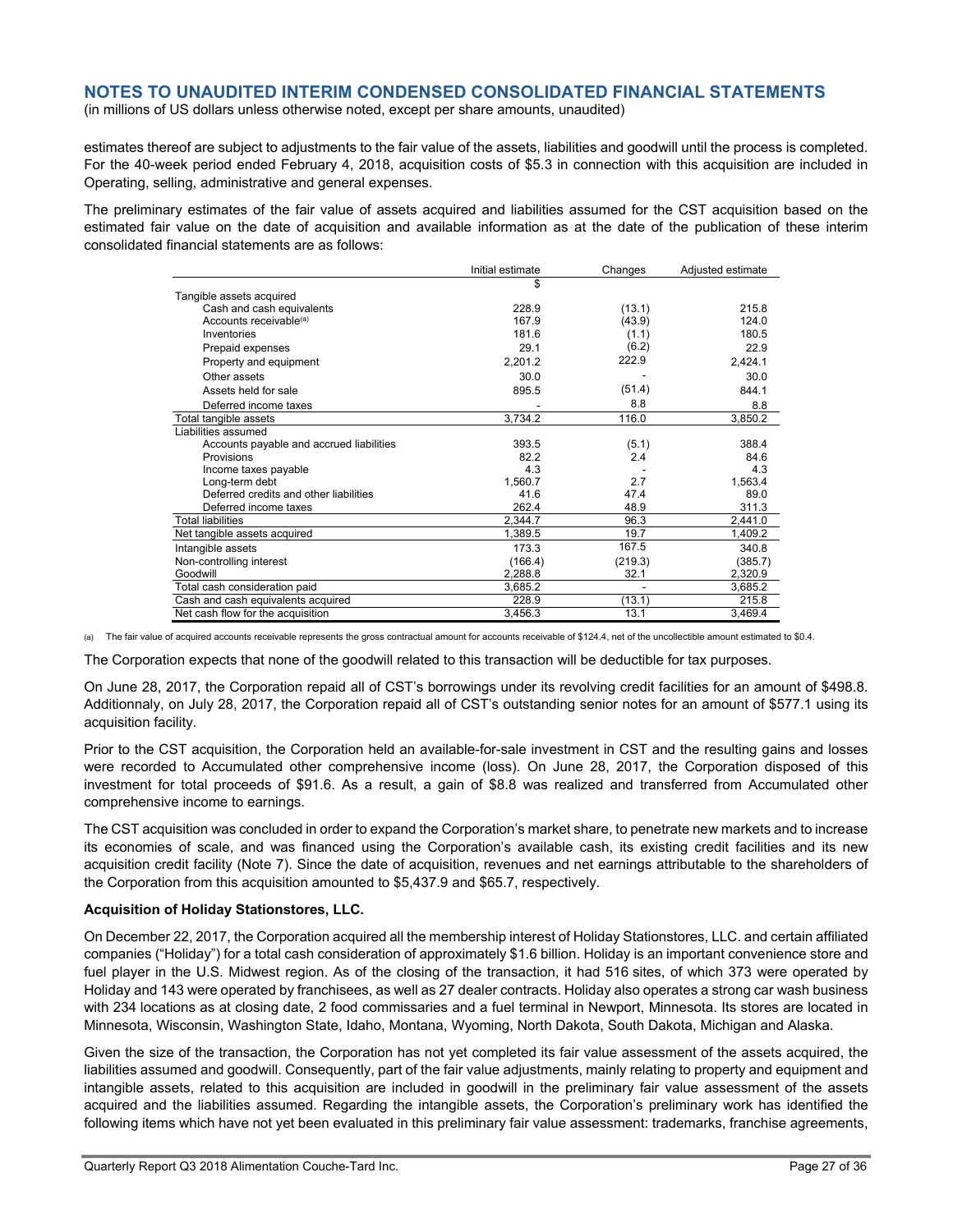(in millions of US dollars unless otherwise noted, except per share amounts, unaudited)

software, as well as fuel supply agreements. The Corporation has also not finalized the fair value assessment of favorable and unfavorable leases. The preliminary estimates thereof are subject to adjustments to the fair value of the assets, liabilities and goodwill until the process is completed. For the 40-week period ended February 4, 2018, acquisition costs of \$3.8 in connection with this acquisition are included in Operating, selling, administrative and general expenses.

The preliminary estimates of the fair value of assets acquired and liabilities assumed for the Holiday acquisition based on the estimated fair value on the date of acquisition and available information as at the date of the publication of these interim consolidated financial statements are as follows:

|                                             | Initial estimate |
|---------------------------------------------|------------------|
|                                             | S                |
| Tangible assets acquired                    |                  |
| Cash and cash equivalents                   | 136              |
| Accounts receivable <sup>(a)</sup>          | 62.5             |
| Inventories                                 | 69.5             |
| Prepaid expenses                            | 42               |
| Property and equipment                      | 4251             |
| Other assets                                | 17.3             |
| Investment in joint ventures and associated |                  |
| companies                                   | 2.9              |
| Total tangible assets                       | 595.1            |
| Liabilities assumed                         |                  |
| Accounts payable and accrued liabilities    | 192.9            |
| Provisions                                  | 30.7             |
| Long-term debt                              | 3.2              |
| Deferred credits and other liabilities      | 0.6              |
| <b>Total liabilities</b>                    | 227.4            |
| Net tangible assets acquired                | 367.7            |
| Intangible assets                           | 60.4             |
| Goodwill                                    | 1,203.2          |
| <b>Total consideration</b>                  | 1,631.3          |
| Consideration receivable                    | (6.3)            |
| Cash and cash equivalents acquired          | 13.6             |
| Net cash flow for the acquisition           | 1,624.0          |

(a) The fair value of acquired accounts receivable represents the gross contractual amount for accounts receivable of \$64.7, net of the uncollectible amount estimated to \$2.2.

The Corporation expects that all of the goodwill related to this transaction will be deductible for tax purposes.

The Holiday acquisition was concluded in order to expand the Corporation's market share, to penetrate new markets and to increase its economies of scale, and was financed using the Corporation's available cash and existing credit facilities. Since the date of acquisition, revenues and net earnings attributable to the shareholders of the Corporation from this acquisition amounted to \$423.9 and \$7.2, respectively.

On a pro forma basis, had the Corporation concluded the CST and Holiday acquisitions at the beginning of its fiscal year, total revenues and net earnings attributable to the shareholders of the Corporation would have amounted to \$41,821.9 and \$1,322.8, respectively. These amounts include CST's and Holiday's actual results without taking into account the fair value adjustments to CST's and Holiday's assets and liabilities prior to the acquisition dates.

#### **Other acquisitions**

 On November 28, 2017, the Corporation acquired certain assets from Jet Pep, Inc., including a fuel terminal, associated trucking equipment and 18 retail sites located in Alabama. The Corporation owns the land and building for 17 sites and assumes the lease for the remaining location.

In addition, through a distinct transaction, CrossAmerica Partners LP purchased other assets of Jet Pep, Inc. consisting of 101 commission operated retail sites, including 92 owned sites, 5 leased sites and 4 independent commission accounts.

- On May 30, 2017, the Corporation acquired 53 company-operated sites located in Louisiana, United States from American General Investments, LLC and North American Financial Group, LLC. The convenience stores operate under the *Cracker Barrel* brand. The Corporation owns the land and building for 47 sites and assumes the leases for the remaining 6 locations. On the same date, the Corporation closed seven of those stores.
- On July 7, 2017, the Corporation acquired from Empire Petroleum Partners, LLC, 53 fuel supply contracts with independent operators in the Atlanta, GA metro area. As part of this transaction, the Corporation also acquired real estate for two sites.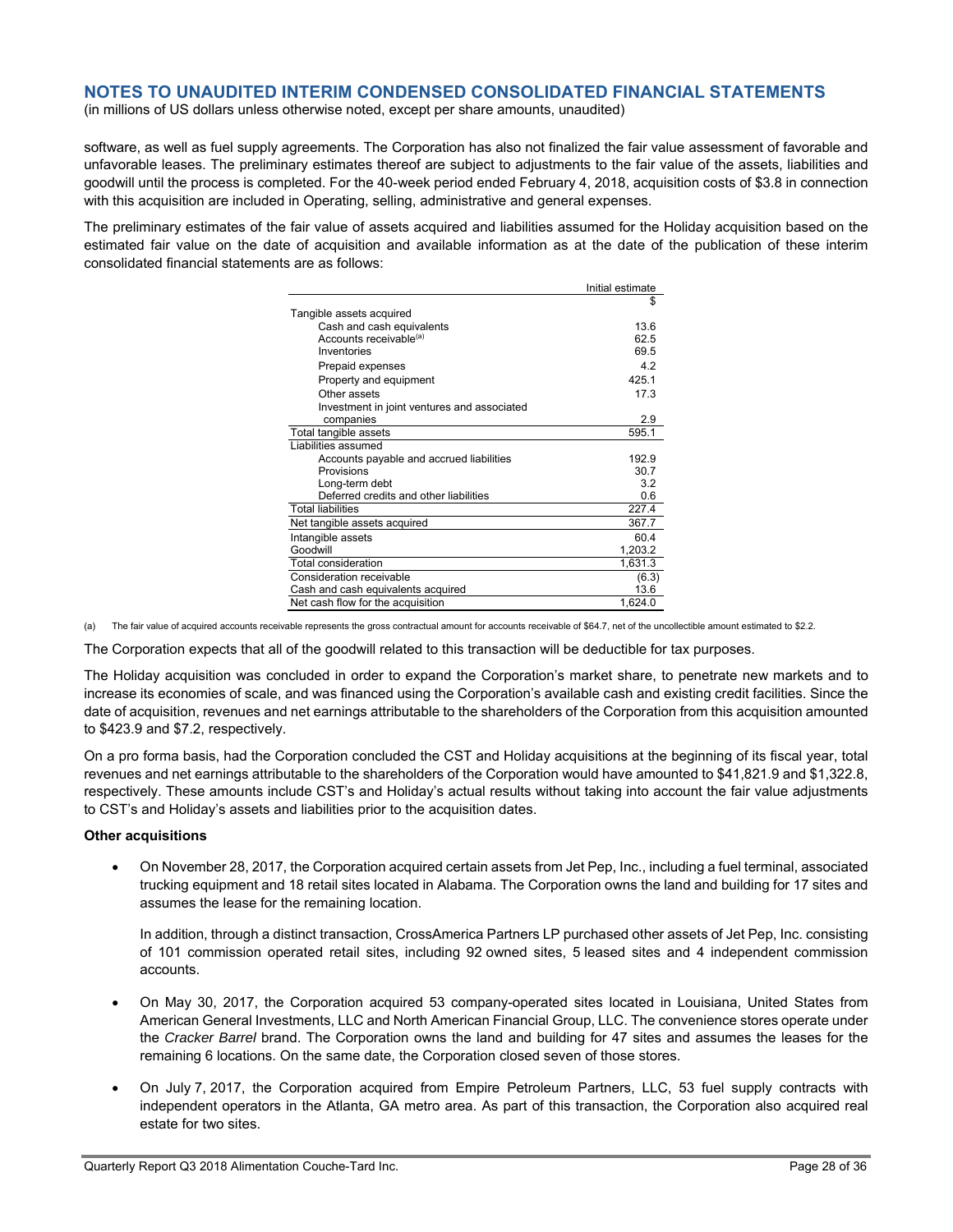(in millions of US dollars unless otherwise noted, except per share amounts, unaudited)

 During the 40-week period ended February 4, 2018, the Corporation also acquired seven corporate stores through distinct transactions. The Corporation owns the land and building for four sites, leases the land and owns the building for two sites, and leases the land and the building for the remaining site.

These transactions were settled for a total consideration of \$278.7 using available cash and existing credit facilities. Since the Corporation has not yet completed its fair value assessment of the assets acquired, the liabilities assumed and goodwill for all transactions, the preliminary estimates thereof are subject to adjustments to the fair value of the assets, liabilities and goodwill until the process is completed. For the 40-week period ended February 4, 2018, acquisition costs of \$1.8 in connection with these acquisitions and other unrealized or ongoing acquisitions are included in Operating, selling, administrative and general expenses.

The preliminary estimates of the fair value of assets acquired and liabilities assumed for other acquisitions based on the estimated fair value on the date of acquisition and available information as at the date of the publication of these consolidated financial statements are as follows:

|                                          | \$    |
|------------------------------------------|-------|
| Tangible assets acquired                 |       |
| Cash and cash equivalents                | 2.1   |
| Accounts receivable                      | 0.8   |
| Inventories                              | 25.5  |
| Prepaid expenses                         | 0.2   |
| Income taxes receivable                  | 0.3   |
| Property and equipment                   | 175.8 |
| Other assets                             | 0.5   |
| Assets held for sale                     | 2.0   |
| Total tangible assets                    | 207.2 |
| Liabilities assumed                      |       |
| Accounts payable and accrued liabilities | 6.6   |
| Provisions                               | 3.8   |
| Long-term debt                           | 0.7   |
| Deferred credits and other liabilities   | 3.9   |
| Deferred income taxes                    | 1.5   |
| <b>Total liabilities</b>                 | 16.5  |
| Net tangible assets acquired             | 190.7 |
| Intangible assets                        | 28.2  |
| Goodwill                                 | 62.6  |
| Negative goodwill                        | (2.8) |
| Total cash consideration paid            | 278.7 |
| Cash and cash equivalents acquired       | 2.1   |
| Net cash flow for the acquisition        | 276.6 |

The Corporation expects that almost all of the goodwill related to these transactions will be deductible for tax purposes.

These acquisitions were concluded in order to expand the Corporation's market share, to penetrate new markets and to increase its economies of scale. Since the date of acquisition, revenues and net earnings from these stores amounted to \$292.1 and \$4.1, respectively. Considering the size and the nature of these acquisitions, the available financial information does not allow for the accurate disclosure of pro forma revenues and net earnings had the Corporation concluded these acquisitions at the beginning of its fiscal year.

#### **4. CROSSAMERICA PARTNERS LP ("CAPL")**

As at February 4, 2018, the Corporation owns 100% of the equity interests of the sole member of the General Partner, 100% of the IDRs and 21.1% of the outstanding limited partner units of CAPL. Following the Corporation's evaluation of its relationship with CAPL, the Corporation concluded that it controls the partnership's operations and activities even though it does not have a majority ownership of CAPL's outstanding limited partner units. As a result, the Corporation fully consolidates CAPL in its consolidated financial statements.

CAPL's accounting periods do not coincide with the Corporation's accounting periods. The consolidated statement of earnings, comprehensive income, changes in equity and cash flows for the 40-week period ended February 4, 2018 include those of CAPL for the period beginning June 28, 2017 and ending December 31, 2017, adjusted for significant transactions, if any. The consolidated balance sheet as at February 4, 2018 includes the balance sheet of CAPL as at December 31, 2017, adjusted for the preliminary estimates of the fair value of assets acquired and liabilities assumed and for significant transactions, if any.

All transactions between the Corporation and CAPL are eliminated from the Corporation's consolidated financial statements. These transactions consist of a mark-up on motor fuel purchased and sold between the Corporation and CAPL, rent charged by CAPL to the Corporation, earnings from CAPL's equity ownership interest in CST Fuel Supply, a subsidiary of the Corporation, the Corporation's portion of CAPL's common unit distributions and the Corporation's revenues from CAPL's IDRs. Additionally, the Corporation provides management and corporate support services to CAPL and charges CAPL a management fee under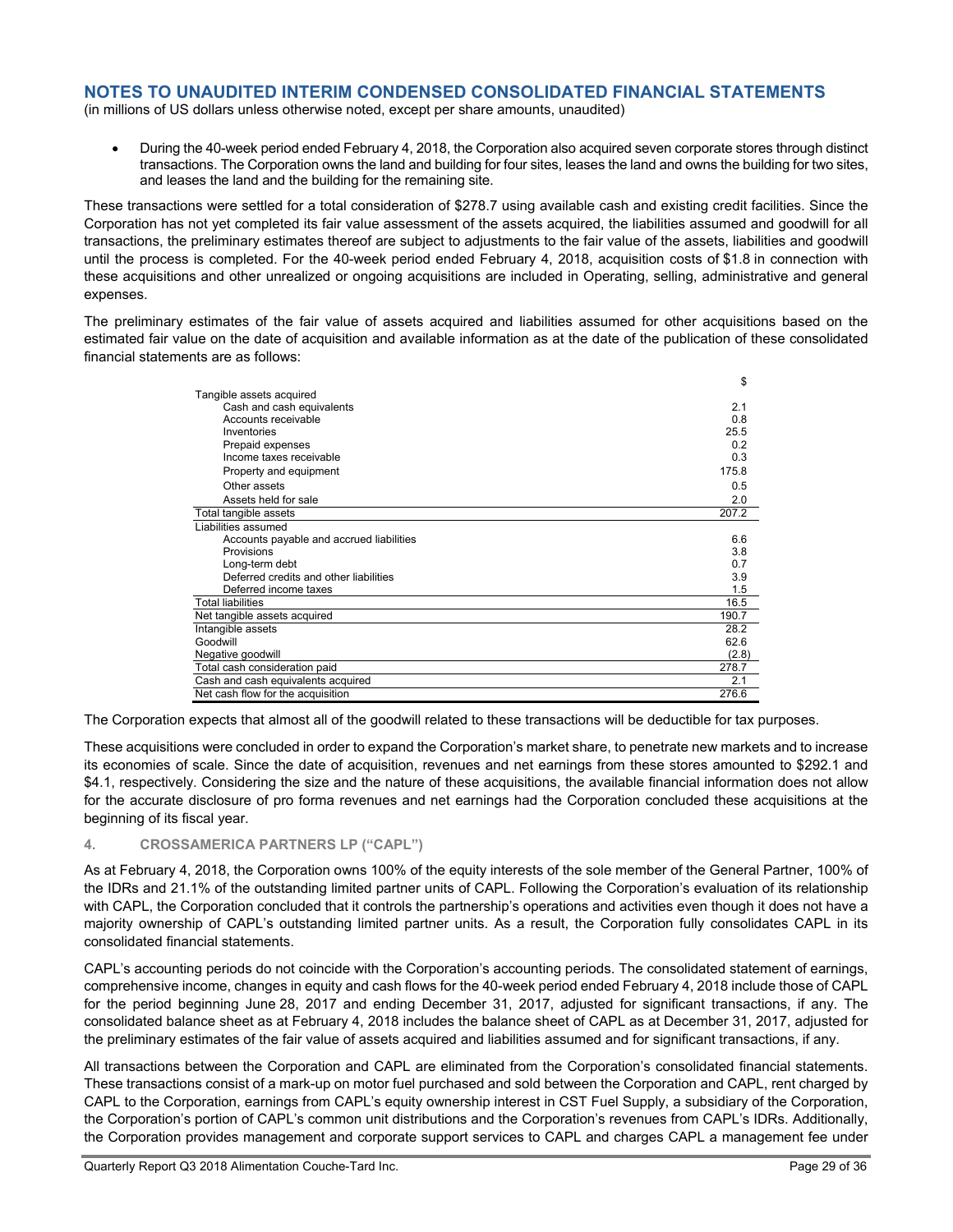(in millions of US dollars unless otherwise noted, except per share amounts, unaudited)

the terms of the Amended and Restated Omnibus Agreement, as well as an allocation of certain incentive compensation. Approximately 77.9% of CAPL's operating results were attributable to non-controlling interest for the 40-week period ended February 4, 2018. Therefore, the Corporation's shareholders do not have rights to a substantial portion of the operating results of CAPL. The earnings attributable to CAPL's other units holders are presented as non-controlling interest.

CAPL is a publicly traded Delaware limited partnership and its common units are listed for trading on the New York Stock Exchange under the symbol "CAPL." As a result, CAPL is required to file reports with the United States Securities and Exchange Commission ("SEC"), where additional information about its results of operations can be found and should be read in conjunction with the table below, which highlights the results of its operations and certain of its operating metrics since the acquisition date:

| Statement of Earnings for the period from June 28, 2017 to February 4, 2018                                                                                              | \$      |
|--------------------------------------------------------------------------------------------------------------------------------------------------------------------------|---------|
| Revenues                                                                                                                                                                 | 1,117.9 |
| Gross profit                                                                                                                                                             | 94.3    |
| Total operating expenses (excluding depreciation, amortization and impairment of<br>property and equipment, intangible assets and other assets)                          | 52.5    |
| Depreciation, amortization and impairment of property and equipment, intangible assets<br>and other assets                                                               | 44.8    |
| Net financial expenses                                                                                                                                                   | 13.9    |
| Loss before income taxes                                                                                                                                                 | (16.9)  |
| Income tax recovery                                                                                                                                                      | (21.1)  |
| Net earnings                                                                                                                                                             | 4.2     |
|                                                                                                                                                                          |         |
| Statement of Cash Flow for the period from June 28, 2017 to February 4, 2018                                                                                             | \$      |
| Net cash provided by operating activities                                                                                                                                | 13.7    |
| Net cash used in investing activities, including \$75.6 for business acquisitions<br>Net cash provided by financing activities, including \$11.1 of distributions to the | (52.4)  |
| Corporation                                                                                                                                                              | 14.5    |
| Balance Sheet as at February 4, 2018                                                                                                                                     | \$      |
| Cash and cash equivalents                                                                                                                                                | 3.9     |
| Current assets (other than cash and cash equivalents)                                                                                                                    | 70.4    |
| Long-term assets                                                                                                                                                         | 1,228.4 |
| <b>Current liabilities</b>                                                                                                                                               | 63.5    |
| Long-term liabilities                                                                                                                                                    | 645.4   |
|                                                                                                                                                                          |         |

#### **5. DISPOSAL OF BUSINESS**

On November 27, 2017, the Corporation reached an agreement to sell 100% of its shares in Statoil Fuel & Retail Marine AS to St1 Norge AS. The transaction is subject to the customary regulatory approvals and closing conditions and is expected to close during the calendar year 2018.

Therefore, as at February 4, 2018, criteria for its classification as an asset for sale had been met. The Corporation's marine fuel business' contribution to each line of its consolidated balance sheet has been grouped under the lines "Assets held for sale" and "Liabilities associated with assets held for sale".

#### **6. INCOME TAXES**

On December 22, 2017, the United States enacted the "U.S. Tax Cuts and Jobs Act", commonly referred to as the U.S. tax reform, which resulted in the U.S. statutory federal income tax rate to be reduced to 21.0% from the previous rate of 35.0%, effective January 1, 2018.

Consequently, for its fiscal year ending on April 29, 2018, the Corporation estimated that its effective U.S. federal tax rate will be 30.42%. The Corporation recorded a net tax benefit of \$196.3 for the 40-week period ended February 4, 2018, which is mostly derived from the remeasurement of the Corporation's deferred income tax balances using the new U.S. statutory federal income tax rate, partly offset by the Deemed Repatriation Transition Tax ("Transition tax"). This benefit is estimated based on the Corporation's initial analysis of the "U.S. Tax Cuts and Jobs Act", and given the complexity of this act, this estimate is subject to adjustments when further guidance becomes available.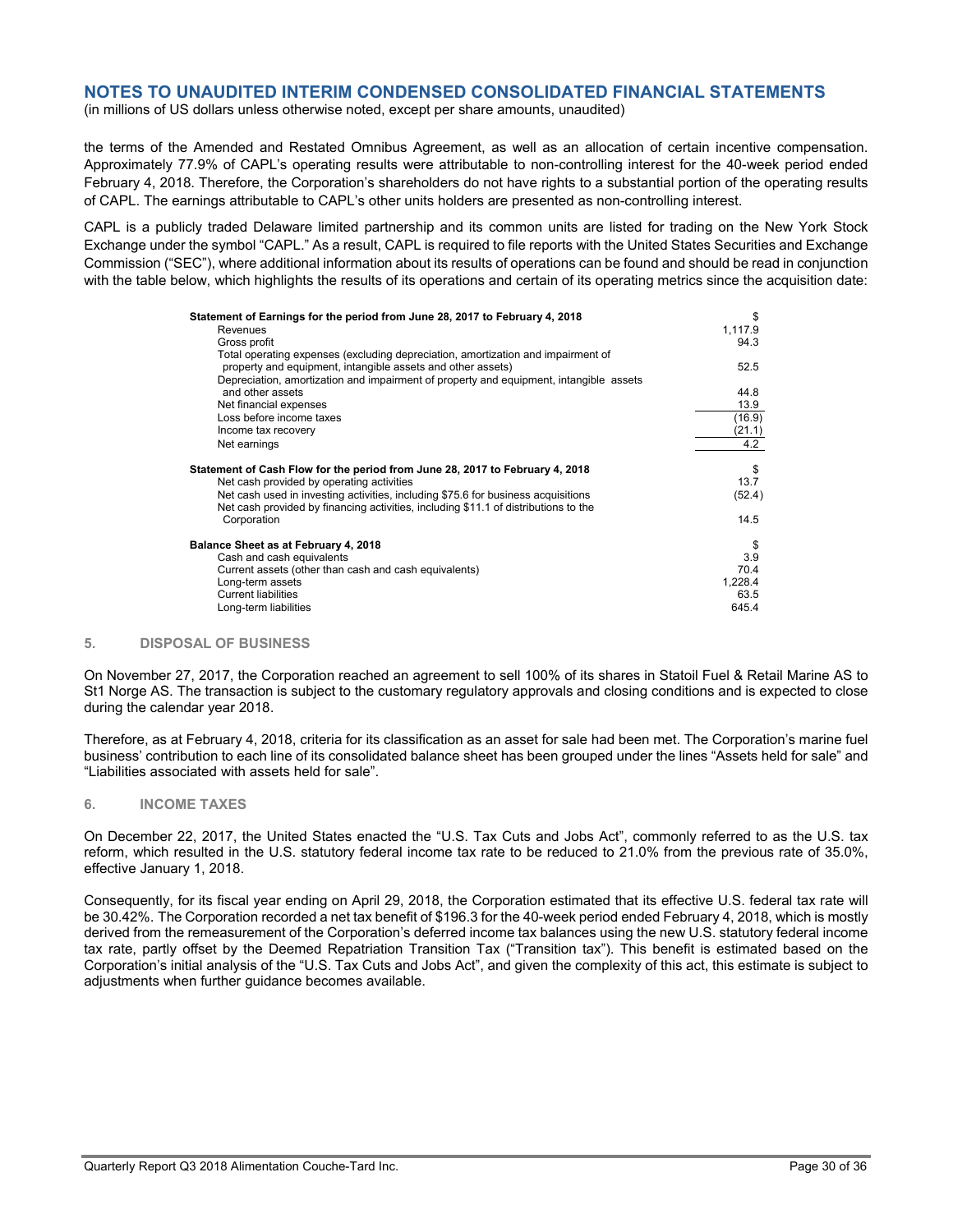(in millions of US dollars unless otherwise noted, except per share amounts, unaudited)

#### **7. LONG-TERM DEBT**

|                                                                                                                         | As at February 4.<br>2018 | As at April 30.<br>2017 |
|-------------------------------------------------------------------------------------------------------------------------|---------------------------|-------------------------|
|                                                                                                                         |                           | (adjusted, Note 1)      |
|                                                                                                                         |                           |                         |
| US-dollar-denominated senior unsecured notes <sup>(b)</sup>                                                             | 3.375.5                   |                         |
| Canadian-dollar-denominated senior unsecured notes <sup>(b)</sup>                                                       | 1.942.2                   | 1.461.9                 |
| US-dollar-denominated term revolving unsecured operating credit D, maturing in December 2022 <sup>(c)</sup>             | 1.677.3                   | 694.5                   |
| Euro-denominated senior unsecured notes, maturing in May 2026                                                           | 932.0                     | 815.1                   |
| CAPL US-dollar-denominated senior secured revolving credit facility, without recourse to the Corporation <sup>(d)</sup> | 504.1                     |                         |
| Acquisition facility <sup>(a)</sup>                                                                                     | 411.8                     |                         |
| NOK-denominated senior unsecured notes, maturing in February 2026                                                       | 87.7                      | 78.7                    |
| Other debts, including obligations under finance leases, maturing at various dates                                      | 427.8                     | 304.7                   |
|                                                                                                                         | 9.358.4                   | 3,354.9                 |
| Current portion of long-term debt                                                                                       | 92.0                      | 253.2                   |
|                                                                                                                         | 9.266.4                   | 3.101.7                 |

#### **(a) Acquisition facility**

On June 27, 2017, the Corporation entered into a new credit agreement consisting of an unsecured non-revolving acquisition credit facility of an aggregate maximum amount of \$4.3 billion (the "acquisition facility"), divided into three tranches as follows:

|           | <b>Principal amount</b> | <b>Maturity</b> |
|-----------|-------------------------|-----------------|
| Tranche A | \$2.0 billion           | June 27, 2018   |
| Tranche B | \$1.0 billion           | June 27, 2019   |
| Tranche C | \$1.3 billion           | June 27, 2020   |

The acquisition facility was available exclusively to finance, directly or indirectly, the acquisition of CST, the related acquisition costs and the repayment of any of CST's and its subsidiaries' outstanding debt. Amounts could be drawn up to 90 days after the first draw and can be reimbursed at any time. The acquisition facility was available in US dollars by way of US base rate loans or LIBOR rate loans. Depending on the form of the loan, the amounts borrowed bear interest at variable rates based on the US base rate or the LIBOR rate plus a variable margin.

As at February 4, 2018, tranches A and B had been fully repaid. As at the same date, the weighted average effective interest rate was 2.82% and the Corporation was in compliance with the restrictive provisions and ratios imposed by the credit agreement.

#### **(b) Canadian- and US-dollar-denominated senior unsecured notes**

On July 26, 2017, the Corporation issued Canadian-dollar-denominated senior unsecured notes totaling CA \$700.0 (approximately \$558.0) as well as US-dollar-denominated senior unsecured notes totaling \$2.5 billion, divided as follows:

|           |                        |                 |                    | <b>Effective rate as at</b> |                                                    |
|-----------|------------------------|-----------------|--------------------|-----------------------------|----------------------------------------------------|
|           | <b>Notional amount</b> | <b>Maturity</b> | <b>Coupon rate</b> | February 4, 2018            | Interest payment dates                             |
| Tranche 6 | \$1,000.0              | July 26, 2022   | 2.700%             | 2.8203%                     | July 26 <sup>th</sup> and January 26 <sup>th</sup> |
| Tranche 7 | CA \$700.0             | July 26, 2024   | 3.056%             | 3.1423%                     | July 26 <sup>th</sup> and January 26 <sup>th</sup> |
| Tranche 8 | \$1,000.0              | July 26, 2027   | 3.550%             | 3.6432%                     | July 26 <sup>th</sup> and January 26 <sup>th</sup> |
| Tranche 9 | \$500.0                | July 26, 2047   | 4.500%             | 4.5764%                     | July 26 <sup>th</sup> and January 26 <sup>th</sup> |

The net proceeds from those issuances, which were approximately \$3.0 billion, were mainly used to repay a portion of the Corporation's acquisition facility and of its term revolving unsecured operating credit facility.

On December 14, 2017, the Corporation issued US-dollar-denominated senior unsecured notes totaling \$900.0, divided as follows:

|            |                        |                   |                                  | Effective rate as at |                                                                                    |
|------------|------------------------|-------------------|----------------------------------|----------------------|------------------------------------------------------------------------------------|
|            | <b>Notional amount</b> | <b>Maturity</b>   | Coupon rate                      | February 4, 2018     | Interest payment dates                                                             |
| Tranche 10 | \$600.0                | December 13, 2019 | 2.350%                           | 2.5571%              | June $13th$ and<br>December 13th                                                   |
| Tranche 11 | \$300.0                | December 13, 2019 | Three-month LIBOR<br>plus 0.500% | 2.0735%              | March 13 <sup>th</sup> , June 13 <sup>th</sup> ,<br>September 13 <sup>th</sup> and |
|            |                        |                   |                                  |                      | December 13th                                                                      |

The net proceeds from those issuances, which were \$893.8, were mainly used to repay a portion of the Corporation's term revolving unsecured operating credit facility and acquisition facility.

#### **(c) US-dollar-denominated term revolving unsecured operating credit D**

On November 24, 2017, the Corporation amended its operating credit D to extend its maturity to December 2022. Moreover, on the same date, the Corporation amended the standby fees that are applied to the unused portion of the credit facility, which now vary based on the Corporation's credit rating. Also, letters of credit fees and the variable margin used to determine the interest rate applicable to borrowed amounts are now determined according to the Corporation's credit rating as well.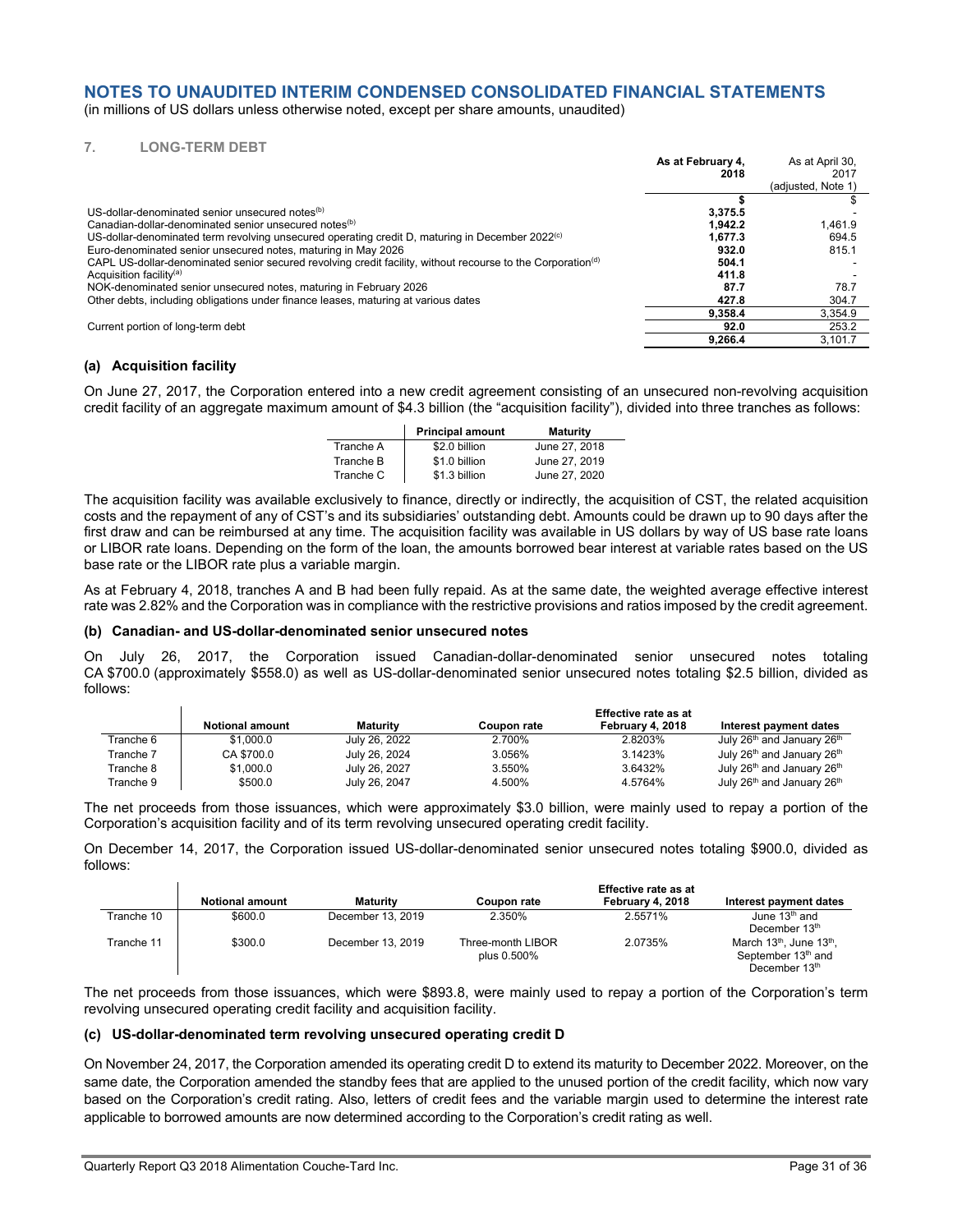(in millions of US dollars unless otherwise noted, except per share amounts, unaudited)

As at February 4, 2018, the weighted average effective interest rate was 2.81% and the Corporation was in compliance with the restrictive provisions and ratios imposed by the credit agreement.

#### **(d) CAPL US-dollar-denominated senior secured revolving credit facility, without recourse to the Corporation**

As at February 4, 2018, through the consolidation of CAPL, the Corporation had a credit agreement consisting of a US-dollardenominated senior secured revolving credit facility of a maximum amount of \$550.0, maturing on March 4, 2019, under which swing-line loans may be drawn up to \$25.0 and standby letters of credit may be issued up to an aggregate of \$45.0. This facility was without recourse to the Corporation.

As at February 4, 2018, the effective interest rate was 4.44% and CAPL was in compliance with the restrictive provisions and ratios imposed by the credit agreement.

#### **8. INTEREST RATE LOCKS**

During the 40-week period ended February 4, 2018, the Corporation extended its interest rate locks that were effective as at April 30, 2017, and entered into new interest rate locks at the following conditions:

| <b>Notional amount</b> | Interest lock term | Rate                    | <b>Maturity date</b> |
|------------------------|--------------------|-------------------------|----------------------|
|                        |                    |                         |                      |
| 250.0                  | 5 years            | From 1.9505% to 1.9545% | July 28, 2017        |
| 250.0                  | 10 vears           | From 2.3922% to 2.3929% | July 28, 2017        |

These instruments were designated as a cash flow hedge of the Corporation's interest payments on the anticipated issuance of US-dollar-denominated senior unsecured notes. As a result, during the 40-week period ended February 4, 2018, a loss of \$6.1 was recognized to Accumulated other comprehensive loss to reflect the fluctuation in the interest rate locks fair value.

On July 20, 2017, prior to their maturity, the Corporation settled all its interest rate locks. As at the same date, the total cumulative loss since the Corporation first entered into interest rate locks was \$14.7. This loss was recognized to Accumulated other comprehensive loss and is amortized over the term of the related US-dollar-denominated senior unsecured notes issued on July 26, 2017. The amortization is recognized in the consolidated statements of earnings as a financial expense and adjusts the interest expense on the US-dollar-denominated-senior unsecured notes issued on July 26, 2017.

#### **9. INTEREST RATE SWAPS**

On July 20, 2017, the Corporation entered into a cross-currency interest rate swap agreement, allowing it to synthetically convert its newly issued Canadian-dollar-denominated senior unsecured notes into US dollars. This agreement became effective on July 26, 2017.

| <b>Receive - Notional</b> | Receive - Rate | <b>Pav – Notional</b> | Pav – Rate                 | <b>Maturity</b> |
|---------------------------|----------------|-----------------------|----------------------------|-----------------|
| CA \$700.0                | 3.0560%        | US \$557.4            | From 3.2255% to<br>3.3350% | July 26, 2024   |

This agreement is designated as a foreign exchange hedge of the Corporation's net investment in its operations in the United States.

In addition, the Corporation has entered into short-term cross-currency interest rate swap agreements. These agreements have varying rates and maturities and are presented in Other short-term financial assets.

Furthermore, on December 7, 2017, the Corporation entered into fixed-to-floating interest rate swap agreements, allowing it to synthetically convert its newly issued fixed interest rate US-dollar-denominated senior unsecured notes into floating interest rate US-dollar-denominated senior unsecured notes. These agreements became effective on December 14, 2017, and all mature on December 13, 2019.

|           | <b>Notional amount</b> | Rate                          |
|-----------|------------------------|-------------------------------|
|           |                        |                               |
| Tranche 1 | 150.0                  | Three-month LIBOR plus 0.353% |
| Tranche 2 | 150.0                  | Three-month LIBOR plus 0.355% |
| Tranche 3 | 150.0                  | Three-month LIBOR plus 0.350% |
| Tranche 4 | 150.0                  | Three-month LIBOR plus 0.350% |

These agreements are designated as fair value hedges of the Corporation's US-dollar-denominated senior unsecured notes issued on December 14, 2017.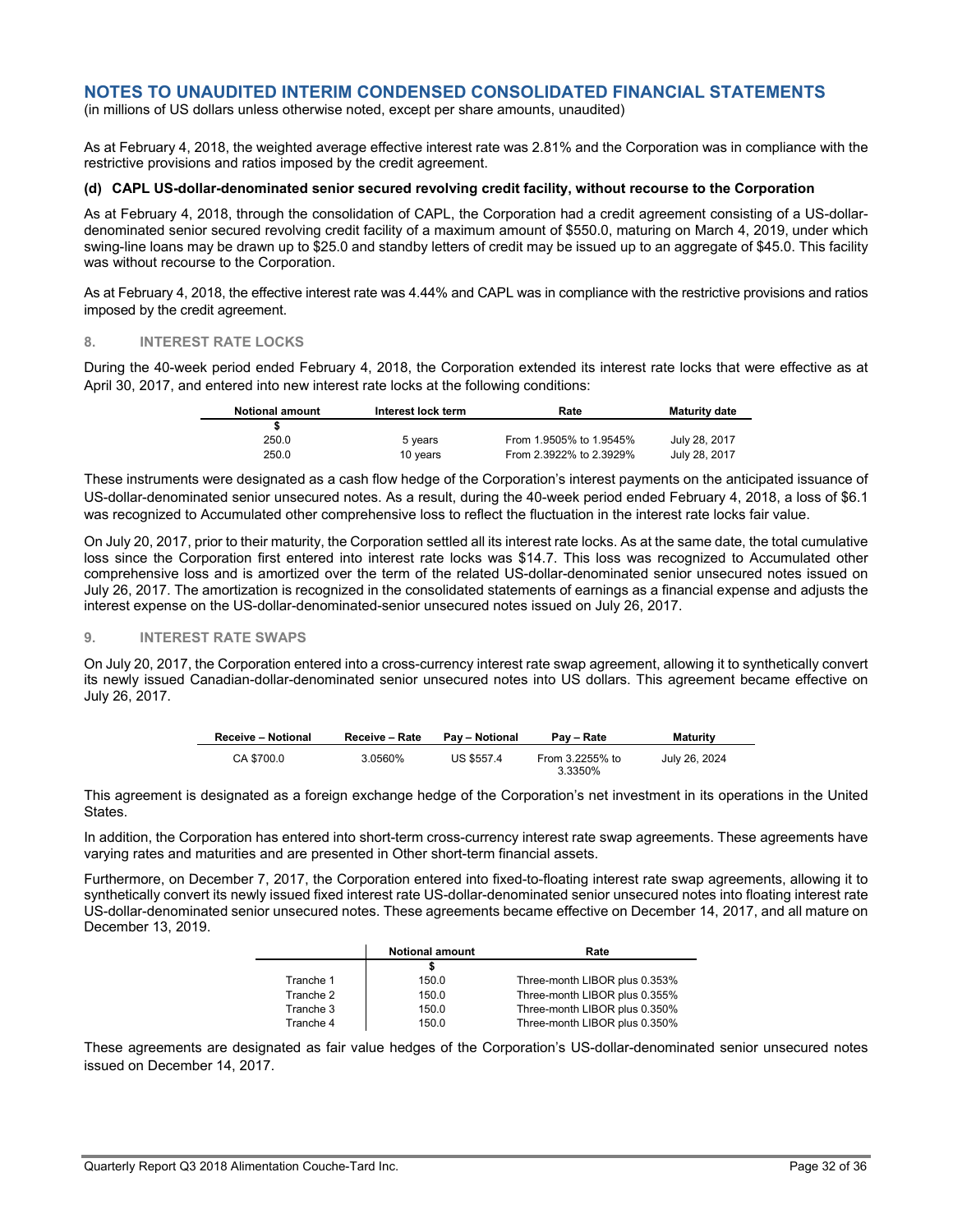(in millions of US dollars unless otherwise noted, except per share amounts, unaudited)

## **10. NET EARNINGS PER SHARE**

The following table presents the information for the computation of basic and diluted net earnings per share:

|                                                                  |                                                      | 16-week period<br>ended February 4, 2018                      |                           | 16-week period<br>ended January 29, 2017 |                                                        |                           |  |
|------------------------------------------------------------------|------------------------------------------------------|---------------------------------------------------------------|---------------------------|------------------------------------------|--------------------------------------------------------|---------------------------|--|
|                                                                  | <b>Net earnings</b>                                  | <b>Weighted average</b><br>number of shares<br>(in thousands) | Net earnings<br>per share | Net earnings                             | Weighted average<br>number of shares<br>(in thousands) | Net earnings<br>per share |  |
|                                                                  |                                                      |                                                               |                           |                                          |                                                        | \$                        |  |
| Basic net earnings attributable to Class A<br>and B shareholders | 463.9                                                | 564,122                                                       | 0.82                      | 287.0                                    | 567,882                                                | 0.51                      |  |
| Dilutive effect of stock options                                 |                                                      | 843                                                           |                           |                                          | 1,414                                                  | (0.01)                    |  |
| Diluted net earnings available for Class A<br>and B shareholders | 463.9                                                | 564,965                                                       | 0.82                      | 287.0                                    | 569,296                                                | 0.50                      |  |
|                                                                  | 40-week period<br>ended February 4, 2018             |                                                               |                           | 40-week period<br>ended January 29, 2017 |                                                        |                           |  |
|                                                                  | Weighted average<br>number of shares<br>Net earnings |                                                               |                           | Weighted average<br>number of shares     | Net earnings                                           |                           |  |
|                                                                  | Net earnings                                         | (in thousands)                                                | per share                 | Net earnings                             | (in thousands)                                         | per share                 |  |
|                                                                  |                                                      |                                                               |                           | \$.                                      |                                                        | \$                        |  |
| Basic net earnings attributable to Class A<br>and B shareholders | 1,263.9                                              | 566,651                                                       | 2.23                      | 931.3                                    | 567,769                                                | 1.64                      |  |
| Dilutive effect of stock options                                 |                                                      | 898                                                           |                           |                                          | 1,509                                                  | (0.01)                    |  |
| Diluted net earnings available for Class A<br>and B shareholders | 1,263.9                                              | 567,549                                                       | 2.23                      | 931.3                                    | 569,278                                                | 1.63                      |  |

When they have an antidilutive effect, stock options must be excluded from the calculation of the diluted net earnings per share. For the 16 and 40-week periods ended February 4, 2018, 161,682 and 315,938 stock options were excluded, respectively, and 217,383 and 357,969 stock options were excluded for the 16 and 40-week periods ended January 29, 2017, respectively.

## **11. ACCUMULATED OTHER COMPREHENSIVE LOSS**

#### **As at February 4, 2018**

|                                                    |                                              | Attributable to shareholders of the Corporation                                            |                    |                                         |                                                |  |  |  |  |
|----------------------------------------------------|----------------------------------------------|--------------------------------------------------------------------------------------------|--------------------|-----------------------------------------|------------------------------------------------|--|--|--|--|
|                                                    |                                              | Will never be<br>reclassified to<br>Items that may be reclassified to earnings<br>earnings |                    |                                         |                                                |  |  |  |  |
|                                                    | <b>Cumulative translation</b><br>adiustments | <b>Net investment</b><br>hedge                                                             | Cash flow<br>hedge | <b>Cumulative net</b><br>actuarial loss | <b>Accumulated other</b><br>comprehensive loss |  |  |  |  |
|                                                    |                                              |                                                                                            |                    |                                         |                                                |  |  |  |  |
| Balance, before income taxes<br>Less: Income taxes | (124.7)                                      | (215.0)<br>1.1                                                                             | (11.8)<br>0.8      | (9.4)<br>(3.2)                          | (360.9)<br>(1.3)                               |  |  |  |  |
| Balance, net of income taxes                       | (124.7)                                      | (216.1)                                                                                    | (12.6)             | (6.2)                                   | (359.6)                                        |  |  |  |  |

#### As at January 29, 2017

|                                                    |                                          | Attributable to shareholders of the Corporation                                            |                                  |                    |                                  |                                         |  |  |  |
|----------------------------------------------------|------------------------------------------|--------------------------------------------------------------------------------------------|----------------------------------|--------------------|----------------------------------|-----------------------------------------|--|--|--|
|                                                    |                                          | Will never be<br>reclassified to<br>Items that may be reclassified to earnings<br>earnings |                                  |                    |                                  |                                         |  |  |  |
|                                                    | Cumulative<br>translation<br>adjustments | Net investment<br>hedae                                                                    | Available-for-sale<br>investment | Cash flow<br>hedge | Cumulative net<br>actuarial loss | Accumulated other<br>comprehensive loss |  |  |  |
|                                                    |                                          |                                                                                            |                                  |                    |                                  |                                         |  |  |  |
| Balance, before income taxes<br>Less: Income taxes | (481.9)                                  | (278.0)<br>(1.3)                                                                           | 6.7<br>1.0                       | 2.1<br>0.6         | (3.3)<br>(3.0)                   | (754.4)<br>(2.7)                        |  |  |  |
| Balance, net of income taxes                       | (481.9)                                  | (276.7)                                                                                    | 5.7                              | 1.5                | (0.3)                            | (751.7)                                 |  |  |  |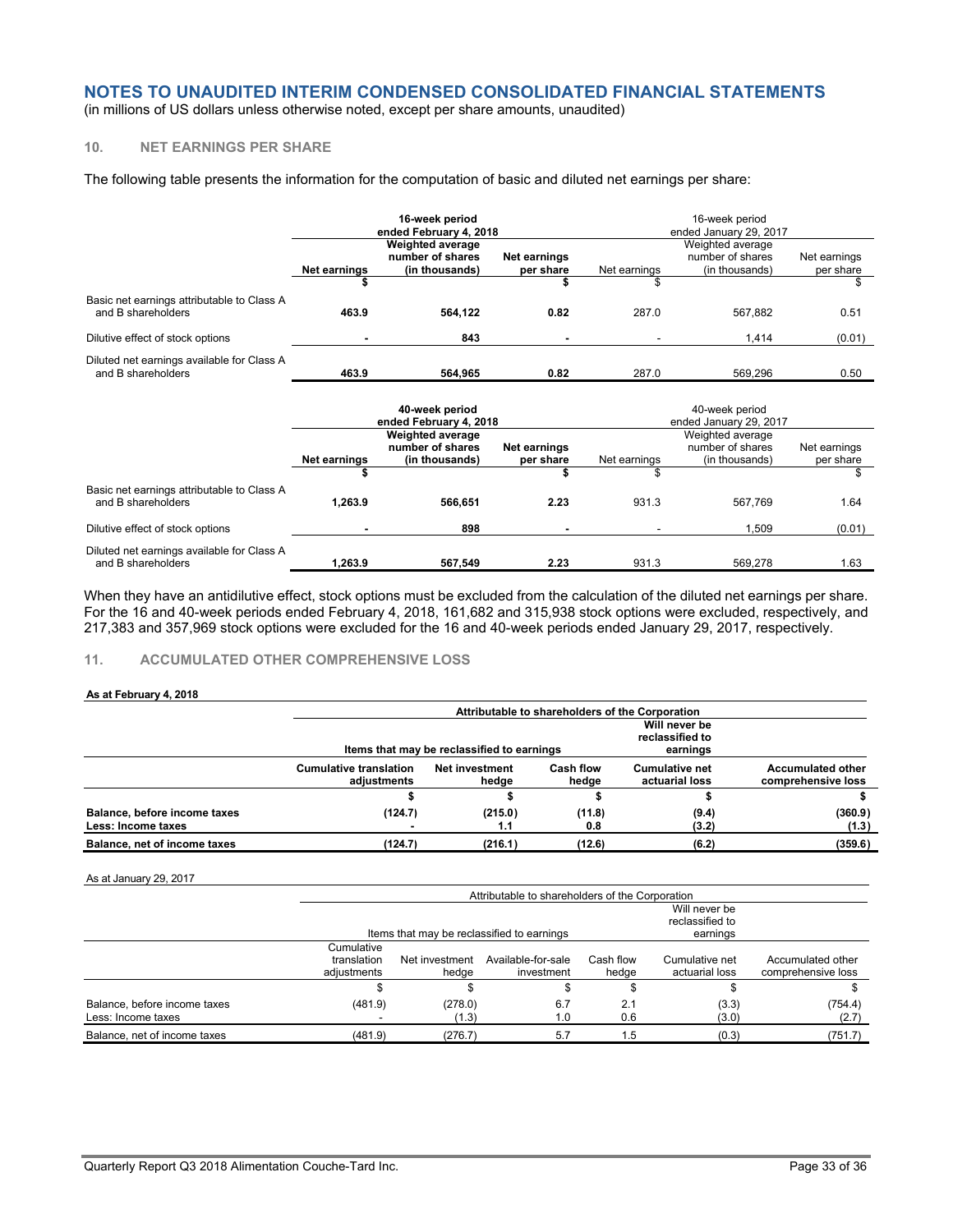(in millions of US dollars unless otherwise noted, except per share amounts, unaudited)

#### **12. CAPITAL STOCK**

#### **Share repurchase and conversion**

On October 11, 2017, the Corporation reached an agreement to repurchase 4,372,923 Class B subordinate voting shares held by Metro Canada Holdings Inc., a wholly owned subsidiary of Metro Inc., for a net amount of \$194.3. The Class A shares held by Metro Canada Holdings Inc. were converted into an equivalent number of Class B shares before the repurchase. The transaction closed on October 17, 2017, and all shares repurchased were cancelled. The dividend deemed to have been paid to Metro Canada Holdings Inc. as a result of this repurchase is an eligible dividend within the meaning of the Income Tax Act of Canada and the Québec Taxation Act.

Additionally, on October 11, 2017, 11,369,599 Class A shares were converted to Class B shares.

#### **Issued and outstanding shares**

As at February 4, 2018, the Corporation had 132,023,873 issued and outstanding Class A multiple-voting shares (147,766,540 as at April 30, 2017), with each share comprising 10 votes, and 432,168,781 issued and outstanding Class B subordinate voting shares (420,683,538 as at April 30, 2017), with each share comprising 1 vote.

#### **Stock options**

For the 16-week period ended February 4, 2018, a total of 120,800 stock options were exercised (30,650 for the 16-week period ended January 29, 2017). For the 40-week period ended February 4, 2018, a total of 123,060 stock options were exercised (349,621 for the 40-week period ended January 29, 2017).

For the 16-week period ended February 4, 2018, 1,057 stock options were granted under the Corporation's stock option plan (none for the 16-week period ended January 29, 2017). For the 40-week period ended February 4, 2018, a total of 161,682 stock options were granted (154,256 for the 40-week period ended January 29, 2017). The description of the Corporation's stockbased compensation plan is included in Note 26 of the consolidated financial statements presented in the Corporation's 2017 Annual Report.

The fair value of stock options granted for the 16-week period ended February 4, 2018 was CA \$19.39 per option. The weighted average fair value of stock options granted for the 40-week period ended February 4, 2018 was CA \$17.55 per option, which was estimated at the grant date using the Black-Scholes option pricing model on the basis of the following weighted average assumptions for the stock options granted during the period:

- Expected quarterly dividend of CA \$0.09 per share;
- Expected volatility of 25.0%;
- Risk-free interest rate of 1.77%;
- Expected life of 8 years.

#### **13. SEGMENTED INFORMATION**

The Corporation operates convenience stores in the United States, in Europe and in Canada. It operates in one reportable segment, the sale of goods for immediate consumption, road transportation fuel and other products mainly through companyoperated and franchised stores. The Corporation operates its convenience store chain under several banners, including Circle K, Couche-Tard, Holiday, Ingo, Kangaroo Express, Mac's, Re.Store and Topaz. Revenues from external customers mainly fall into three categories: merchandise and services, road transportation fuel and other.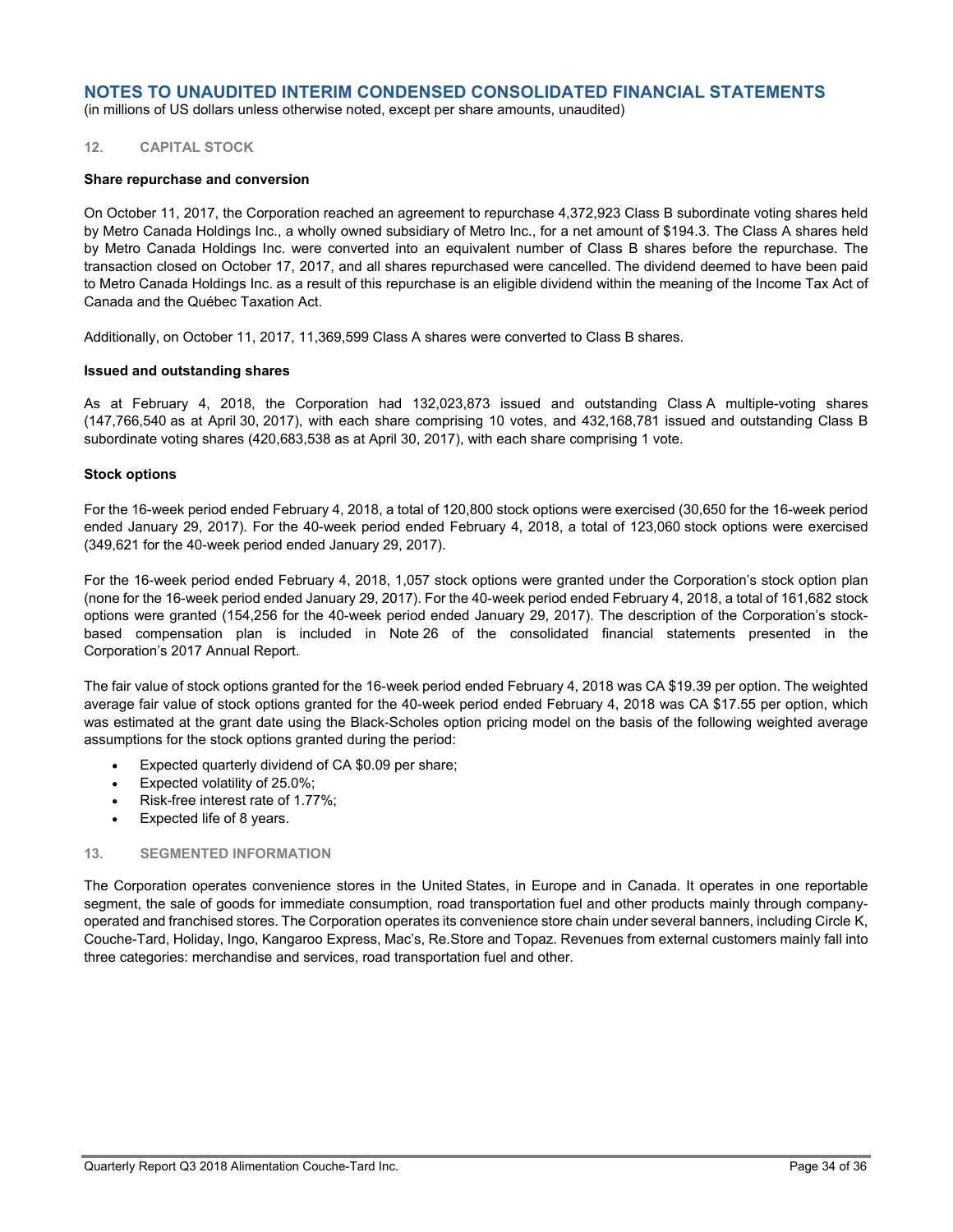(in millions of US dollars unless otherwise noted, except per share amounts, unaudited)

#### Information on the principal revenue categories as well as geographic information is as follows:

|                                                     |                                          |                        |         |              |                                              | 16-week period |         |          |
|-----------------------------------------------------|------------------------------------------|------------------------|---------|--------------|----------------------------------------------|----------------|---------|----------|
|                                                     | 16-week period<br>ended February 4, 2018 |                        |         |              | ended January 29, 2017<br>(adjusted, Note 1) |                |         |          |
|                                                     |                                          |                        |         |              |                                              |                |         |          |
|                                                     | <b>United States</b>                     | <b>Europe</b>          | Canada  | <b>Total</b> | <b>United States</b>                         | Europe         | Canada  | Total    |
|                                                     | \$                                       | \$                     | \$      | \$           | \$                                           | \$             | \$      | \$       |
| <b>External customer</b><br>revenues <sup>(a)</sup> |                                          |                        |         |              |                                              |                |         |          |
| Merchandise and services                            | 2,831.7                                  | 411.9                  | 596.9   | 3,840.5      | 2,188.8                                      | 364.9          | 519.9   | 3,073.6  |
| Road transportation fuel                            | 7.716.0                                  | 2.266.3                | 1.554.6 | 11.536.9     | 4.820.7                                      | 2.027.5        | 1.124.7 | 7.972.9  |
| Other                                               | 17.2                                     | 388.3                  | 8.9     | 414.4        | 3.8                                          | 360.7          | 4.8     | 369.3    |
|                                                     | 10.564.9                                 | 3.066.5                | 2.160.4 | 15,791.8     | 7.013.3                                      | 2.753.1        | 1.649.4 | 11.415.8 |
| <b>Gross Profit</b>                                 |                                          |                        |         |              |                                              |                |         |          |
| Merchandise and services                            | 936.9                                    | 173.9                  | 203.0   | 1,313.8      | 720.7                                        | 155.0          | 175.9   | 1,051.6  |
| Road transportation fuel                            | 516.1                                    | 270.1                  | 141.2   | 927.4        | 404.6                                        | 255.8          | 100.9   | 761.3    |
| Other                                               | 17.6                                     | 50.4                   | 8.8     | 76.8         | 3.8                                          | 57.1           | 4.7     | 65.6     |
|                                                     | 1.470.6                                  | 494.4                  | 353.0   | 2.318.0      | 1.129.1                                      | 467.9          | 281.5   | 1.878.5  |
|                                                     |                                          |                        |         |              |                                              |                |         |          |
| Total long-term assets <sup>(b)</sup>               | 12,194.0                                 | 3.938.6                | 2.394.5 | 18,527.1     | 5.269.8                                      | 3,533.6        | 1.854.5 | 10,657.9 |
|                                                     |                                          |                        |         |              |                                              |                |         |          |
|                                                     |                                          | 40-week period         |         |              |                                              | 40-week period |         |          |
|                                                     |                                          | ended February 4, 2018 |         |              | ended January 29, 2017                       |                |         |          |
|                                                     | <b>United States</b>                     | <b>Europe</b>          | Canada  | <b>Total</b> | <b>United States</b>                         | Europe         | Canada  | Total    |
|                                                     | \$                                       | \$                     | \$      | \$           | \$                                           | \$             | \$      | \$       |
| <b>External customer</b><br>revenues <sup>(a)</sup> |                                          |                        |         |              |                                              |                |         |          |
| Merchandise and services                            | 7.082.8                                  | 1,052.6                | 1,600.3 | 9.735.7      | 5.793.0                                      | 912.5          | 1,427.1 | 8.132.6  |
| Road transportation fuel                            | 17,804.5                                 | 5,635.7                | 3,669.7 | 27,109.9     | 12,293.7                                     | 4.856.6        | 2.149.9 | 19,300.2 |
| Other                                               | 37.3                                     | 874.8                  | 21.9    | 934.0        | 9.8                                          | 833.3          | 6.0     | 849.1    |
|                                                     | 24,924.6                                 | 7,563.1                | 5,291.9 | 37,779.6     | 18,096.5                                     | 6,602.4        | 3,583.0 | 28,281.9 |
| <b>Gross Profit</b>                                 |                                          |                        |         |              |                                              |                |         |          |
| Merchandise and services                            | 2,346.4                                  | 443.3                  | 551.9   | 3,341.6      | 1.919.7                                      | 382.4          | 478.9   | 2,781.0  |
| Road transportation fuel                            | 1,480.4                                  | 763.2                  | 324.4   | 2,568.0      | 1.116.0                                      | 707.8          | 181.5   | 2,005.3  |
| Other                                               | 37.7                                     | 131.4                  | 21.8    | 190.9        | 9.8                                          | 143.3          | 6.0     | 159.1    |
|                                                     | 3.864.5                                  | 1.337.9                | 898.1   | 6.100.5      | 3.045.5                                      | 1.233.5        | 666.4   | 4.945.4  |

(a) Geographic areas are determined according to where the Corporation generates operating income (where the sale takes place) and according to the location of the long-term assets. (b) Excluding financial instruments, deferred tax assets and post-employment benefit assets.

#### **14. FAIR VALUE**

The fair value of Trade accounts receivable and vendor rebates receivable, Credit and debit cards receivable and Accounts payable and accrued liabilities is comparable to their carrying amount given their short maturity. The fair value of Obligations related to buildings and equipment under finance leases is comparable to its carrying amount given that implicit interest rates are generally consistent with equivalent market interest rates for similar obligations. The carrying value of the acquisition facility, the term revolving unsecured operating credit D and the senior secured revolving credit facility approximates its fair value given that their credit spreads are similar to the credit spread the Corporation would obtain under similar conditions at the reporting date.

#### **Fair value hierarchy**

Fair value measurements are categorized in accordance with the following levels:

Level 1: Unadjusted quoted prices in active markets for identical assets or liabilities;

Level 2: Inputs other than quoted prices included in Level 1 but which are observable for the asset or liability, either directly or indirectly; and

Level 3: Inputs for the asset or liability which are not based on observable market data.

The estimated fair value of each class of financial instrument, the methods and assumptions that were used to determine them and their fair value hierarchy are as follows:

*Financial instruments at fair value on the consolidated balance sheets:* 

 The fair value of the investment contract including an embedded total return swap, which is mainly based on the fair market value of the Corporation's Class B shares, is \$49.2 as at February 4, 2018 (\$44.4 as at April 30, 2017) (Level 2); and